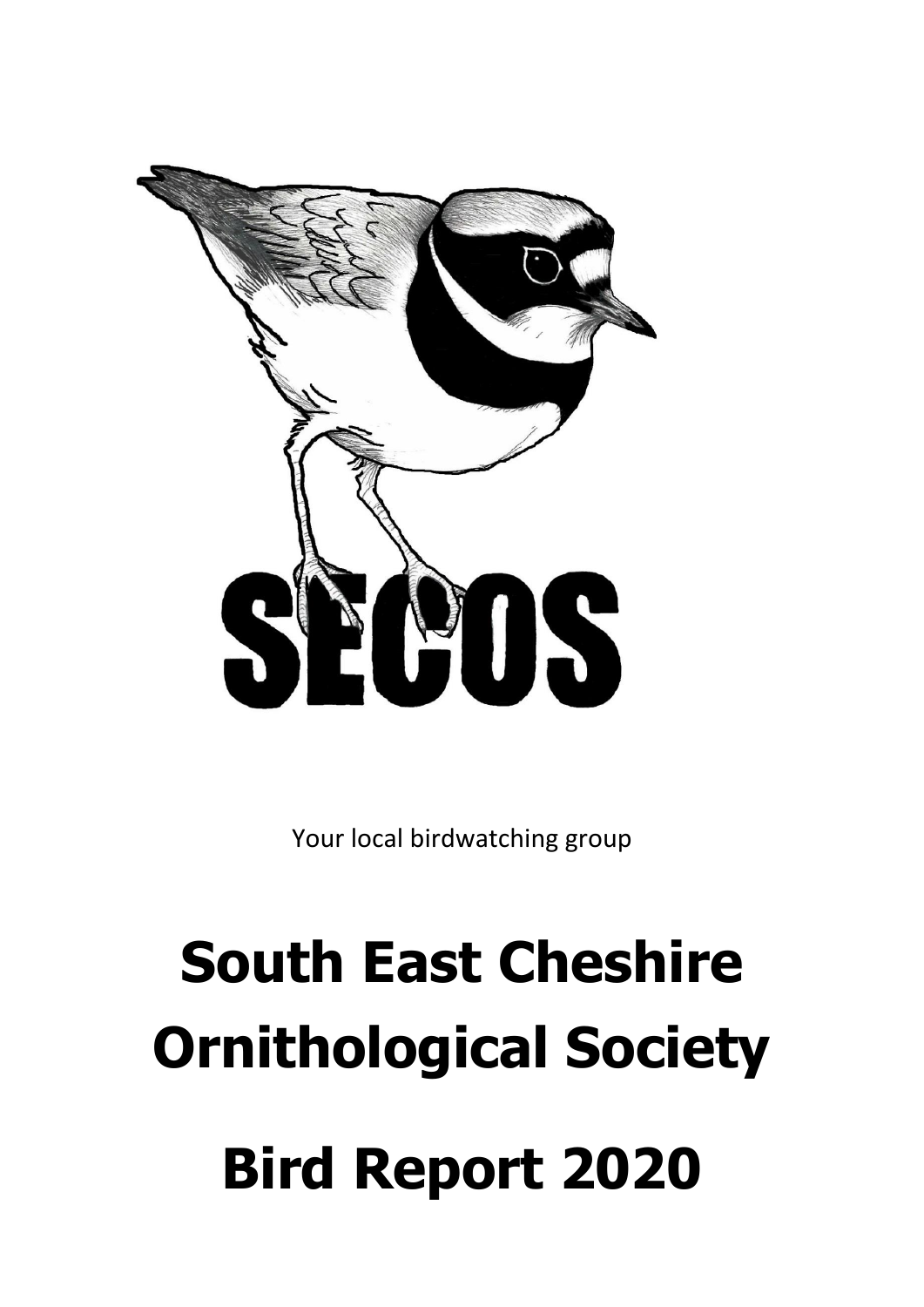# **Table of Contents**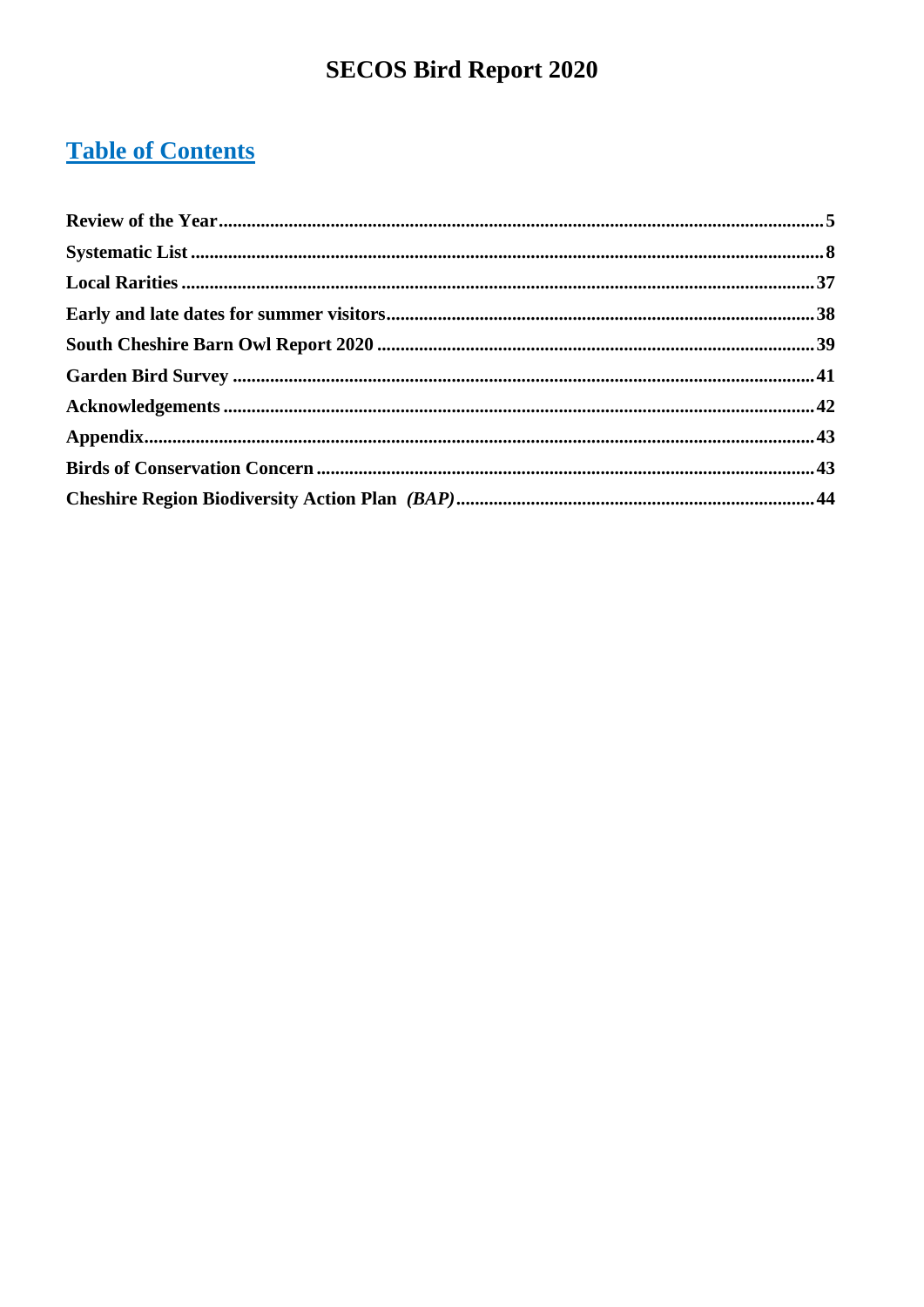The Systematic List that makes up the bulk of this document is a compilation from the Sightings Section of the Society's monthly newsletter. The inclusion of detailed observations from the fieldworkers covering the SECOS Winter and Breeding Bird Survey [ SWaBBS ] patches have boosted the records and will no doubt improve the depth of our understanding of our local avifauna, especially records of breeding activity and success.

A consequence of the restrictions of movement, etc. at various times of the year, inevitably will have led to some birds being missed.

- 1. I would like to acknowledge the input by Colin Lythgoe to this document. He has helped me hugely in proof-reading it and offering me feedback.
- 2. The inclusion of tables has only been partially successful maxima for all months not known and I believe the inclusion of '0' would make the table look busy!
- 3. Andy Livermore, the CAWOS Systematic List Editor has given me a list of the species ( with counts ) that the county would consider a flock of birds as 'significant' – see individual species below for the details
- 4. my thanks to all those who added their sightings to the various log books, blogs, etc. or sent them directly to me by email / text ( or to a distribution list I'm a 'member' of )
- 5. sightings entered in logbook(s) retrospectively may not be included
- 6. my database, Wildlife Recorder®, sorted the Systematic List / sequence used in this summary the sequence used by the International Ornithologists' Union - IOC 11.1 - Jan 2021. *Ducks, Geese and Swans change places with the Pheasants.*
- 7. inevitably, errors and omissions will have crept in, along with incomplete records i.e. where I didn't note count, gender, age, breeding status, etc.
- 8. unless previously recorded at that site, details of breeding have been omitted for 'sensitive' species
- 9. local birders continue the policy to withhold details of those rarities where it is thought that 'protecting' the site might encourage these birds to establish territories
- 10. the SECOS Recording Area is hectads SJ74, 75, 76, 85 and 86 within Cheshire ( see next page )
- 11. some locations included are just outside the SECOS Recording Area as our policy is to share sightings that occur where overlapping the boundary

Where the phrase "breeding confirmed" is used it refers to fledglings recorded. I acknowledge that SWaBBS fieldworkers record specific breeding activity, i.e. nests with young, nest with eggs, adults carrying food/faecal sacs and occupied nests - those records are identified using the same description.

In 2019 I was granted access to the BTO's BirdTrack and WeBS databases and the BTO also send me local records for BBS, GBW and other specific surveys such as heronries, etc.

Please let me know of any errors, etc. that you see, or any sightings not included, so I can update/correct the records.

John Thompson, SECOS Bird Recorder

[John@Janus-Systems.co.uk](mailto:John@Janus-Systems.co.uk) 07966 539616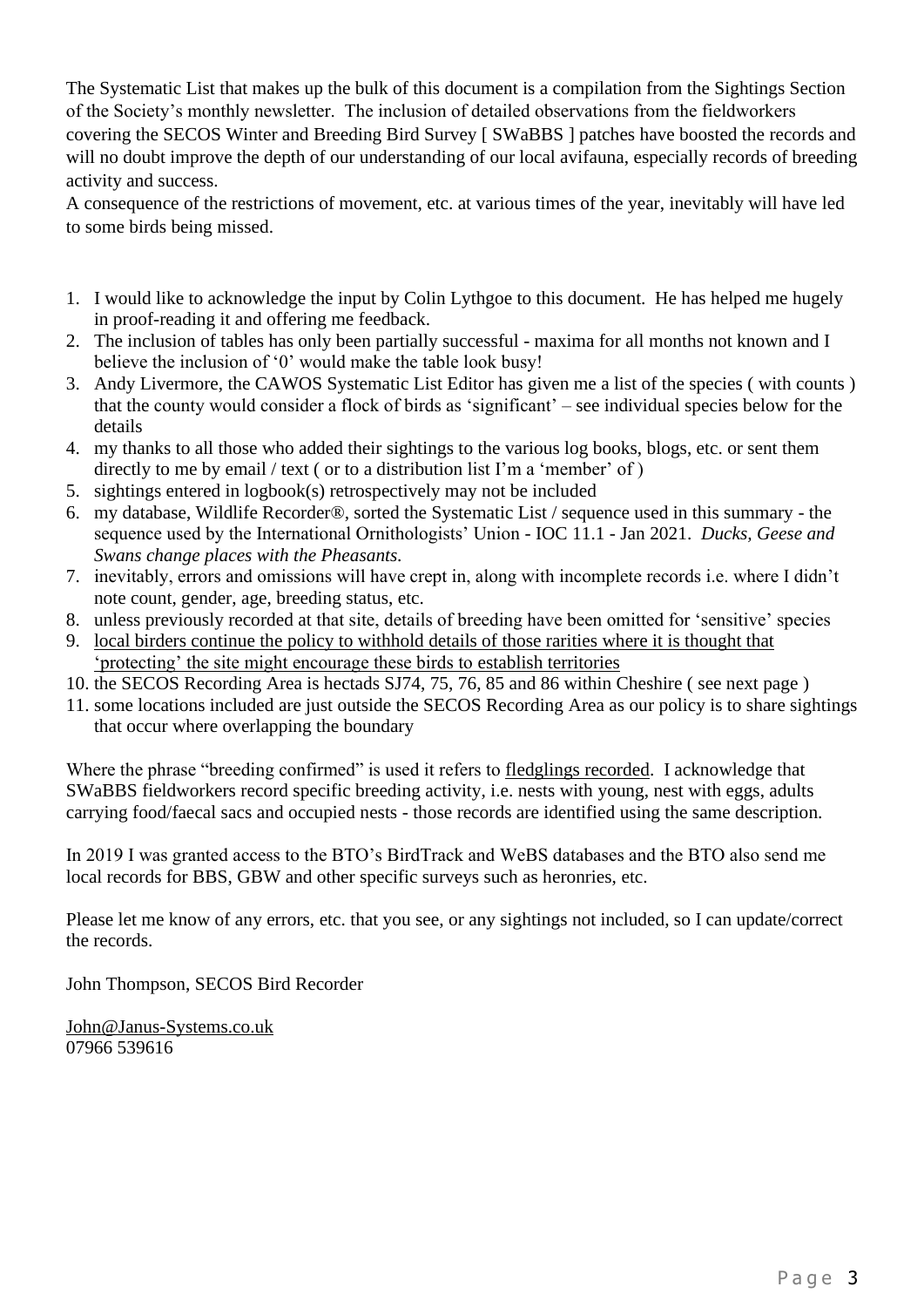### **SECOS Recording Area & main birding sites**

### Map of the Recording Area



Produced using DMAP®

#### Key: -

| Black, thick  | Edge of Recording      | Black, dotted | Railway tracks                  |
|---------------|------------------------|---------------|---------------------------------|
| Blue          | Water courses          | Brown, dark   | Over 300 metres above sea level |
| Dotted line   | County border          | Brown, light  | Over 200 metres above sea level |
| Green         | Main birding locations | Grey          | Areas of conurbation            |
| Purple, thick | M6 Motorway            | Red           | Roads                           |

In 2020, I produced an update to list of the main birding sites accessible to the public. It can be viewed and downloaded from the SECOS website.

Also available on the website is a Checklist and a Gazetteer.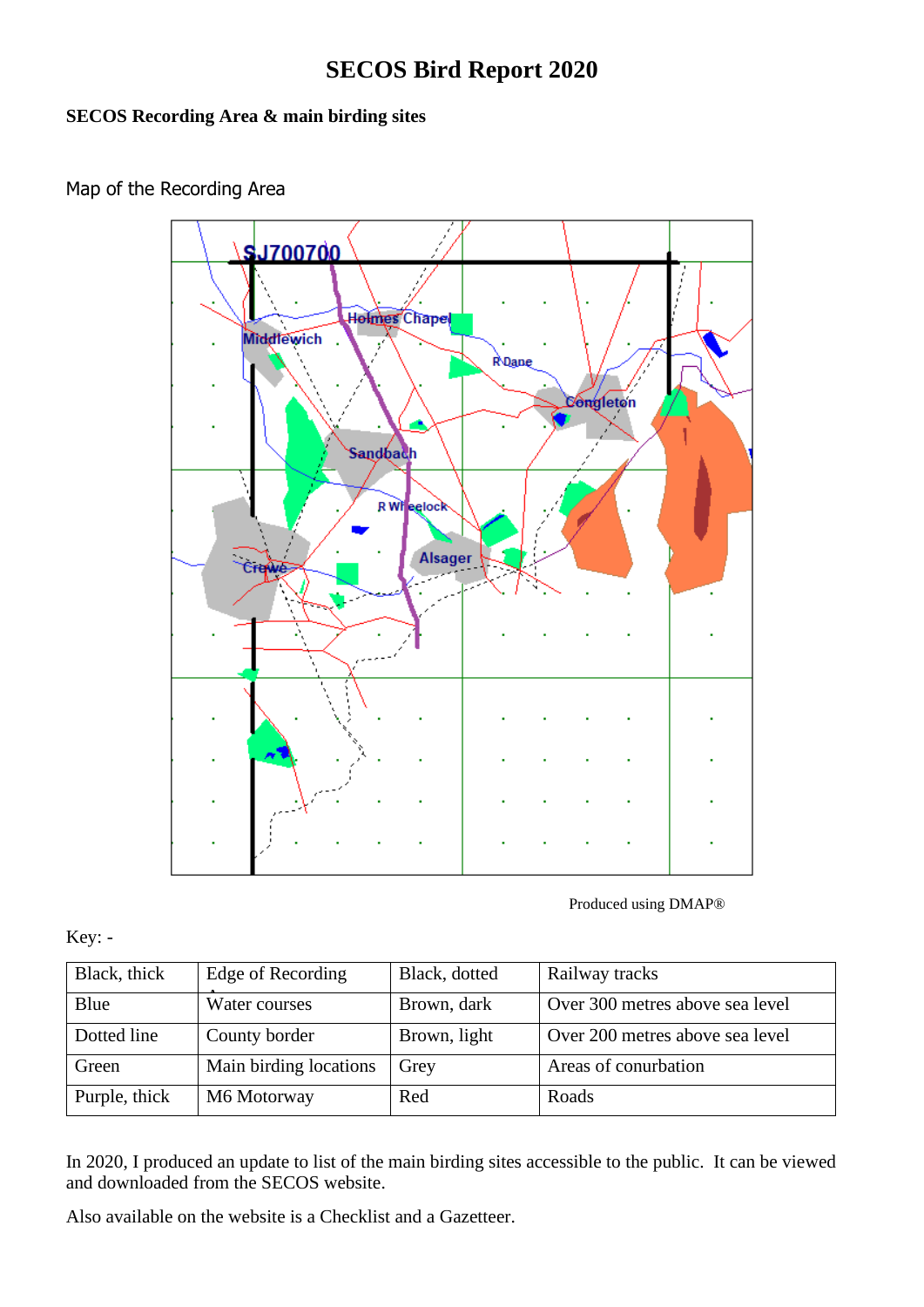## **Review of the Year**

<span id="page-4-0"></span>What follows is a summary of the notable records for 2020. Surveys aren't "everyone's cup of tea" but I've included some to illustrate what opportunities SECOS members could participate in at a local level and satisfying one of the aims of the Society.

#### **Winter 2019/2020 – 12% wetter, compared to 60 years ago**

**Jan** Two internal surveys, the Winter Garden Bird Survey and the SECOS Wintering and Breeding Bird Survey ( SWaBBS ), run throughout the winter months Mandarin recorded at Doddington, Lawton Lake & Rode Pool; Water Rail at Bagmere & Sandbach Flashes; Oystercatcher first returning to Doddington, then soon after at Sandbach Flashes; Woodcock noted at Congleton, Fodens Flash & on Salt Line. Both Mediterranean Gull and Iceland Gull recorded at Sandbach Flashes. Great (W) Egret records were restricted to Sandbach Flashes, whereas Little Egrets were recorded at various sites. Both Barn Owl and Tawny Owl were reported at various locations, two Merlin sightings both at Sandbach Flashes. The Bagmere Starling murmuration continued into next month. Dippers maintaining territories in Congleton & Lawton Woods and the scrub at Rookery Bridge was attracting Tree Sparrow, Brambling and Yellowhammer - Yellowhammer were also noted elsewhere in the Recording Area. The Long-eared Owl winter roost on MGT was a cause for concern – some visitors were ignoring the welfare of this locally scarce species!

**Feb named Storm Dennis and the wettest February on record:** Brereton Heath LNR hosted White-fronted Goose; Water Rail noted at Sandbach Flashes; Oystercatcher are now widespread; Woodcock reported at Fodens Flash, Mow Cop & the Salt Line and Common Sandpiper noted at Sandbach Flashes. Kumlien's Gull, Caspian Gull, Great W Egret and Little Egret seen at Sandbach Flashes; the latter also regular at Rode Pool/Scholar Green. Reports of Barn Owl were widespread, as were Tawny Owl – a nest box in Quakers Coppice had a bird sitting on 3 eggs. Green Woodpecker noted in the Scholar Green / Rode Pool area; Dippers are active in Congleton & Lawton Woods. Tree Sparrow recorded in the Astbury area and at Sandbach Flashes. Yellowhammer continue to be seen throughout and Brambling still reported at Sandbach Flashes.

**Mar Covid-19 Lockdown announced 23rd**: Sandbach Flashes hosted Garganey, LR Plover, Jack Snipe, Common Sandpiper, Mediterranean, Caspian, Kumlien's Gull, Merlin, Sand Martin, Cetti's Warbler, White Wagtail, Brambling and Yellowhammer. LR Plover also recorded at Astbury, also there were Little Gull & Short-eared Owl. Mow Cop held Jack Snipe, Eaton Hall SO recorded Common Sandpiper, an Osprey over Middlewich, Red Kite at Hassall, another Short-eared Owl – this time at Wildboarclough, Green Woodpecker heard at Scholar Green, Swallow seen in Holmes Chapel, singing Willow Warbler at Arclid, and a Black Redstart in Sandbach

#### **Spring – sunniest Spring since records began, previous highest was in 1948**

#### **April Lockdown 'relaxation' begins wc 11th allowing us to venture out further than an hours exercise**

SWaBBS begins its Spring / Summer season. a Red Kite seen in Alsager, a Pied Flycatcher was reported on the canal at Middlewich & also at EHF/PHF. More Spring migrants arrived this month [ first reports listed ]: - Redstart (Marton,  $10^{th}$  & later at Mow Cop), Grey-headed Wagtail (Bathvale)  $10^{th}$ , Yellow Wagtail (EHF/PHF)  $11^{th}$ , Reed Warbler (WLF)  $12^{th}$ , Garden Warbler (Weston, then widespread)  $14^{th}$ , Whinchat (Arclid, + later Alsager)  $16<sup>th</sup>$ , Lesser & Common Whitethroat (both Railway embankment)  $17<sup>th</sup>$ , Sedge Warbler (WLF)  $18<sup>th</sup>$ , Grasshopper Warbler (Joey The Swan)  $19<sup>th</sup>$ , Ring Ouzel (Mow Cop – up to 6)  $19<sup>th</sup>$ , Hobby (Mow Cop)  $23<sup>rd</sup>$ , Tree Pipit (The Cloud)  $24<sup>th</sup>$ , Common Tern (WLF)  $26<sup>th</sup>$ , Swift (EHF/PHF)  $27<sup>th</sup>$ , Cuckoo (Marton)  $30<sup>th</sup>$ . Wheatear are now widespread, a Short-eared Owl on Coppenhall Moss, Dunlin at EHF/PHF, Jack Snipe on Mow Cop and Mediterranean Gull at EHF/PHF and juvenile Dippers seen on the stream at Lawton Woods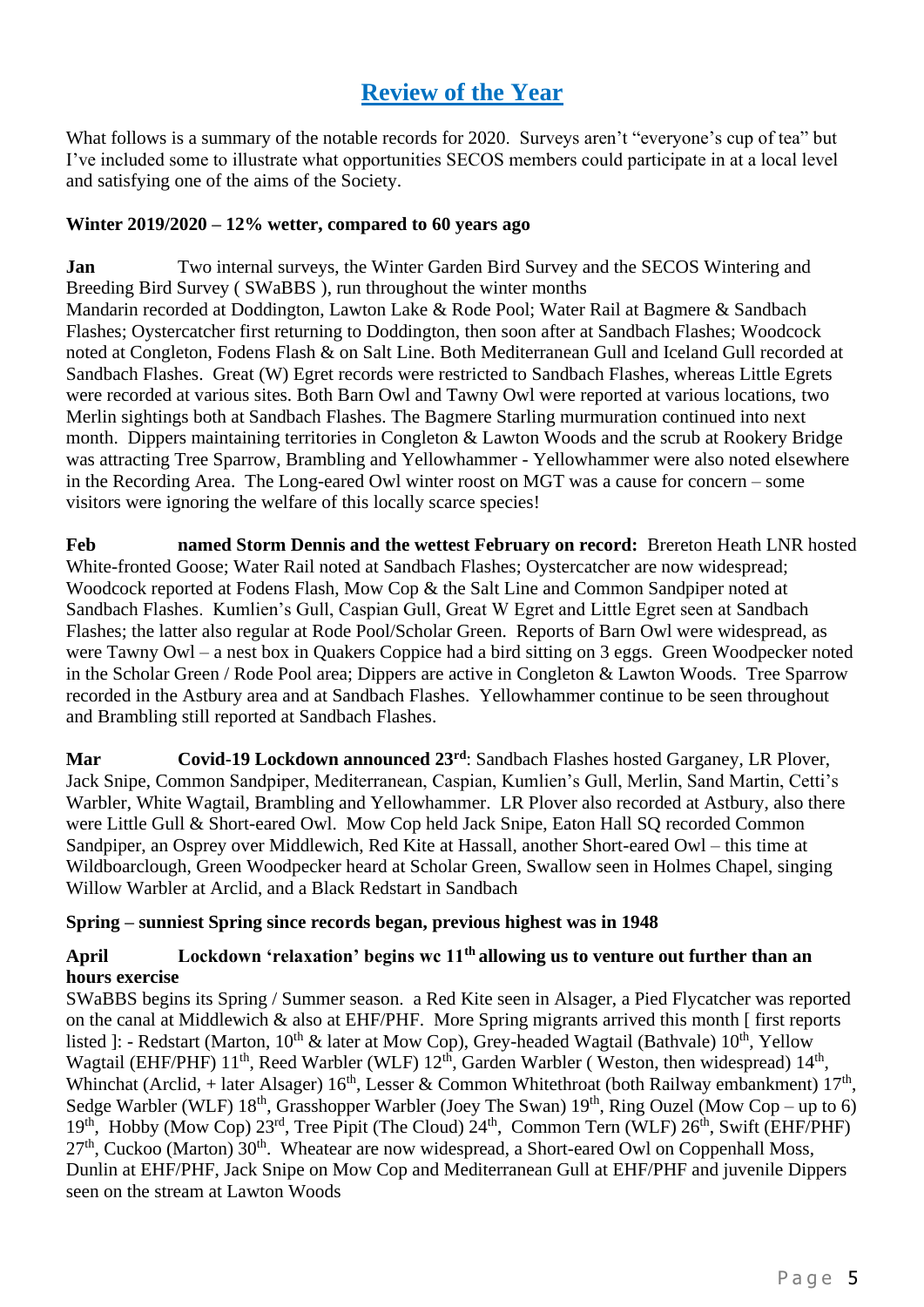**May officially the warmest May since records started and the driest since 1884:** a Pied Flycatcher was heard in an inaccessible part of Lawton Woods; singing Tree Pipit (The Cloud)  $3<sup>rd</sup>$ ; another very productive site, MGT/RF held Whinchat on the 7<sup>th</sup>, Cetti's Warbler a day later and a Marsh Harrier on the  $10^{th}$ . A Honey-Buzzard was reported at Buglawton on the  $7^{th}$ , Cuckoo were heard in the area around Brereton Heath LNR from the 9<sup>th</sup> and regularly for the rest of the month suggesting breeding may have occurred. Many ventured out to see the Corn Bunting at Alsager, the area also hosted Willow Tit. 2 Whimbrel were noted at EHF/PHF on the 12<sup>th</sup>, Golden Oriole (Marton) 13<sup>th</sup>, Red Kite (Lea Forge) 14<sup>th</sup>, Redstart (The Cloud) 15<sup>th</sup>, Merlin (Danebower) 16<sup>th</sup>, Garganey (EHF/PHF) 19<sup>th</sup>. Barn Owl, Green Woodpecker and Wheatear reported in the Church Lawton/Scholar Green area, and juvenile Dippers were seen on the River Dane in Congleton

**June Unfortunately we have had another incident where visiting birders were not putting the welfare of the birds first;** this time at Astbury where Quail have been heard and occasionally seen – there were also sightings at nearby Smethwick where a Green Woodpecker was also heard, a Cuckoo was heard at Weston. EHF/PHF held Mediterranean and Yellow-legged Gull, a Red Kite over Astbury, a Hobby at Alsager, Dipper continue to be sighted at Congleton, the confiding Corn Bunting remained at Alsager and nearby in Scholar Green, Siskin and Crossbill were noted

**July** 31<sup>st</sup> was the third hottest day on record in the UK! At Sandbach Flashes (EHF/PHF), Mediterranean Gull, Gannet, Crossbill, Golden Plover, Great W Egret, Little Egret, Hobby were reported, while at nearby MGT/RF, Wheatear were noted. Also reported this month: Chough (Shavington), Quail (Weston), Common Scoter (Astbury Mere), Tree Pipit (Cloud), Ring-necked Parakeet (Crewe), Spotted Flycatcher (Wybunbury Moss), Stonechat (Mow Cop), Yellow Wagtail (Hassall), Red Kite & Dipper (Congleton), Barn Owl (Astbury), Little Owl (Bradwall) and Yellowhammer (Wallhill)

**August Heat Wave! Unprecedented high temperatures plus storms Ellen & Francis incl. highest August winds since the late 90's, plus the coldest August Bank Holiday Monday since the '70s - Sunday morning registered 0<sup>o</sup>C!** The well-watched Sandbach Flashes (EHF/PHF) accounted for most of this month's highlights: Golden & Grey Plover, Whimbrel, Mediterranean Gull, Little Egret, Osprey, Red Kite and Cuckoo. A good month too at nearby MGT/RF: Great W Egret, Cetti's Warbler, Whinchat and Crossbill were reported. At Tetton Lane, Little Owl was noted. Alsager had a good month; at Fanny's Croft the following were noting: Hobby, Willow Warbler, Redstart, Tree Sparrow, Yellow Wagtail, Tree Pipit and Yellowhammer. Elsewhere in Alsager, Ring-necked Parakeet. In Congleton a Grasshopper Warbler was heard reeling, while in nearby Astbury: Red-legged Partridge and a Shag were reported. Other sightings include Spotted Flycatcher at Wybunbury Moss, a Marsh Harrier at Meremoor Moss, Turnstone at Doddington,

**September This month we experienced heavy rain, high winds and frosty nights plus 'an Indian Summer'. Globally, the hottest September ever recorded!** Yellowhammer continue to be noted at Alsager and Wallhill; an Osprey was recorded over Arclid SQ & Astbury; the August juvenile Shag at Astbury Mere CP lingered until the 11th, also holding Common Scoter, Tawny Owl, a Cetti's Warbler and ( possibly ) our first local Redwing of the season; at Lea Forge a pair of Spotted Flycatchers were noted; the Mow Cop area held Red Kite, a Greenland Wheatear was noted amongst it's more common cousins. The regulars at Rode Pool reported Egyptian Goose, Mandarin, Pintail and Green Woodpecker, over Haslington an adult & juvenile Peregrine were seen flying south and on his ringing patch, Wayne noted Sparrowhawk, Kingfisher, Whinchat & Yellow Wagtail. At the Flashes, the following were recorded: Cuckoo, Water Rail, juvenile Spotted Redshank, Mediterranean Gull, Great (W) & Little Egret, Hobby and Tree Sparrow; while just outside the Flashes area on Clay Lane a Barn Owl was seen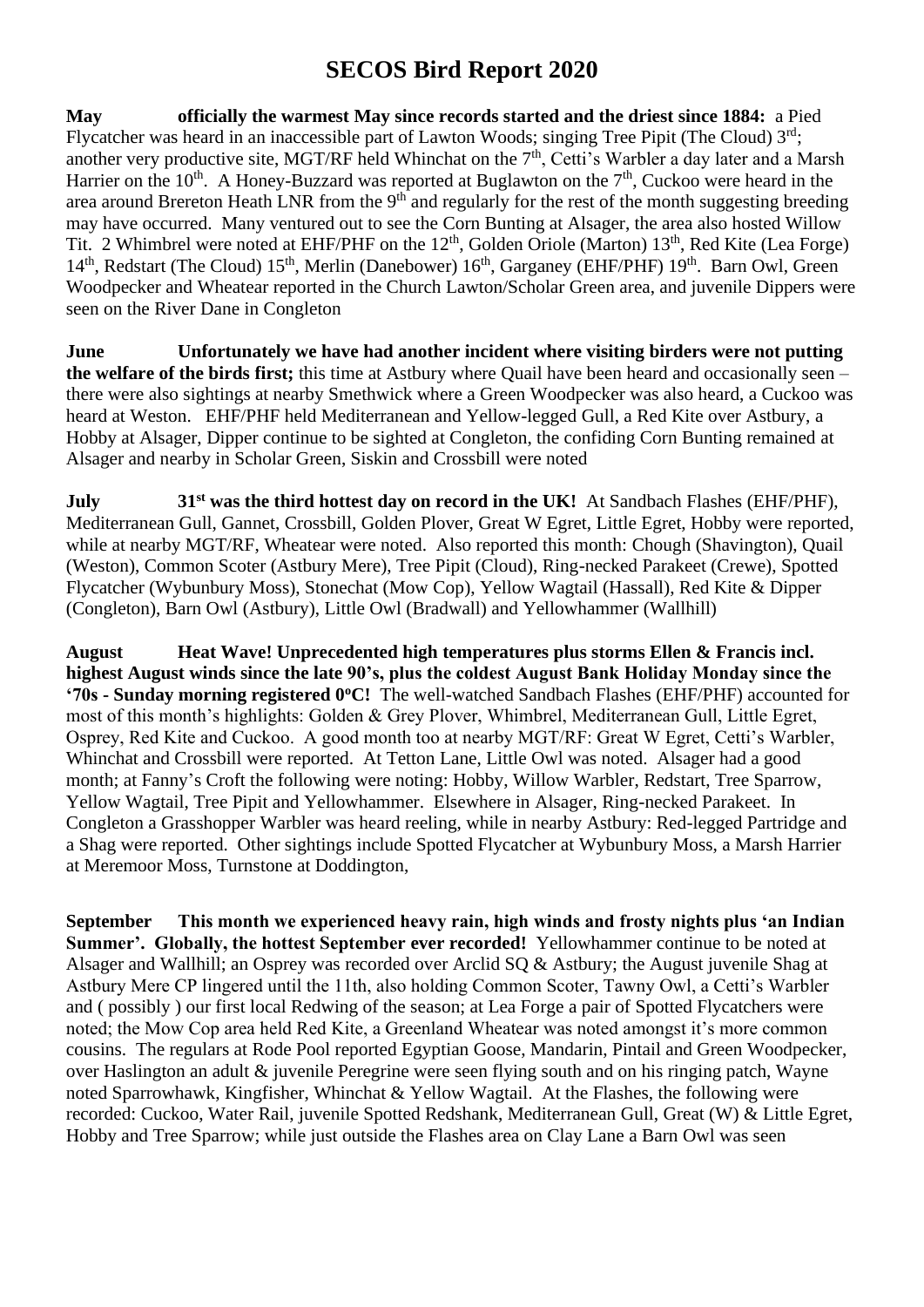**October** The Winter Garden Bird Survey started this month. **French Met Office named storm Alex hit the UK in the first weekend, Saturday 3 October was the wettest day for UK-wide rainfall since records began in 1891, Met Office researchers have said.** The place to be this month was on MGT/RF which held a Short-eared Owl, a Merlin and Jack Snipe. A Barn Owl was seen at Arclid, a Peregrine at Astbury, Yellow-browed Warblers in Middlewich and Congleton on consecutive days. A Hoopoe was reported in a Wistaston garden, a Little Gull was photographed at Brereton Heath LNR and a Richard's Pipit was reported as a flyover in Crewe. ( I suspect that a report of 4 Cattle Egret in Rode Heath, Alsager is probably an error in reporting or a misidentification )

#### **On Halloween, Irish Met Office named storm, Aiden hit the UK**

#### **November 1 st - The remnants of Hurricane Zeta brought further weather fronts**

**November** SWaBBS begins its Winter season. A couple of 'late' summer visitors were noted: a Hobby at Wrinehill and a Swallow at Rode Heath (Alsager), both on the  $1<sup>st</sup>$ . During the month, EHF/PHF held Water Rail, Golden Plover and Dunlin. At MGT/RF: Woodcock, Great W Egret and Cetti's Warbler also a flock of 15 Meadow Pipit. A Cetti's Warbler was also heard at WLF. The first of the Woodcocks was recorded at Wybunbury Moss, which also recorded the first of this month's Brambling, coincidentally another bird was noted in a garden in Alsager. An early morning walk on The Cloud by one birder noted Tawny Owl, a roost of 15 Raven, 15 Meadow Pipit and a Crossbill was also heard. A walk round the Fanny's Croft/SW Alsager was rewarded with high numbers of Skylark, Fieldfare, Chaffinch, Linnet & Yellowhammer. At Doddington, high numbers of Fieldfare & Linnet were noted as was the resident Little Owl. At Astbury Mere CP a flock of 16 Lesser Redpoll were reported and in the nearby village a Black Redstart was seen between the  $8<sup>th</sup>$  and  $22<sup>nd</sup>$ . Other birds noted this month: Knot, Tree Sparrow and Reed Bunting at Arclid SQ; another Little Gull at Brereton Heath LNR; Green Woodpecker at Bradwall; Dipper in Congleton; Yellowhammer at Rookery Bridge; Little Egret at Rode Heath, Alsager. Other flocks of significance: 40 Skylark at Checkley; c100 Linnet at Basford and 70 Linnet at Green Lane, Warmingham Flash

#### **December 'Blink and you missed it' - a White Christmas ( for some! ) Storm Bella; the last weekend of the year ……**

Highlights this month include a Dusky Warbler ( Astbury MCP ), Cetti's Warbler ( Bagmere ), Woodcock ( Church Lawton ), Dipper ( Lawton ), Whooper Swan ( Middlewich Canal ), Barn Owl ( Oakhanger ), Little Egret ( Rode Pool ), Golden Plover, Mediterranean Gull, Great W Egret & Tawny Owl ( Sandbach Flashes ), Tree Sparrow, Brambling & Yellowhammer ( Smethwick )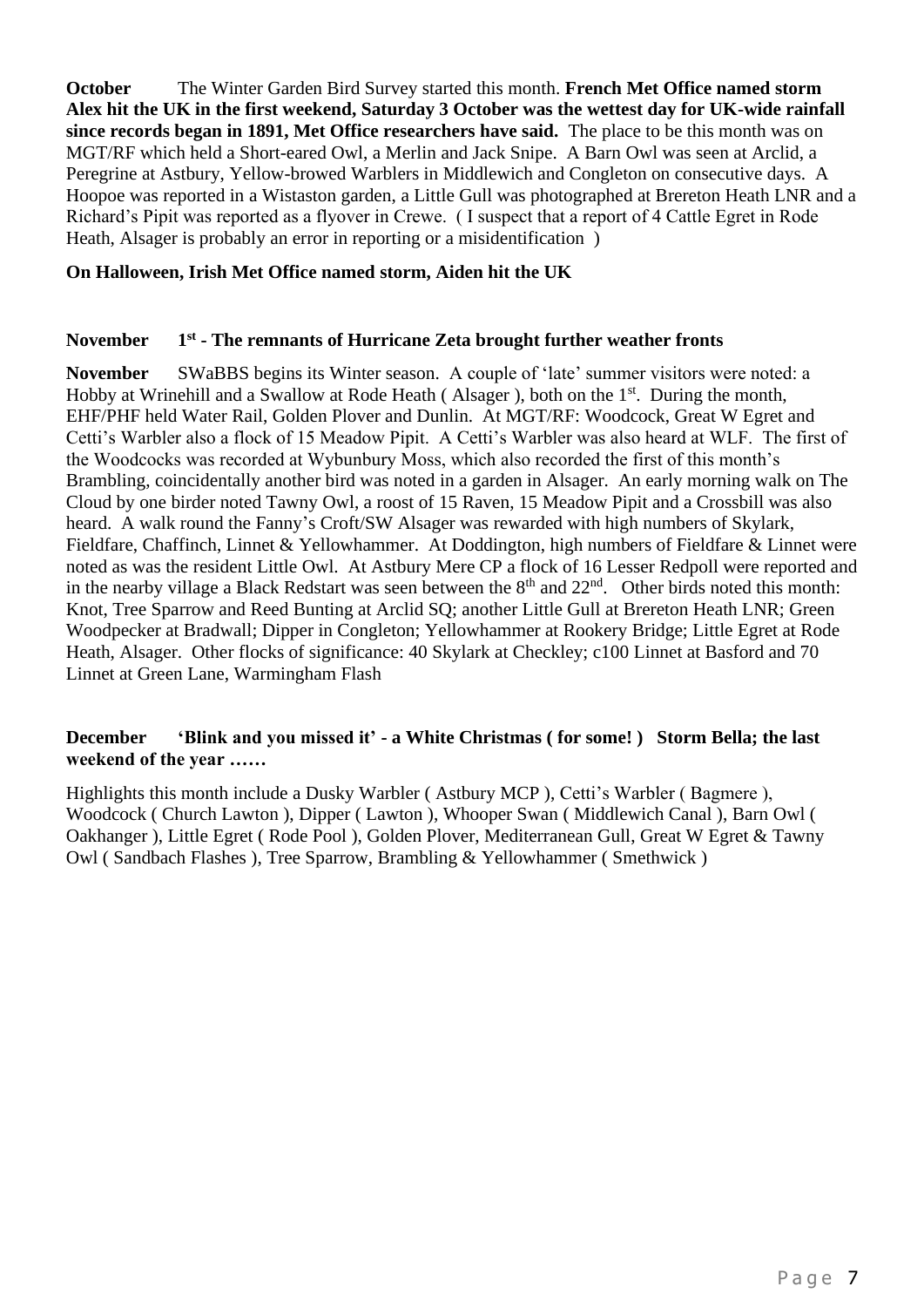### <span id="page-7-0"></span>**Systematic List**

|                                | Key:                                              |                                   |
|--------------------------------|---------------------------------------------------|-----------------------------------|
| $\mathcal{Q}$ - female         | $\delta$ - male                                   | <b>BP</b> - Business Park         |
| c - circa                      |                                                   | <b>CP</b> - Country Park          |
| $1st$ cy - first calendar year | $1st$ w - first winter                            | GC - Golf Club                    |
| ad - adult                     | imm - immature                                    | <b>LNR</b> - Local Nature Reserve |
| $\vert$ juv - juvenile(s)      | nc - noted, but no count   EHF - Elton Hall Flash |                                   |
|                                |                                                   | MGT - Maw Green Tip               |
|                                |                                                   | PHF - Pump House Flash            |

Between 2011 and 2017, sightings of local birds were mainly confined to Sandbach Flashes, Doddington and Rode Pool with, comparatively, few from the wider SECOS Recording Area. Until we have sufficient data to establish the local status of 'our' birds, I have included the species status according to CAWOS, from their 2018 Bird Report.

Definitions used in the status statement, on the line following each species' name, are as follows:

|                                                    | Numbers of birds /<br>Pairs for breeding species        |                | <b>Temporal status</b>                                                                                                        |
|----------------------------------------------------|---------------------------------------------------------|----------------|-------------------------------------------------------------------------------------------------------------------------------|
| rare<br>very scarce<br>scarce<br>uncommon          | $1 \text{ to } 5$<br>6 to 10<br>11 to 100<br>101 to 500 | resident       | resident breeding and recorded<br>throughout the year but winter and<br>summer populations may not be the<br>same individuals |
| fairly common 501 to 1000<br>common<br>very common | 1001 to 5000<br>5001 to 25,000                          | summer visitor | breeding annually but not present in<br>winter                                                                                |
| abundant                                           | $25,000+$                                               | winter visitor | not present in breeding season                                                                                                |
| <b>Distribution</b>                                |                                                         | migrant        | recorded on passage                                                                                                           |
| Locally                                            | occurs in up to 10% of tetrads                          | vagrant        | does not normally occur                                                                                                       |
| thinly                                             | from $11\%$ to 50% of tetrads                           | irregular      | occur less than annually                                                                                                      |
| widespread                                         | in more than 50% of tetrads                             | visitor        | occurs at any time of year, but does<br>not breed                                                                             |

Species for which county Biodiversity Action Plans have been written ( Cheshire BAPs) are listed in the Appendix, as are those on the Birds of Conservation Concern 4, 2015 ( BoCC ) Red and Amber Lists.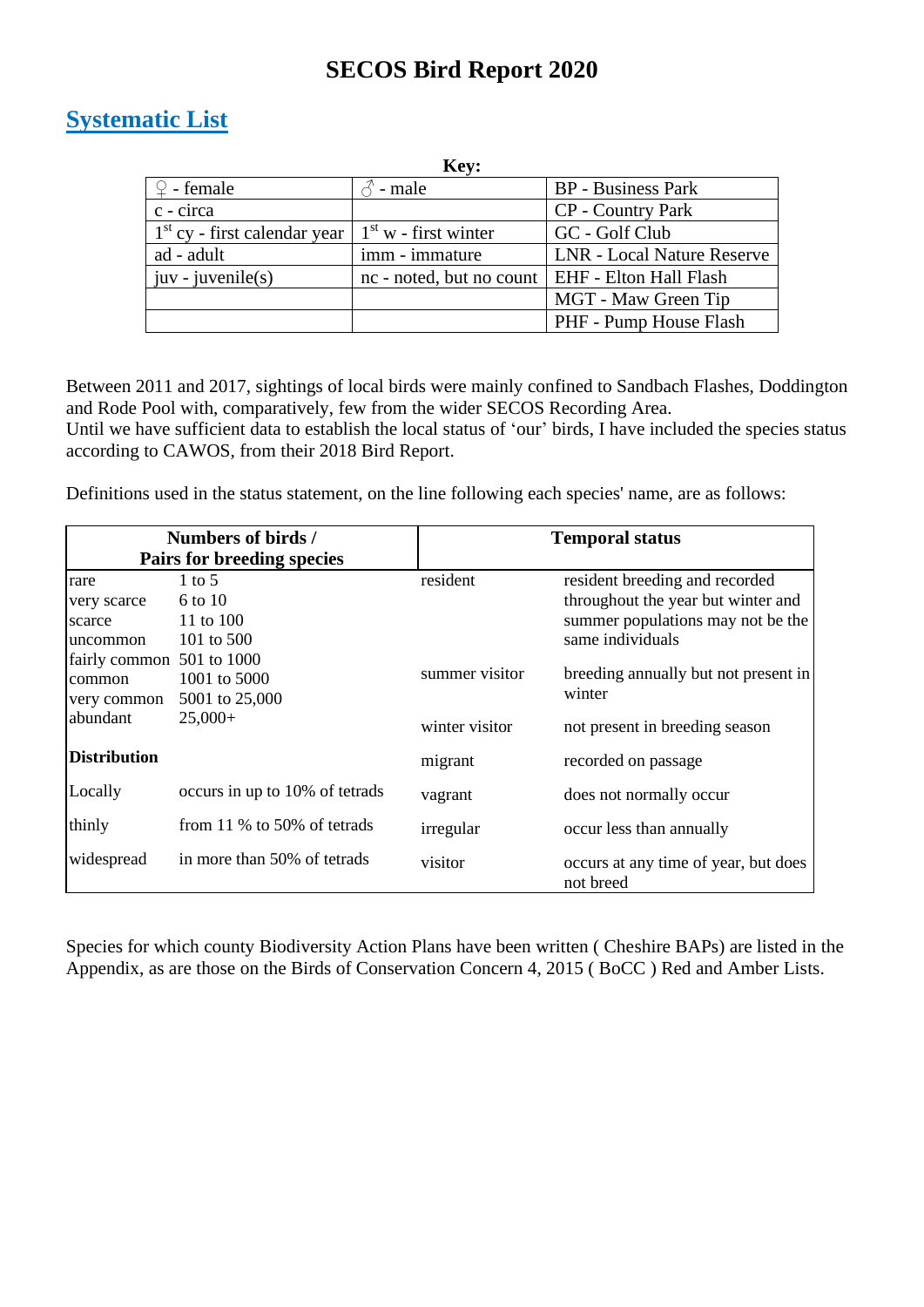#### **Ducks; Geese and Swans ( Anatidae )**

#### **Canada Goose** *( Branta canadensis )*

CAWOS very common widespread resident

| малицин попин сойн.    | J   | F   | M   | A  | M   | J.  |     | A    | S    | $\mathbf{\Omega}$ | N   | D   |
|------------------------|-----|-----|-----|----|-----|-----|-----|------|------|-------------------|-----|-----|
| Arclid SQ              | 116 | 123 | 127 | 98 | 87  | 208 | 225 | 1285 | 1128 | 1165              | 467 | 61  |
| <b>Astbury Mere CP</b> |     | 38  | 9   |    |     |     |     |      |      | 100               |     |     |
| Doddington             | 214 | 166 |     |    | 164 | 96  | 180 | 210  | 5    | 600               | 370 | 200 |
| <b>EHF</b>             |     | 200 |     |    | 20  | 40  |     | 300  | c500 | 300               |     | 300 |
| Newsbank Pool          | 162 | 318 | 130 |    |     | 110 | 220 | 65   | 500  |                   | 350 |     |
| Queen's Park           | 95  | 72  | 70  |    | 5   | 200 | 195 | 7    | 67   | 126               | 109 |     |
| Rode Pool              | 31  | 40  | 22  |    | ◠   | 27  |     |      | 13   | 17                | 9   | 24  |
| <b>Winterley Pool</b>  |     | 15  |     |    | 83  | 62  | ◠   | 22   | 25   |                   |     | 62  |

recorded in every month throughout the Recording Area and seen at all the larger water bodies Maximum monthly count: -

Occupied nest at Holmes Chapel and juveniles seen at Arclid SQ, Borrow Pit, Queen's Park and Rode Pool

#### **Barnacle Goose** *( Branta leucopsis )*

CAWOS scarce feral resident

One, occasionally two, birds seen associating with Canada Geese flock at Arclid SQ, Astbury Mere CP, Sandbach Flashes and Queen's Park, Crewe [ occasionally a yellow spiral ring is noted on one leg ]

#### **Greylag Goose** *( Anser anser )*

CAWOS fairly common resident

recorded in every month and seen at some of the larger water bodies Highest count of 470 at Doddington Fledglings seen / breeding confirmed at Borrow Pit and Rode Pool

#### **Pink-footed Goose** *( Anser brachyrhynchus )*

CAWOS common winter visitor to Dee estuary

recorded during all months apart from May-Aug Seen on the ground or on the water at Doddington and Sandbach Flashes – all noted counts less than 10. Many records are flyovers – highest skein was c300 over an Alsager garden

#### **White-fronted Goose** *( Anser albifrons )*

CAWOS Rare winter visitor. Some feral birds

One was reported ( on BTO's BirdTrack ) at Brereton Heath LNR in Feb

**Black Swan** *( Cygnus atratus )* Escaped or Feral - Australian species

Two were recorded at Sandbach Flashes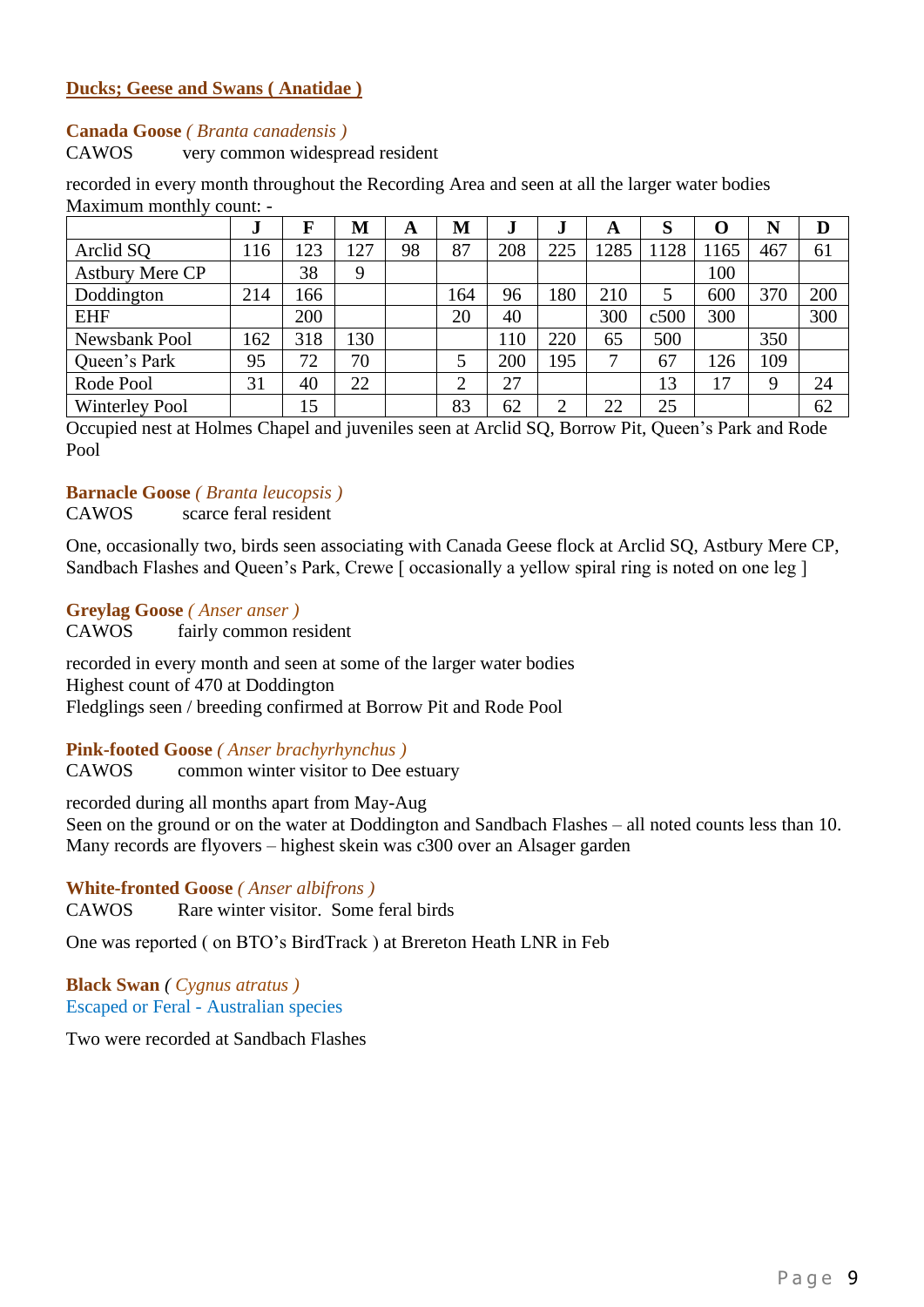#### **Mute Swan** *( Cygnus olor )*

CAWOS fairly common resident, thinly distributed

recorded in every month and seen at all the larger water bodies Maximum monthly count: -

|                         | $\bullet$      |                | M              | A      | M               | ., | J              | A                              | O<br>D |    |    |    |
|-------------------------|----------------|----------------|----------------|--------|-----------------|----|----------------|--------------------------------|--------|----|----|----|
| Doddington              | $\overline{0}$ | 20             |                |        | 37              | 59 | 65             | 61                             | 16     | 16 | 18 |    |
| <b>EHF</b>              | 29             | 17             | $\bigcap$      | O<br>Ω | 12 <sub>1</sub> | ◡  | $\overline{ }$ | $\mathbf \tau$                 | 23     | 16 | 23 |    |
| <b>Middlewich Canal</b> | 62             | $\overline{7}$ | $\overline{ }$ |        | 12              | 15 |                |                                | 13     | 28 | J  | 66 |
| Newsbank Pool           | 79             | 80             | 79             | 62     | 64              | 64 | 56             | $\overline{\phantom{a}}$<br>b, | 63     | 61 | רח | 64 |
| Rode Pool               | ⌒              |                |                |        |                 |    |                |                                |        |    |    |    |

Fledglings seen / breeding confirmed at Arclid SQ, Middlewich Canal, Sandbach Flashes [ MGT ], Somerford, Winterley Pool & Wychwood Park

SECOS member David Cookson leads the Cheshire Swan Study Group. See their website for reports of ringing, etc.: - https://cheshireswanstudygroup.wordpress.com/

#### **Whooper Swan** *( Cygnus cygnus )*

CAWOS scarce winter visitor

Singles, unless stated otherwise, recorded at Middlewich Canal, Middlewich Lime Beds and Sandbach Flashes ( 5 ) [ EHF/PHF ]

I have no details of the bird at Middlewich Canal to say if it is either of the two ringed birds from 2019: "White, BLS" and "Yellow, V9J"

Highest count of 5 at Sandbach Flashes [ EHF/PHF ] also 11 flying over Elworth

#### **Egyptian Goose** *( Alopochen aegyptiaca )*

CAWOS scarce visitor and rare breeder. Presumed escaped or feral birds Escaped or Feral - an African species

Recorded at a few sites, usually in ones or twos but 4 birds were seen at Rode Pool ( Apr )

#### **Shelduck** *( Tadorna tadorna )*

CAWOS very common visitor to estuaries, uncommon thinly spread breeder inland

Seen throughout the area and recorded in every month except Jul & Aug Maximum monthly count: -

|                                                     | IJ               | -       | M       | A  | M        | J        | J       | $\overline{A}$ | ∼<br>ັ | ີ            | --<br>-                        | ≖       |
|-----------------------------------------------------|------------------|---------|---------|----|----------|----------|---------|----------------|--------|--------------|--------------------------------|---------|
| $\mathbf{1}$<br>$\mathbf{\Gamma}$<br>rddington<br>ഫ |                  |         |         |    |          |          |         |                |        |              | -                              |         |
| <b>FHF</b><br>---                                   | $\epsilon$<br>◡▱ | ہ<br>60 | ╭<br>υ, | 40 | 20<br>эo | າ໑<br>20 | ⌒<br>∠⊥ |                | -      | $\cap$<br>∠∪ | $\overline{\phantom{a}}$<br>OΖ | --<br>◡ |

Juveniles were seen at Arclid SQ & Sandbach Flashes [ EHF/PHF ]

#### **Muscovy Duck** *( Cairina moschata )*

Escaped or Feral - native to Mexico and Central and South America

Recorded at Meremoor Fisheries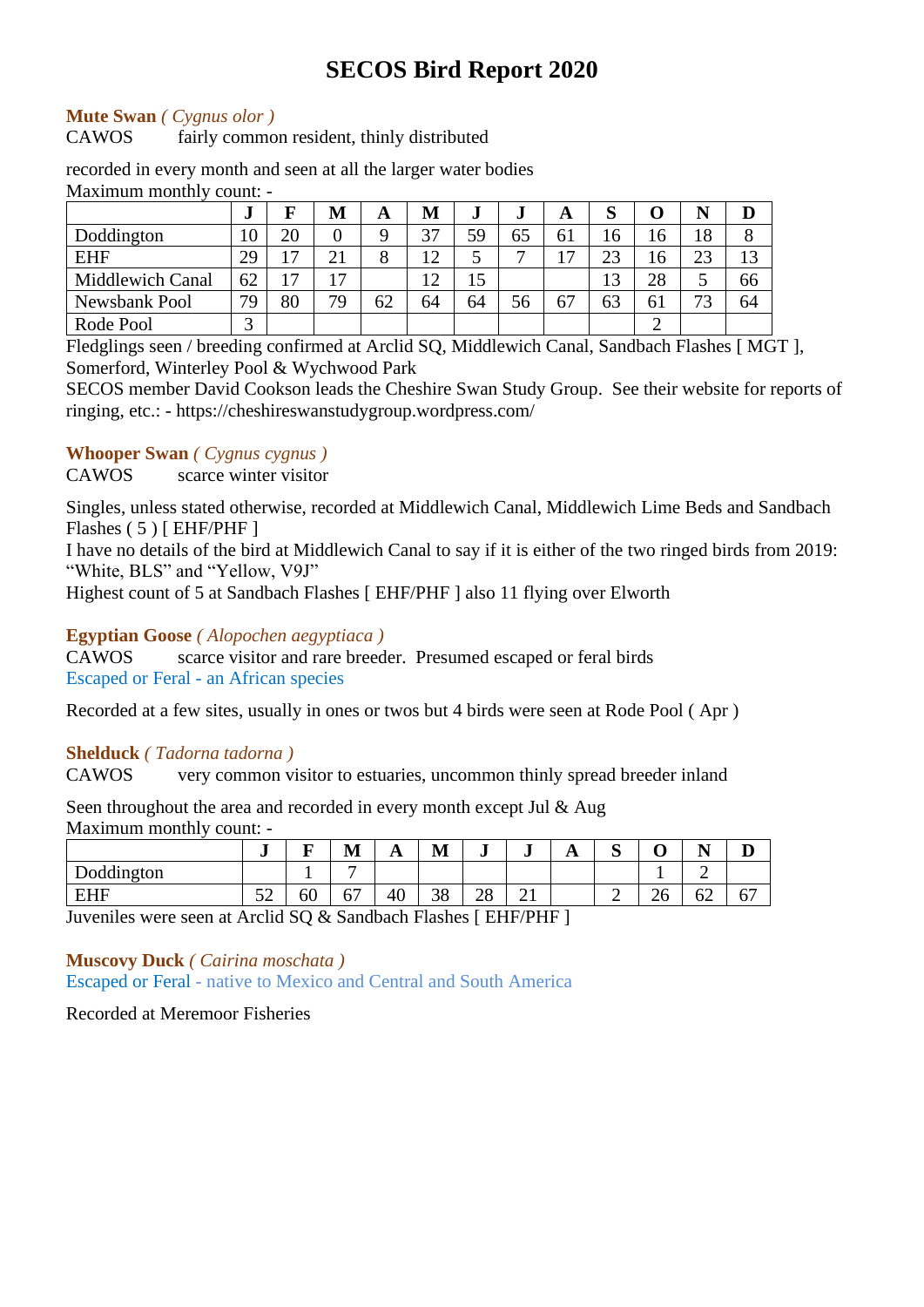#### **Mandarin Duck** *( Aix galericulata )*

CAWOS uncommon feral resident

Breeds in East Asia, feral population established in Britain

#### recorded during all months

Maximum monthly count: -

|                | <br>– | M | <b>A A</b> | . .<br>M | J | $\overline{A}$ | -<br>ັ |            |     | -             |
|----------------|-------|---|------------|----------|---|----------------|--------|------------|-----|---------------|
| Lake<br>Lawton |       |   |            |          |   |                |        |            |     |               |
| Rode Pool      |       |   |            |          |   | -              |        | . <u>.</u> | . . | $\sim$<br>ىدر |

Nests recorded at Alsager GC, Barthomley, Marshfield Bank, Rode Pool and Wychwood Park. See the Rode Pool Bird Report for details of their nest box occupation. Ducklings seen at Congleton Park and Middlewich

**Garganey** *( Spatula querquedula )*

CAWOS Scarce migrant, rare breeder

1 recorded at Sandbach Flashes [ EHF/PHF ] ( Mar & May )

#### **Shoveler** *( Spatula clypeata )*

CAWOS locally common winter visitor and migrant, rare breeder

#### Seen throughout the area and recorded during all months

Maximum monthly count: -

|                 | J             |                    | M       | A | M | J | w | A | $\sim$<br>N |                 | M         |             |
|-----------------|---------------|--------------------|---------|---|---|---|---|---|-------------|-----------------|-----------|-------------|
| Astbury Mere CP |               |                    |         |   |   |   |   |   |             |                 | v         |             |
| Doddington      |               | 10                 |         |   |   |   |   | ັ | ັ           |                 | O         | 14          |
| <b>EHF</b>      | $\sim$<br>. ت | $\mathbf{A}$<br>∠∠ | ີ<br>دړ | - |   |   |   | ◢ | 41          | $\cap$<br>∠∪    | つく<br>ر ے | $\cap$<br>∸ |
| Rode Pool       |               |                    | n       |   |   |   |   |   |             | $\bigcap$<br>∠⊾ | ∠         | ንበ<br>∠៶    |

Birds were observed displaying at Sandbach Flashes [ MGT/RF]

#### **Gadwall** *( Mareca strepera )*

CAWOS uncommon resident

recorded in all months except Jul

Only seen at Astbury Mere CP, Doddington, Sandbach Flashes and Warmingham Highest count of 14 at Sandbach Flashes - MGT/RF & EHF/PHF

#### **Wigeon** *( Mareca Penelope )*

CAWOS fairly common inland, rare in summer

Seen throughout the area and recorded during all months

Maximum monthly count: -

|                 | J             |     | M   | A | M | ÷ | e. | A             | ມ      |            |                          | ע   |
|-----------------|---------------|-----|-----|---|---|---|----|---------------|--------|------------|--------------------------|-----|
| Astbury Mere CP |               |     |     |   |   |   |    |               |        |            |                          | 1 U |
| Doddington      | $\cap$<br>، ب | ∸   |     |   |   |   |    |               | . .    |            | $\overline{\phantom{0}}$ |     |
| <b>EHF</b>      | 543           | 433 | 412 |   |   |   |    | $\cap$<br>ے ر | $\sim$ | 221<br>441 | 433                      | 443 |
| Rode Pool       |               |     |     |   |   |   |    |               |        |            |                          |     |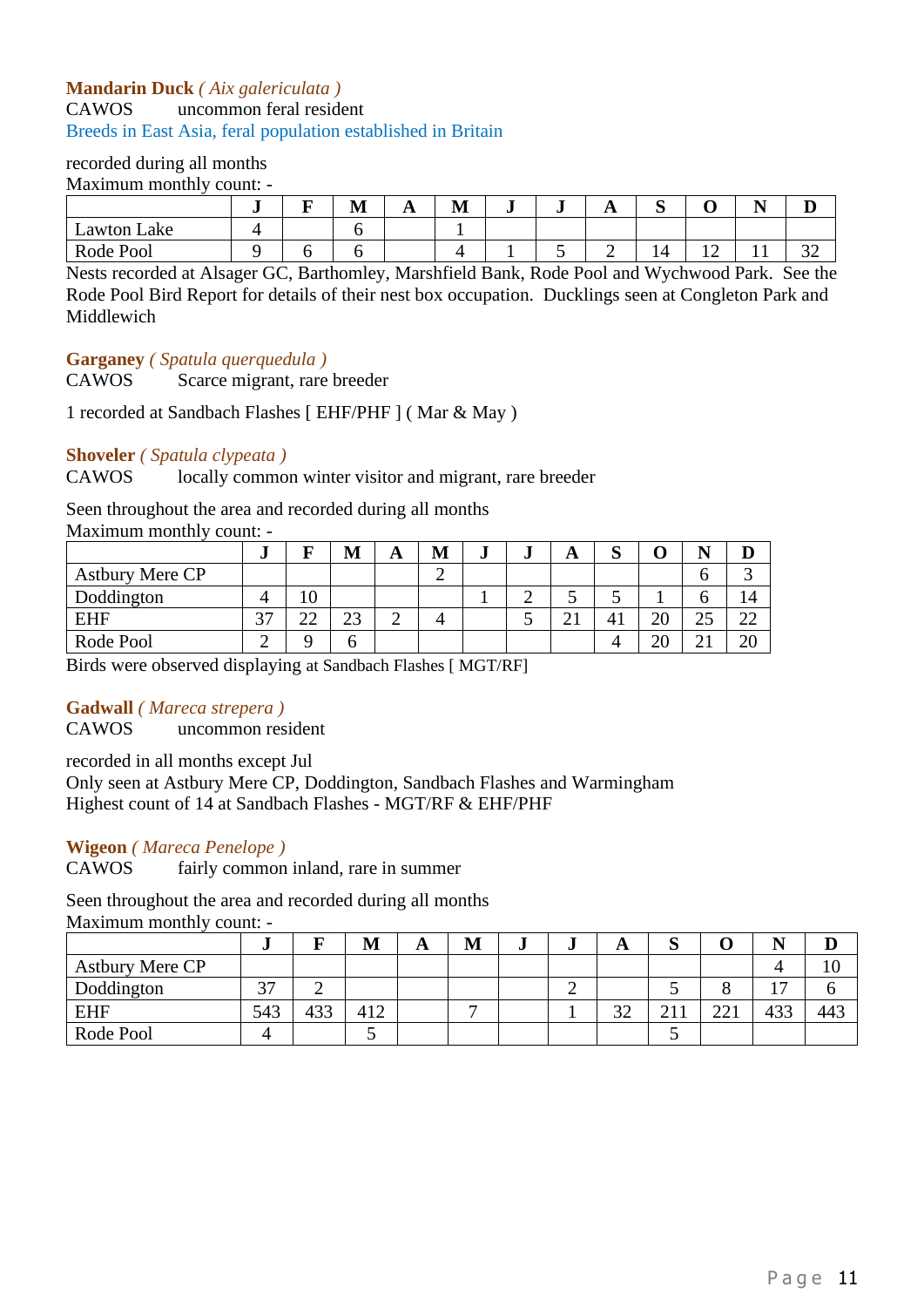#### **Mallard** *( Anas platyrhynchos )*

CAWOS common widespread resident, very common in winter

#### Maximum monthly count: -

|                        | ٠J  | F   | M   | A  | M   |     | ٠.             | A   | S              | 0   | N   | D      |
|------------------------|-----|-----|-----|----|-----|-----|----------------|-----|----------------|-----|-----|--------|
| Arclid SQ              | 198 | 147 | 65  | 33 | 54  | 164 | 192            | 296 | 213            | 243 | 283 | $300+$ |
| <b>Astbury Mere CP</b> | 64  |     | 29  |    |     |     |                |     |                |     |     | 178    |
| Doddington             | 600 | 150 |     |    | 250 | 200 | 300            | 250 | 500            | 400 | 700 | 400    |
| <b>EHF</b>             | 213 | 512 | 443 |    | 322 | 50  | 108            | 411 | 539            | 461 | 322 | 112    |
| Newsbank Pool          | 160 |     | 95  |    |     | 120 | 90             |     | 110            |     | 210 |        |
| <b>Queens Park</b>     | 34  | 63  |     |    |     | 61  | 59             | 106 | 71             | 42  |     |        |
| Rode Pool              | 40  | 7   | 13  |    |     | 18  | $\overline{2}$ |     | $\overline{4}$ | 62  | 70  | 76     |
| <b>Winterley Pool</b>  |     |     |     |    | 30  | 35  | $\overline{2}$ |     |                |     |     | 40     |

#### **Pintail** *( Anas acuta )*

CAWOS common winter visitor to Dee estuary, scarce elsewhere

recorded during all months apart from Apr-Jul and rarely other than at Sandbach Flashes Maximum monthly count: -

|                  | u | - | M | . . | $\blacksquare$<br>M | J | J | TТ  | ∼<br>ັ | $\overline{\phantom{0}}$<br>◡ | $\blacksquare$<br>- | ┻ |
|------------------|---|---|---|-----|---------------------|---|---|-----|--------|-------------------------------|---------------------|---|
| Doddington       |   | ∼ | ້ |     |                     |   |   |     |        |                               |                     |   |
| <b>FHF</b><br>பய |   |   |   |     |                     |   |   | . . |        | $\sqrt{ }$<br><br>. .         |                     |   |

#### **Teal** *( Anas crecca )*

CAWOS scarce resident, very common winter visitor to estuaries, fairly common inland

#### recorded in every month

Other than those in the table below, seen at Arclid SQ, Astbury Mere CP, Crewe Hall, Lawton Lake, North Rode, WLF and Wistaston

Maximum monthly count: -

|            | J                                |   | M   | A | M | e. | ÷ | A       | $\sim$<br>ມ |                   | <b>NT</b> |     |
|------------|----------------------------------|---|-----|---|---|----|---|---------|-------------|-------------------|-----------|-----|
| Doddington | ∸                                | ∼ |     |   |   |    |   |         |             |                   |           |     |
| <b>EHF</b> | 1 <sub>0</sub><br>$\overline{1}$ |   | 241 |   | ັ | 15 |   | 70<br>ν | 134         | $1 \cap 2$<br>⊥∠J | 106       | 134 |
| <b>MGT</b> |                                  |   |     |   |   |    |   | 85      |             |                   |           |     |
| Rode Pool  | 20                               |   | O   |   |   |    |   |         | ັ           | $\cap$<br>IJ      | 60        | 38  |

### **Yellow-billed Teal** *( Anas flavirostris )*

Escaped or Feral – from South America

1 recorded at EHF/PHF in Aug

**Red-crested Pochard** *( Netta rufina )* Escaped or Feral - a regular vagrant to Britain, especially in Autumn and Winter

1 recorded at Redesmere in Nov

#### **Pochard** *( Aythya farina )*

CAWOS scarce resident, locally common winter visitor

recorded during all months apart from May & Aug and preferring deep water Seen at Arclid SQ, Astbury Mere CP, Doddington, Eaton Hall SQ, Rode Pool and Sandbach Flashes Highest count of 16 at Astbury Mere CP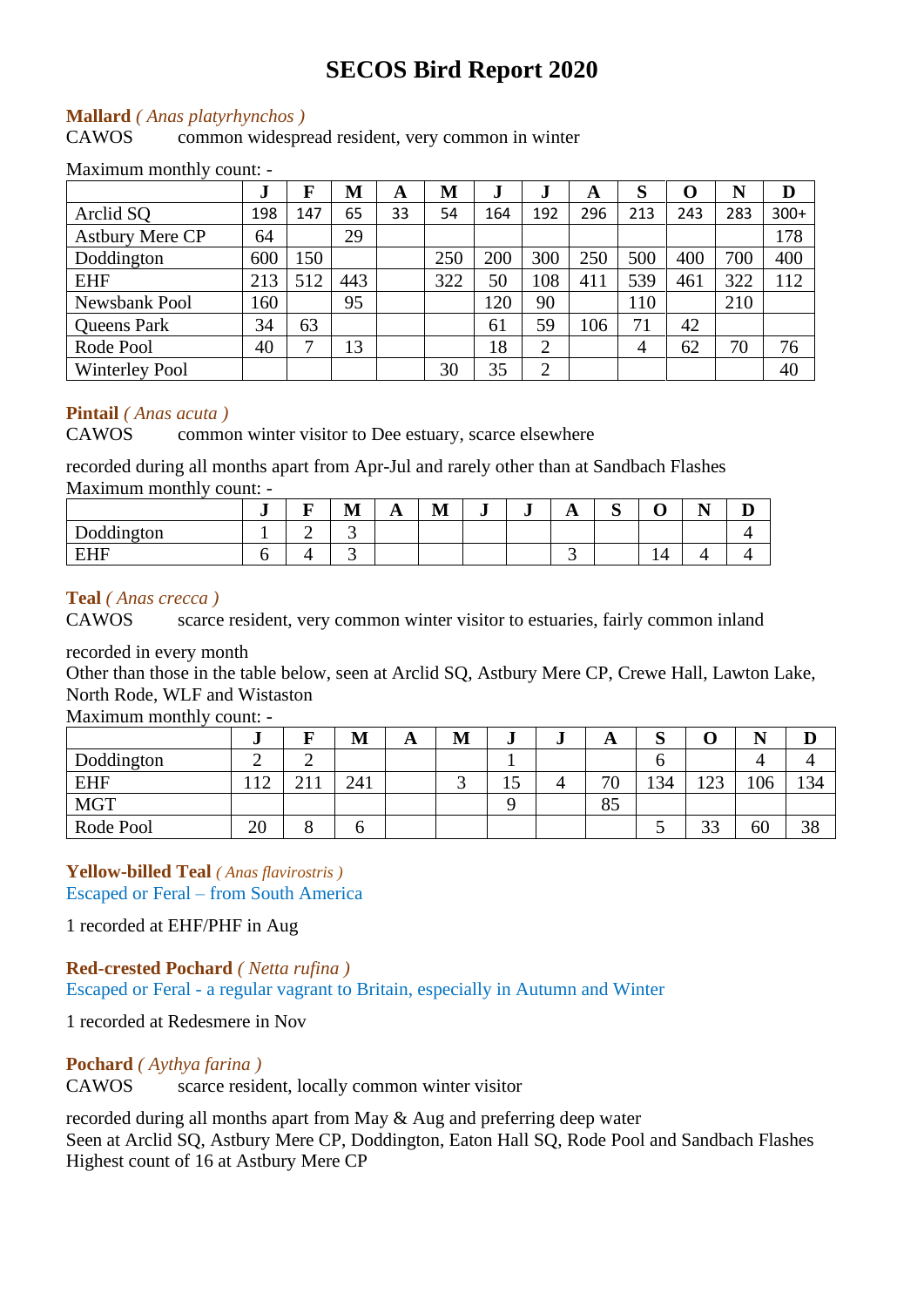#### **Tufted Duck** *( Aythya fuligula )*

CAWOS fairly common resident. Common widespread winter visitor and migrant

recorded in every month

Other than those in the table below, seen at Eaton Hall SQ, Lawton Lake, MGT, Meremoor Moss, North Rode, Queens Park, Winterley Pool and Wychwood Park

Maximum monthly count: -

|                        | w   |    | M   | A  | M  | .,     | J  | A                             | S  | 0  | N  |      |
|------------------------|-----|----|-----|----|----|--------|----|-------------------------------|----|----|----|------|
| Arclid SQ              | 49  | 30 | 31  | 40 | 16 | 13     | 73 | 88                            | 82 | 55 | 36 | 29   |
| <b>Astbury Mere CP</b> | 76  | 54 | 41  |    |    | 20     |    |                               | 29 | 81 | 32 | c200 |
| Doddington             | 103 | 39 | .73 |    | 33 | 35     | 44 | 61                            | 93 | 78 | 23 | 104  |
| <b>EHF</b>             | 28  |    | 28  |    | 4  | ⌒<br>↩ | ⌒  | $1^{\circ}$<br>$\overline{1}$ | 21 | ി  | −  | 12   |
| Newsbank Pool          | 31  |    | 42  |    |    |        | −  | ◠                             | −  |    | 22 |      |
| Rode Pool              | 17  |    | Q   |    |    |        |    |                               |    |    |    |      |

Breeding confirmed at MGT & Wychwood Park

#### **Common Scoter** *( Melanitta nigra )*

CAWOS abundant coastal winter visitor, very scarce migrant inland

recorded in Marton as a flyover (1, Apr); Astbury Mere CP ( $6\textdegree$ , 3 $\textdegree$  Jul & 2 $\textdegree$ , Sep) and Doddington ( 5, Jul )

#### **Goldeneye** *( Bucephala clangula )*

CAWOS uncommon winter visitor. Rare non-breeder in summer

recorded during Jan-Mar & Oct-Dec Seen at Astbury Mere CP, Doddington, Lawton Lake and Sandbach Flashes ( MGT/RF ) Highest count of 27 at Doddington

### **Smew** *( Mergellus albellus )*

CAWOS rare visitor

1 recorded at Rode Pool ( Jan-Feb )

#### **Goosander** *( Mergus merganser )*

CAWOS uncommon winter visitor inland. Very scarce breeder

#### recorded in every month of the year

Other than those in the table below, seen at Alsager Mere, Borrow Pit Meadows, Bosley, Brereton Heath LNR, Congleton, Doddington, Eaton Hall SQ, Fields Farm ( Sandbach ), Middlewich Canal, North Rode, Sandbach Flashes, Scholar Green and Wheelock/Malkins Bank Maximum monthly count: -

|                       | ٠J | F        | M  | A | M | J | ٠J. | A | D |   |    |    |
|-----------------------|----|----------|----|---|---|---|-----|---|---|---|----|----|
| Arclid SQ             | 14 | $\Omega$ | 10 |   |   |   |     |   |   | ⌒ | 13 |    |
| Astbury Mere CP       | 3  |          |    |   |   |   |     |   |   |   |    |    |
| <b>Congleton Park</b> |    |          |    | ⌒ |   |   |     |   |   | ⌒ |    |    |
| <b>EHF</b>            |    |          |    | 6 |   |   |     |   |   |   | 18 | 29 |
| Lawton Lake           |    |          | ◠  |   |   |   |     |   |   |   |    |    |
| Queens Park           |    |          |    |   |   |   |     |   |   | ⌒ | 10 |    |
| Rode Pool             |    |          |    |   |   |   |     |   |   |   |    |    |

Juveniles seen at Congleton Park / R Dane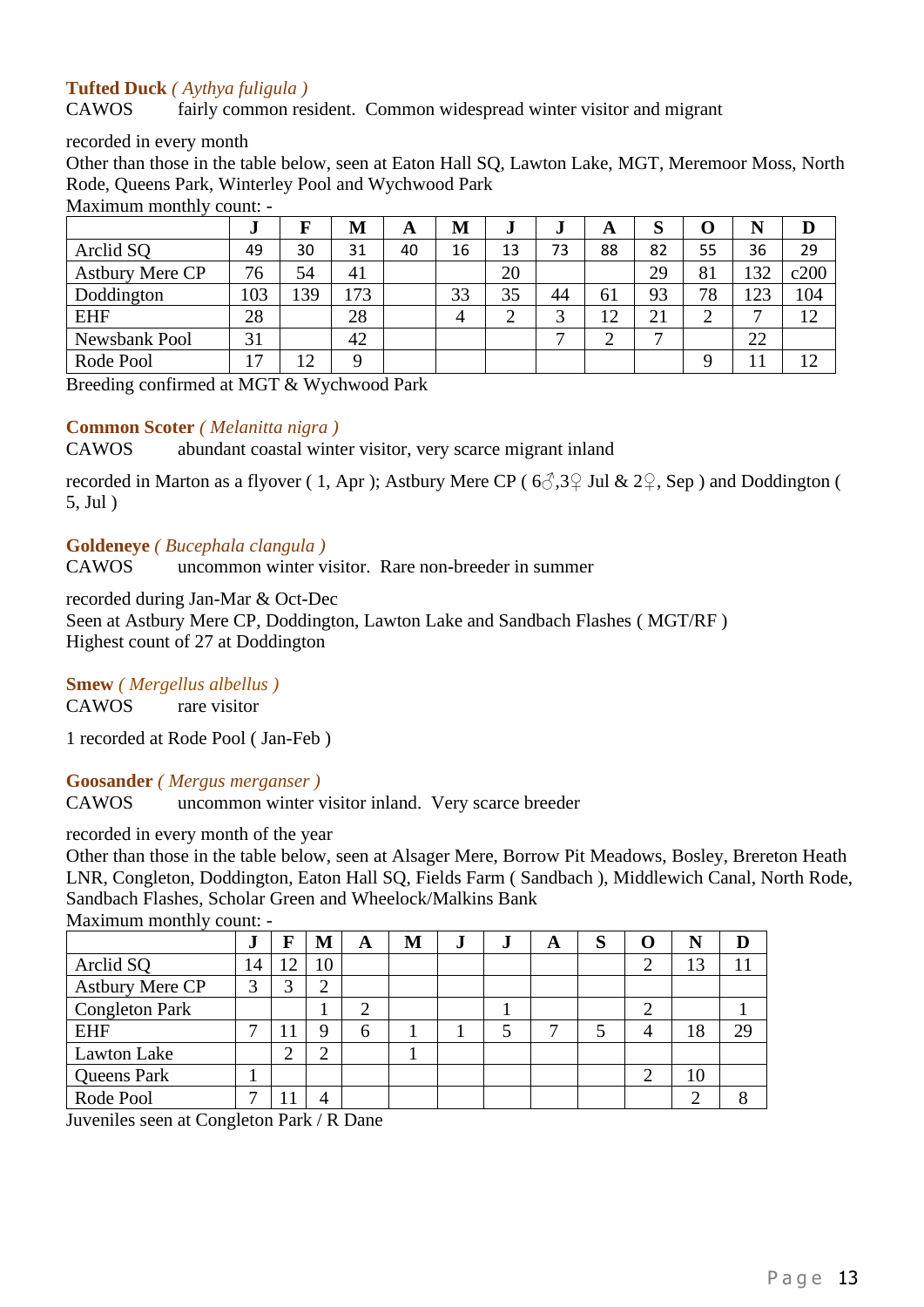#### **Pheasants and allies ( Phasianidae )**

#### **Californian Quail** *( Callipepla californica )* Escaped or Feral

Singles were seen at 3 sites in Apr: Haslington, Red Lane Tip and Wheelock

#### **Red Grouse** *( Lagopus lagopus )* CAWOS uncommon resident in eastern hills

recorded at Danebower

#### **Red-legged Partridge** *( Alectoris rufa )*

CAWOS common thinly distributed resident supported by releases

locally, usually, the only sightings are where bred and released for shooting. Recorded in every month of the year except Dec

Seen at Albion Lock, Alsager, Astbury, Brereton, Brownlow, Checkley Lane, Doddington, Eaton, Goostry, Lea Forge, Marton, Mow Cop, Sandbach Flashes, Swettenham, Twemlow, Wallhill and Wrinehill

Highest count of 8 at MGT

#### **Grey Partridge** *( Perdix perdix )*

CAWOS uncommon locally distributed resident

8 birds, possibly of this species, were seen at MGT in Jul

**Quail** *( Coturnix coturnix )* **County Rarity** ( non-calling birds )

CAWOS rare migrant, summer visitor

Local birders reported incidents of encroachment by visiting photographers at a couple of the sites 1s & 2s heard singing at Astbury, Smethwick and Weston in Jun & Jul

#### **Pheasant** *( Phasianus colchicus )*

CAWOS very common widespread feral resident supported by releases

common locally, recorded in every month of the year – probably overlooked / under-recorded Highest count of 12 at Swettenham

#### **Nightjar** *( Caprimulgus europaeus )* **County Rarity**

CAWOS Rare, irregular summer visitor

2 birds seen in Jun. Location withheld: *see page 3, point 9*

#### **Alpine Swift** *( Tachymarptis melba )* **County Rarity** CAWOS Vagrant

A bird showing features consistent with this species was noted on  $7<sup>th</sup>$  Jul over the A34 at Eaton

#### **Swift** *( Apus apus )*

CAWOS common summer visitor and migrant, thinly distributed breeder

Locally numbers appear to be declining Highest count of 150 at Doddington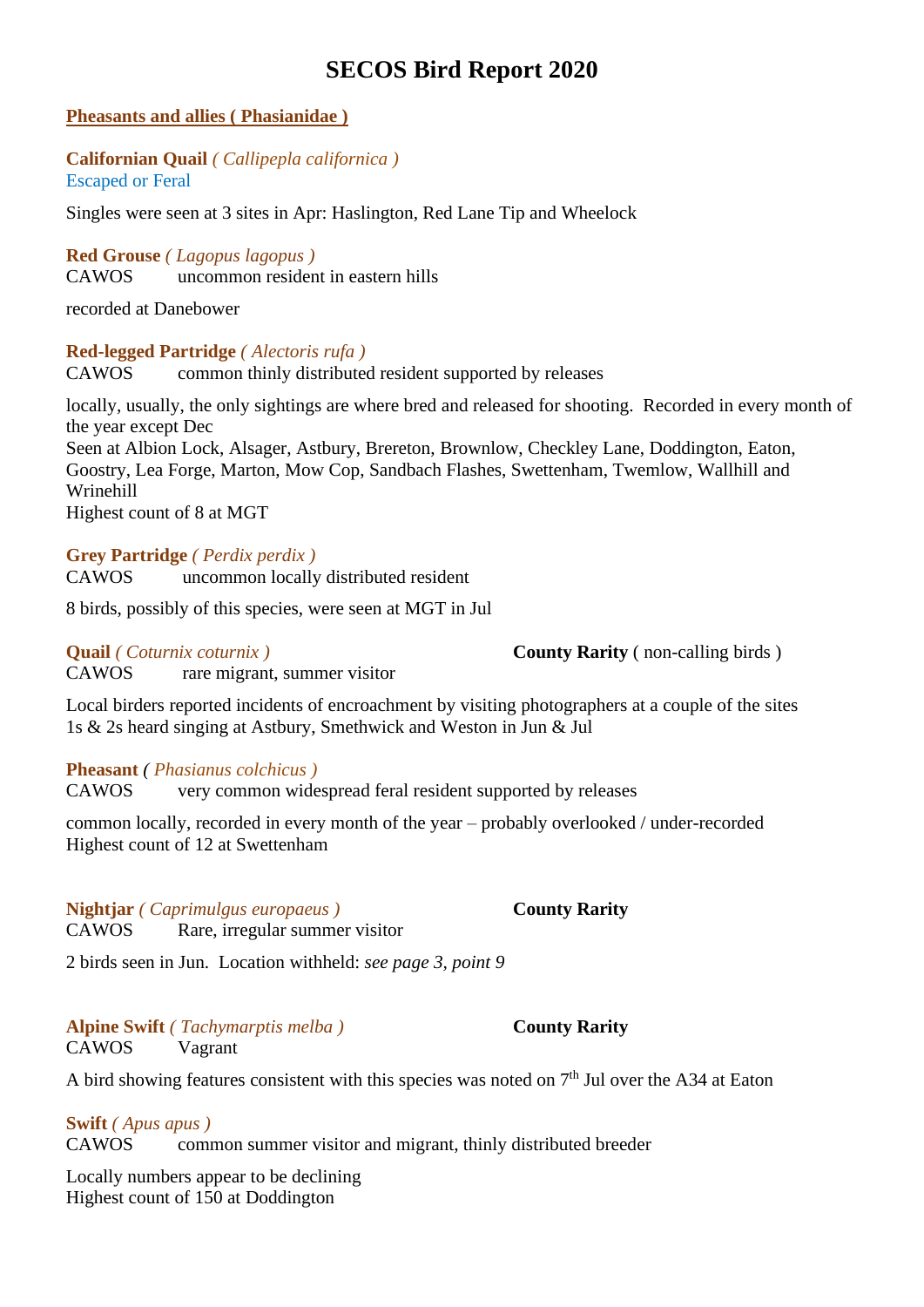**Cuckoo** *( Cuculus canorus )*

CAWOS scarce summer visitor and migrant, thinly distributed

10 records ( 2 last year ) all of singles except for 2 reported at Marton ( Apr) & Brereton Heath LNR ( May ). Records from the latter site show that at least 1 bird lingered for up to 2 weeks. Did they breed?

#### **Pigeons; Doves ( Columbidae )**

**Feral Pigeon** *( Columba livia )*

CAWOS very common resident, widely distributed in urban areas

common locally and under-recorded Breeding confirmed at Arclid SQ

**Stock Dove** *( Columba oenas )* CAWOS common widespread resident

fairly common locally and under-recorded Highest count of c20 at Arclid SQ Breeding confirmed at Quakers Coppice and Rode Pool

#### **Woodpigeon** *( Columba palumbus )*

CAWOS abundant widespread resident and migrant

common locally and under-recorded Highest count of 100 feeding at Alsager ( Fanny's Croft ) Breeding confirmed at Holmes Chapel

**Collared Dove** *( Streptopelia decaocto )* CAWOS very common widespread resident

common locally, recorded in every month Highest count of 78 at Doddington ( Aug ) - attracted by supplementary food Breeding confirmed at Scholar Green

#### **Rails; Crakes and Coots ( Rallidae )**

**Water Rail** *( Rallus aquaticus )* CAWOS Uncommon winter visitor and migrant, scarce breeder

recorded Jan-Apr & Sep-Dec this cryptic, secretive bird is difficult to see at the best of times, but even more so during their breeding season; recorded at Astbury Mere CP, Bagmere, Doddington, Macon Meadows, Rode Pool and throughout Sandbach Flashes

Highest count of 5 at Sandbach Flashes [ WLF ]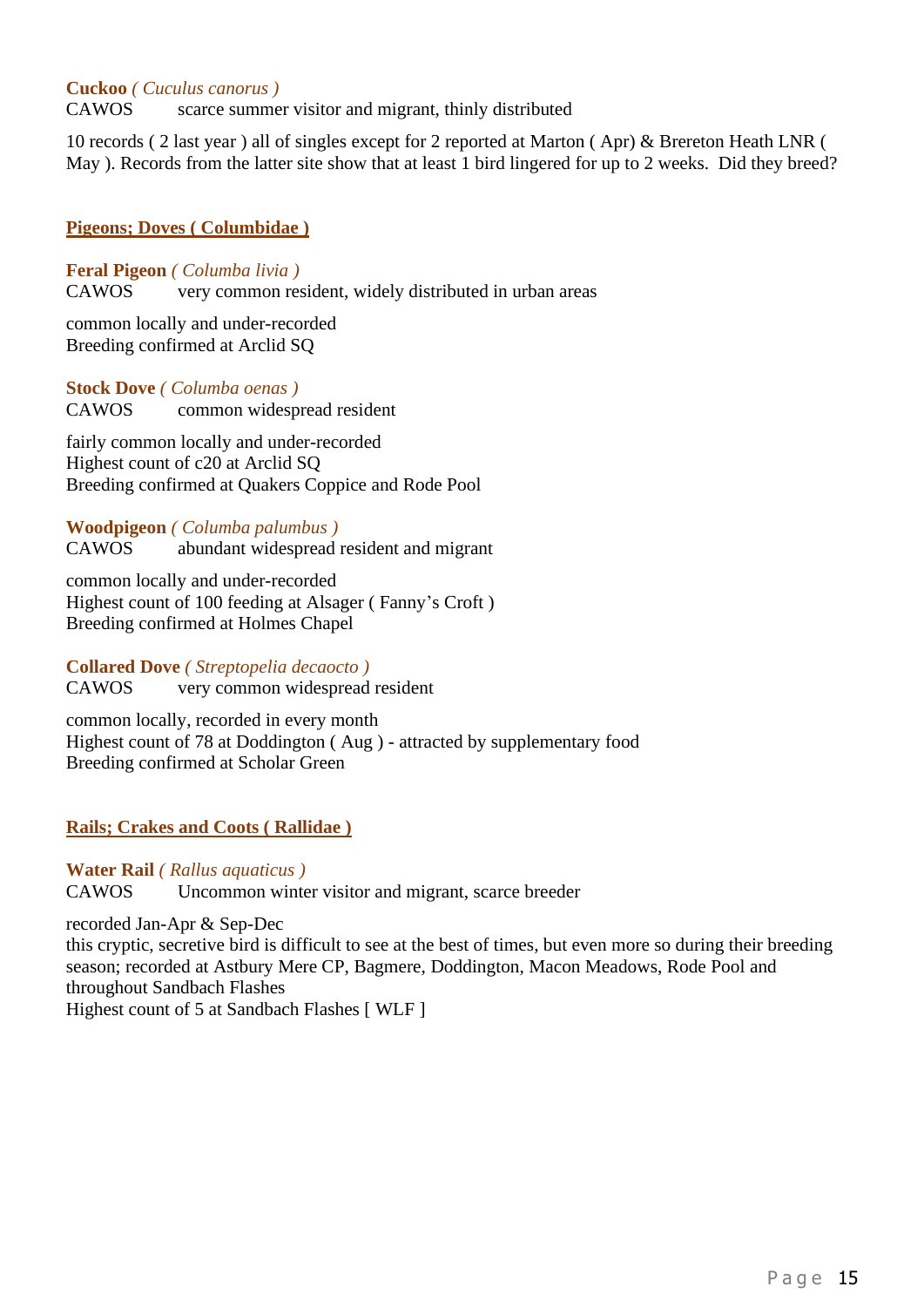#### **Moorhen** *( Gallinula chloropus )*

CAWOS very common widespread resident

#### common locally, recorded in every month

Maximum monthly count: -

|                      | u              | F      | M                  | A      | M           | J      | ٠J | A            | IJ |        |        |  |
|----------------------|----------------|--------|--------------------|--------|-------------|--------|----|--------------|----|--------|--------|--|
| Arclid SQ            |                | ⌒<br>J |                    | ⌒<br>∼ |             |        |    |              |    |        |        |  |
| Doddington           |                | 4      |                    |        | $\sim$<br>∠ | ⌒      |    | $\sim$       |    |        | ⌒      |  |
| <b>EHF</b>           |                |        |                    |        | $\circ$     | 6      |    |              |    | ⌒<br>C |        |  |
| <b>Macon Meadows</b> | 11             |        |                    |        | ◡           |        |    |              |    |        | 11     |  |
| Newsbank Pool        | 14             |        | 4                  |        |             | ⌒<br>ر | J  |              |    |        | ⌒<br>ر |  |
| Queens Park          | ⌒<br>Ć         | ⌒<br>∠ | $\rightarrow$<br>↩ |        |             | ⌒<br>C | 4  | <sub>6</sub> |    | 10     | 8      |  |
| Rode Pool            | $\overline{4}$ | ◠      | b                  |        |             | ⌒<br>ت |    |              |    | ⌒      |        |  |

Highest count of 32 at Fields Farm, Sandbach

Breeding confirmed at Arclid SQ, Borrow Pit Meadows, Macon Meadows, Sandbach Flashes ( MGT ) and Taxmere

#### **Coot** *( Fullica atra )*

CAWOS common resident and migrant, widely distributed

common locally, recorded in every month

Maximum monthly count: -

|                        | J   | F   | М  | A  | М        | J         | J         | A   | O   | Ω   | N   |     |
|------------------------|-----|-----|----|----|----------|-----------|-----------|-----|-----|-----|-----|-----|
| Arclid SQ              | 13  | 12  |    | 10 | $11+11i$ | $14 + 4i$ | $14 + 5i$ | 25  |     | 19  | 16  | 18  |
| <b>Astbury Mere CP</b> | 65  | 40  | 32 |    |          |           |           |     |     |     |     |     |
| Doddington             | 178 | 145 |    |    | 133      | 262       | 400       | 628 | 693 | 680 | 435 | 375 |
| <b>EHF</b>             |     | 61  |    |    | 20       | 4         |           |     | 39  | 10  |     |     |
| Newsbank Pool          | 120 |     | 65 |    |          | 70        | 110       | 60  | 80  |     | 120 |     |
| Rode Pool              | 6   | 6   | 4  |    |          | 6         | ◠         |     |     | 3   | 3   |     |
| <b>Winterley Pool</b>  |     |     |    |    |          |           |           |     |     |     |     | 21  |

Although I don't have data for all CAWOS sites, Doddington consistently ranks as one of the highest concentrations of this species in the county

Breeding confirmed at Arclid SQ, Borrow Pit Meadows, Crewe GC, Doddington, Queens Park, Sandbach Flashes ( MGT ), Winterley Pool and Wychwood Park

#### **Grebes ( Podicipedidae )**

**Little Grebe** *( Tachybaptus ruficollis )*

CAWOS uncommon resident, thinly distributed

recorded in every month

Seen at Arclid SQ, Astbury Mere CP, Doddington, Eaton Hall SQ, Lawton Lake, Queen's Park, Rode Pool, Sandbach Flashes and Wychwood Park

Maximum monthly count: -

|                        | .J |    | М  | л | M | w | w  | A  | $\sim$<br>IJ |                | NT |  |
|------------------------|----|----|----|---|---|---|----|----|--------------|----------------|----|--|
| <b>Astbury Mere CP</b> | ⌒  |    |    |   |   |   |    |    | nc           |                |    |  |
| Doddington             | 10 | 10 | nc |   |   |   | 10 | 16 | 22           | 1 <sub>0</sub> | 10 |  |
| <b>EHF</b>             | ັ  |    |    |   |   |   |    |    |              |                |    |  |
| Lawton Lake            |    |    |    |   |   |   |    |    |              |                |    |  |
| Rode Pool              |    |    |    |   |   |   |    |    |              |                |    |  |

Breeding confirmed at Doddington and Sandbach Flashes ( MGT )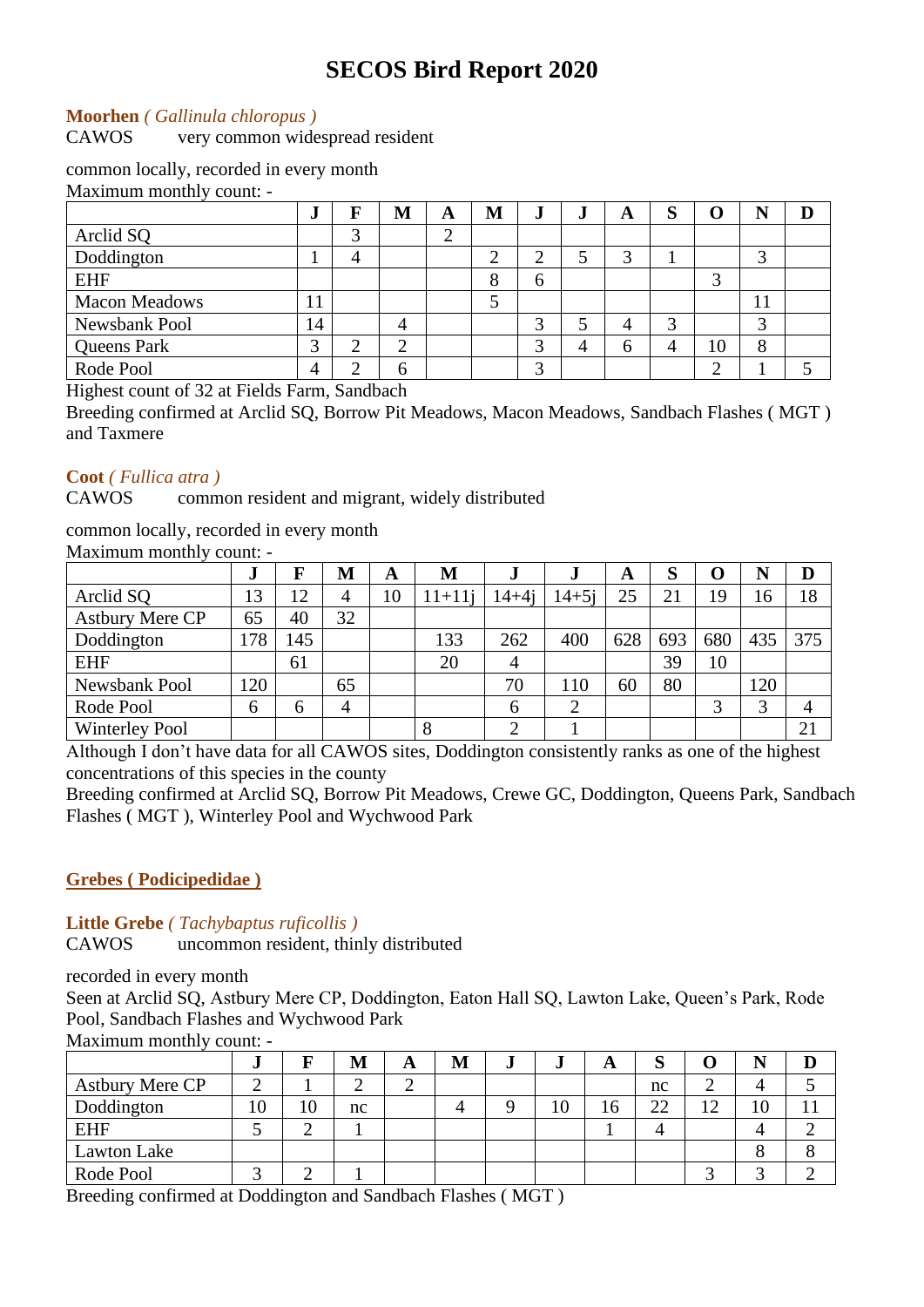#### **Great Crested Grebe** *( Podiceps cristatus )*

CAWOS uncommon resident inland

recorded in every month

Other than those in the table below, seen at Alsager Mere, Brereton Heath LNR, Sandbach Flashes and Winterley Pool

Maximum monthly count: -

|                        | u      | F  | M  | A  | M  | J      | J  | A  | S  |    |    |   |
|------------------------|--------|----|----|----|----|--------|----|----|----|----|----|---|
| Arclid SQ              | 3      | 3  |    |    | 9  | 12     | 13 | 11 | 9  |    |    |   |
| <b>Astbury Mere CP</b> | h      | h  | ⌒  |    |    | 6      |    | റ  |    |    |    | っ |
| Doddington             |        |    | nc |    | 10 |        | 59 | 61 | 59 | 15 | nc |   |
| <b>EHF</b>             | ⌒<br>↩ |    | ⌒  |    | ⌒  | ⌒<br>∠ |    |    |    |    | ⌒  |   |
| Rode Pool              | ◠      | 6  |    |    |    | 3      |    |    |    |    | ◠  | ⌒ |
| Watch Lane Flash       |        | 10 | O  | 12 |    |        |    |    |    |    | 10 |   |

Breeding confirmed at Arclid SQ, Doddington, Rode Pool and Sandbach Flashes

**Oystercatcher** *( Haematopus ostralegus )*

CAWOS fairly common breeder inland

common locally; recorded between Jan-Aug

Seen throughout the Recording Area including flyovers

Highest count of 7 at Doddington

Breeding confirmed at Arclid SQ, Doddington and Mere Moor Fishery

#### **Plovers ( Charadriidae )**

#### **Lapwing** *( Vanellus vanellus )*

CAWOS very common winter visitor, migrant and widespread breeding species

#### common locally, recorded in every month

#### **Flocks of 500+ considered by CAWOS as 'significant'**

Maximum monthly count: -

|               | w    |      | М  | A     | M     | IJ    |       | A   | ມ      |      |          |                      |
|---------------|------|------|----|-------|-------|-------|-------|-----|--------|------|----------|----------------------|
| Arclid SO     | 25   | 49   | 23 | $12+$ | $14+$ | $18+$ | $90+$ | 320 | $260+$ | 250  | $\Omega$ | JІ                   |
| Doddington    | 85   |      | 30 |       |       |       |       |     |        |      | ر. ر     | $\mathcal{L}$<br>ا ت |
| Eaton Hall SQ |      | 100  | nc |       |       |       |       |     |        |      |          |                      |
| <b>EHF</b>    | c750 | c300 |    |       | nc    |       | c120  | nc  | 197    | c200 | 265      | 100                  |

Breeding confirmed / juvs seen at Arclid SQ, Church Lawton, Crabmill Flash, Sandbach Heath and Scholar Green

Birds displaying or agitated behaviour at Barthomley, Holmes Chapel, Mow Cop and Swettenham

#### **Golden Plover** *( Pluvialis apricaria )*

CAWOS Fairly common winter visitor and migrant. Very scarce breeder in the eastern hills

recorded at Danebower ( May & Jul ) and Sandbach Flashes ( Mar, Jul-Aug & Oct-Dec ) Highest count of 9 at Sandbach Flashes

#### **Flocks of 50+ considered by CAWOS as 'significant'**

#### **Grey Plover** *( Pluvialis squatarola )*

CAWOS Common winter visitor and migrant to estuaries, rare inland

Single reported in flight at EHF/PHF on  $31<sup>st</sup>$  Aug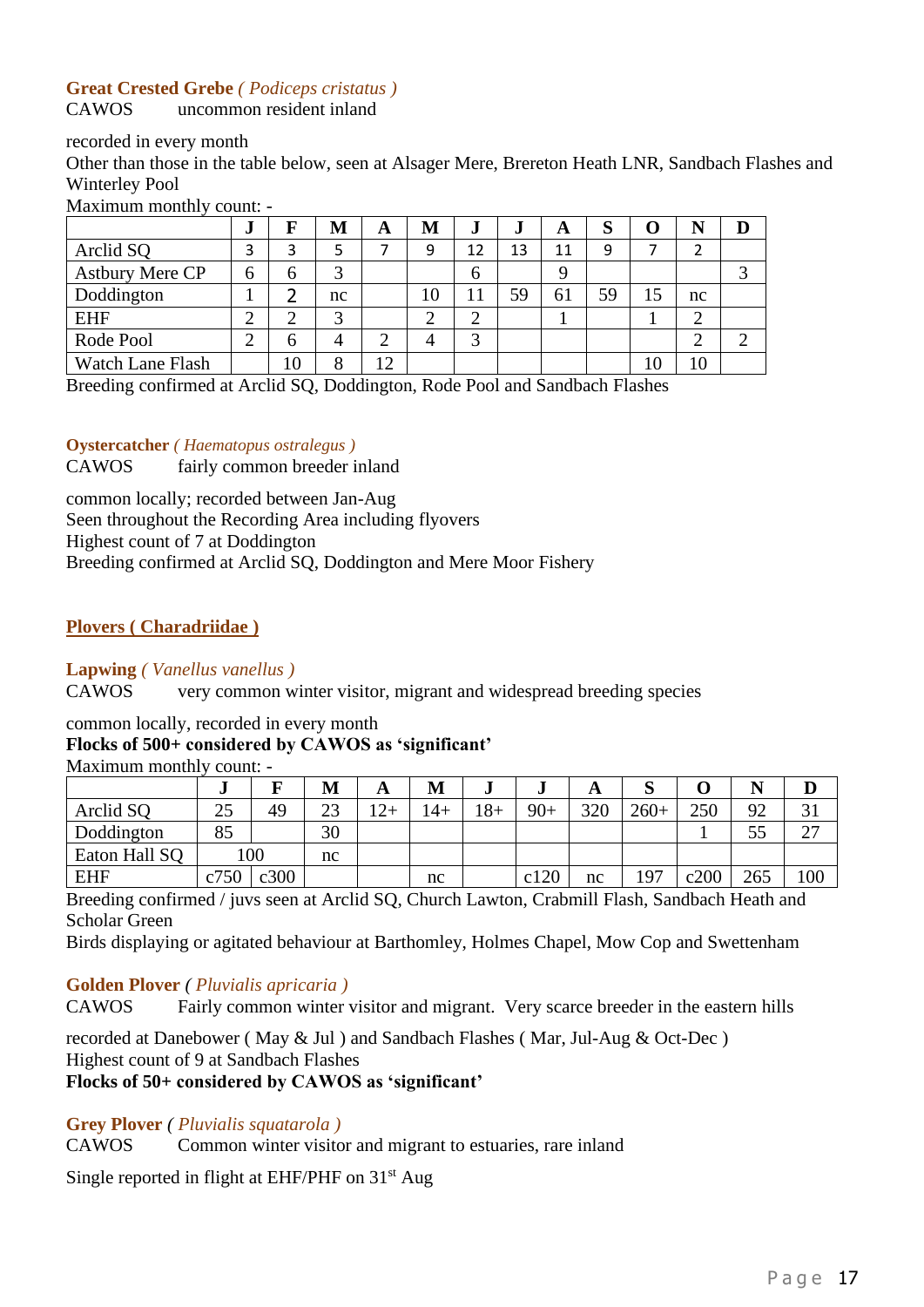#### **Ringed Plover** *( Charadrius hiaticula )*

CAWOS Uncommon winter visitor and common late summer migrant to coast, otherwise scarce. Scarce breeder

Singles, unless noted otherwise: all records from EHF/PHF - Apr, May [3], Jun, Aug [5] & Sep

#### **Little Ringed Plover** *( Charadrius dubius )*

CAWOS Scarce migrant and summer visitor

Seen at Alsager, Arclid SQ, Astbury, Betchton, Church Lawton, Eaton Hall SQ, Marton, Sandbach Heath, and Sandbach Flashes Highest count of 6 at Arclid SQ Breeding confirmed at Arclid SQ

#### **Sandpipers; Snipes ( Scolopacidae )**

**Whimbrel** *( Numenius phaeopus )* CAWOS Very scarce migrant inland

Recorded at EHF/PHF in May  $(2)$ , Jul  $(1)$  & Aug  $(1)$ 

#### **Curlew** *( Numenius arquata )*

CAWOS Common winter visitor and migrant, uncommon summering non-breeder on estuaries. Scarce migrant elsewhere

recorded in every month of the year

Seen at Meremoor Moss, Mow Cop, Sandbach Flashes, Somerford, Wallhill and Wrinehill plus flyovers at various other sites

Maximum monthly count: -

|                    | -             | –                        | M        | A          | M | $\overline{\phantom{a}}$<br>-J | w                  | A  | $\sim$<br>IJ |    | $\overline{\phantom{a}}$<br>N<br>. . |    |
|--------------------|---------------|--------------------------|----------|------------|---|--------------------------------|--------------------|----|--------------|----|--------------------------------------|----|
| EHF                | $\cap$<br>ີ   | 30                       | $\sim$ 1 |            |   |                                | $20^{\circ}$<br>∠∪ | 39 | c30          | 38 | 42                                   | 40 |
| $\sim$<br>$\cdots$ | $\sim$ $\sim$ | $\overline{\phantom{a}}$ |          | __________ |   |                                |                    |    |              |    |                                      |    |

Breeding season records from the Eastern Hills

#### **Black-tailed Godwit** *( Limosa limosa )*

CAWOS Scarce migrant away from the coast and estuaries

recorded in every month except Sep, other than a single at Doddington ( Jul ), only noted at Sandbach Flashes

Maximum monthly count: -

|   | $\overline{\phantom{a}}$ | -<br>- | . .<br>M | A  | M | -<br>J  | J | A | $\sim$<br>ັ | . . | - -<br>N<br><b>.</b> |   |
|---|--------------------------|--------|----------|----|---|---------|---|---|-------------|-----|----------------------|---|
| . |                          |        | ⊥ີ       | سى | - | ┓.<br>້ | - |   |             |     |                      | ∼ |

#### **Turnstone** *( Arenaria interpres )*

CAWOS Fairly common coastal winter visitor and migrant. Rare migrant elsewhere

A bird was photographed at Doddington, present from  $23^{\text{rd}}$  to  $25^{\text{th}}$  Aug

#### **Knot** *( Calidris canutus )*

CAWOS Very common winter visitor and migrant to coastal waters. Rare inland

Single seen at MGT/RF on  $25<sup>th</sup>$  Aug, 'flew from PHF', and 2 flew over Arclid SQ on  $8<sup>th</sup>$  Nov

#### **Ruff** *( Calidris pugnax )*

CAWOS Scarce migrant and winter visitor

Only reported at Sandbach Flashes - EHF/PHF: Aug (2), Sep (3) & MGT/RF Aug & Sep ( singles )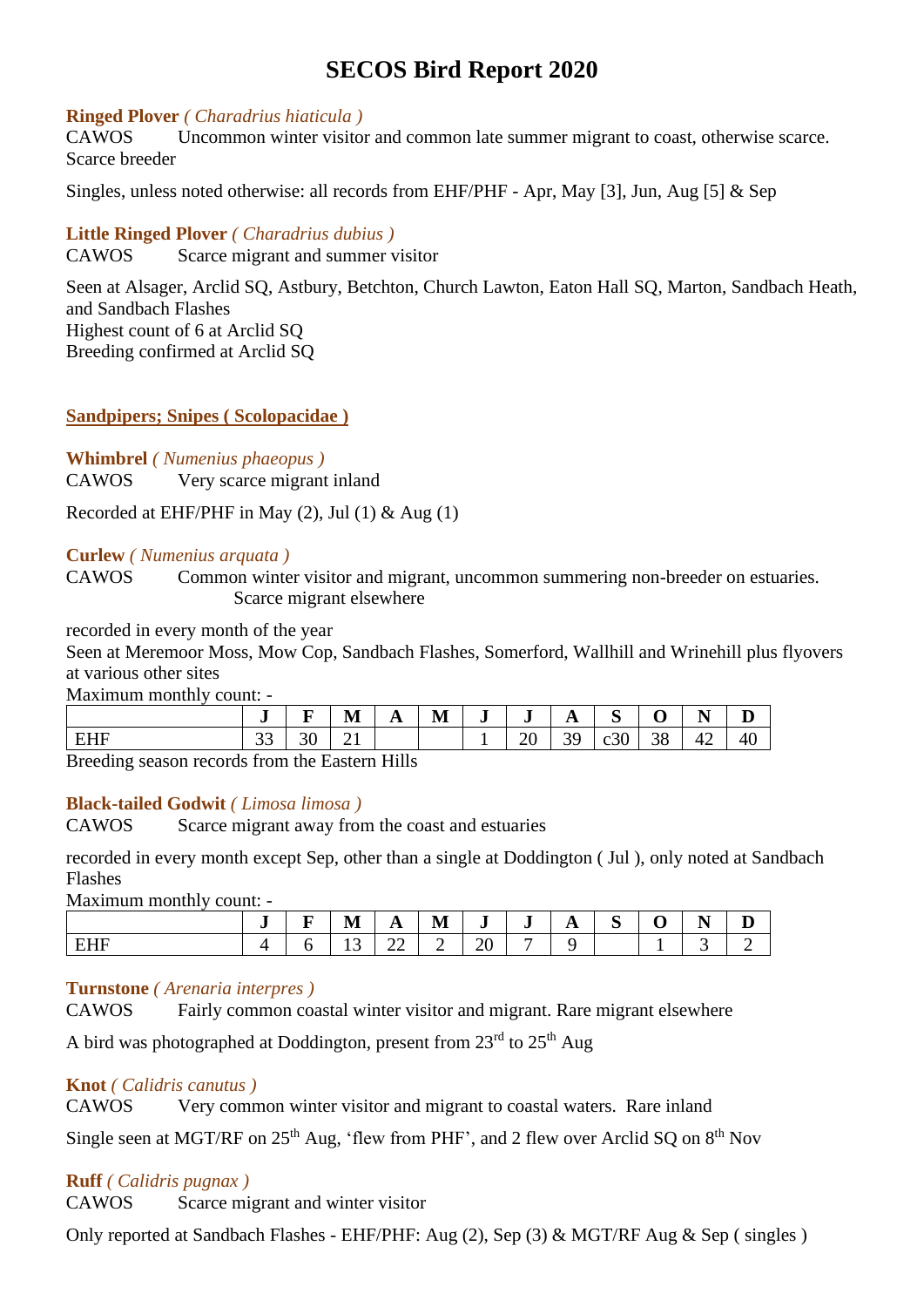#### **Dunlin** *( Calidris alpina )*

CAWOS Inland, scarce winter visitor and migrant

Singles, unless noted otherwise; seen at Arclid SQ in May (2), Jun & Aug and EHF/PHF in Apr, May, Jul (2), Aug, Sep (4), Oct-Nov and MGT/RF Sep (4)

#### **Woodcock** *( Scolopax rusticola )*

CAWOS Scarce breeder, thinly distributed with bias to the east. Uncommon winter visitor

recorded Jan-Feb & Nov-Dec

Seen at Alsager (Fanny's Croft & Salt Line), Arclid SO, Congleton, Lawton Woods, Lea Forge, Middlewich, Mow Cop, Sandbach Flashes and Scholar Green Highest count of 4 at Sandbach Flashes

**Jack Snipe** *( Lymnocryptes minimus )*

CAWOS Scarce winter visitor and migrant

Singles, unless noted otherwise noted at Meremoor Moss, Mow Cop (7), Sandbach Flashes and Wybunbury Moss

#### **Snipe** *( Gallinago gallinago )*

CAWOS Uncommon winter visitor and migrant. Very scarce breeder

#### recorded in every month except May & Jun

Other than the table below; max. seen at Alsager (3), Chorlton (12), Fields Farm, Sandbach (2), Lea Forge (3), Meremoor Moss (1), Mow Cop (10), Scholar Green (1), Weston Hall (6), Wrinehill (1) and Wybunbury Moss (3)

Maximum monthly count: -

|            | w  | ┳   | M         | A | M | IJ | w | A | C<br>IJ |          |               |  |
|------------|----|-----|-----------|---|---|----|---|---|---------|----------|---------------|--|
| Arclid SQ  |    |     |           |   |   |    |   |   |         |          |               |  |
| Doddington |    |     |           |   |   |    |   |   |         | ↩        |               |  |
| <b>EHF</b> | 25 | 10  | 12<br>⊥ ∠ |   |   |    |   | - | 14      |          | 1 $\cap$<br>┸ |  |
| <b>MGT</b> | 14 | 1 J | 13        |   |   |    |   |   | υ       | 12<br>12 |               |  |
| Rode Pool  |    |     |           |   |   |    |   |   |         |          |               |  |

**Grey Phalarope** *( Phalaropus fulicarius )*

CAWOS Rare migrant **County Rarity**

A bird was briefly seen at Doddington on  $6<sup>th</sup>$  Nov. A Rarity Form has been submitted.

#### **Common Sandpiper** *( Actitis hypoleucos )*

CAWOS Scarce migrant and rare breeder, rare irregular winter visitor

recorded between Feb-Sep Seen at Arclid SQ, Astbury Mere CP, Betchton, Doddington, Eaton Hall SQ, Middlewich, Rode Pool and Sandbach Flashes Highest count of 13 at Middlewich

**Green Sandpiper** *( Tringa ochropus )*

CAWOS Scarce autumn migrant, rare in winter and spring

recorded in every month except May & Jun

Singles, unless noted otherwise, seen at Arclid SQ (2), Eaton, Lawton Lake, Meremoor Moss, Middlewich Lime Beds (3), Rode Heath, Rode Pool and Sandbach Flashes Highest count of 12 at Sandbach Flashes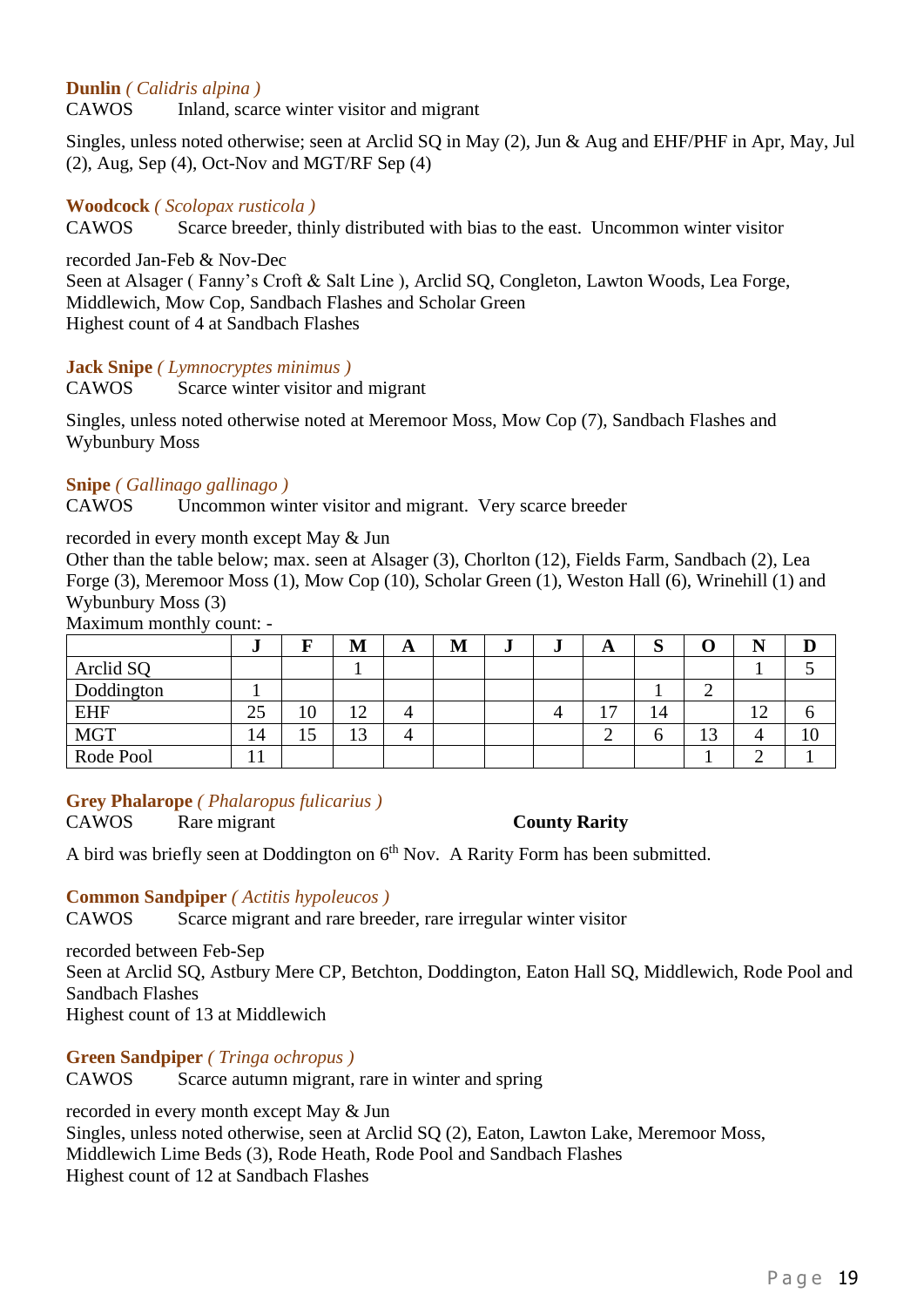#### **Redshank** *( Tringa totanus )*

CAWOS Scarce inland. Uncommon locally distributed breeder

#### records only from Sandbach Flashes

Maximum monthly count: -

|                                                             |  | $\blacksquare$<br>M | $\Gamma$ | $\mathbf{r}$<br>M | J | <b>A</b> | -<br>ັ | . .<br>- |  |
|-------------------------------------------------------------|--|---------------------|----------|-------------------|---|----------|--------|----------|--|
| Sandbach<br>$\blacksquare$<br>Tashes<br>. .<br>$\mathbf{r}$ |  |                     |          |                   |   |          |        |          |  |

#### **Spotted Redshank** *( Tringa erythropus )*

CAWOS Scarce migrant on the Dee, rare inland and in winter

A juvenile was recorded at EHF/PHF on 15th Sep

#### **Greenshank** *( Tringa nebularia )*

CAWOS Rare spring, very scarce late summer and autumn migrant inland. Rare winter visitor

Singles, unless noted otherwise, recorded at EHF/PHF on 27<sup>th</sup> Jul and on 9<sup>th</sup> (2) & 20<sup>th</sup>

#### **Gulls; Terns and Skimmers ( Laridae )**

#### **Black-headed Gull** *( Chroicocephalus ridibundus )*

CAWOS Abundant winter visitor and migrant. Common locally distributed breeding species

#### common locally, recorded in every month

Maximum monthly count: -

|            | e.     |      | М  | A | М  | J | w   | A      | IJ  |       | N      | D    |
|------------|--------|------|----|---|----|---|-----|--------|-----|-------|--------|------|
| Arclid SO  | $325+$ | 430  | 19 | ∩ |    |   | 128 | $260+$ | 278 | $90+$ | $250+$ | 120  |
| Doddington |        |      | nc |   |    |   |     | nc     | nc  | nc    | 200    | 8000 |
| <b>EHF</b> | 3250   | .900 |    |   | 10 |   |     |        |     | 60    |        | 200  |
| Rode Pool  | $\sim$ | 92   |    |   |    |   |     |        | 4   | 15    | 110    | 240  |

Arclid SQ reported a ringed bird ( ringed in Poland in '18 ) – this bird was also seen in 2018 at Arclid SQ Doddington is a winter roost site for Black-headed Gull and also for Common Gull and Lesser Black-backed Gull

#### **Little Gull** *( Hydrocoloeus minutus )*

CAWOS Scarce coastal migrant, very scarce inland

Singles seen at Astbury Mere CP ( Mar ) and Brereton Heath LNR (Oct & Nov ) – similar dates as 2019

#### **Mediterranean Gull** *( Ichthyaetus melanocephalus )*

CAWOS Very scarce breeder and scarce visitor throughout the year

Singles, unless noted otherwise, all seen at Sandbach Flashes: Jan, Mar, Apr (3), Jun (4), Jul (2), Aug, Sept & Dec except Queen's Park ( Dec )

#### **Common Gull** *( Larus canus )*

CAWOS Common, widespread migrant and winter visitor. Scarce as summering non-breeder

recorded in every month Highest count of 14 at MGT/RF **Other than at landfill sites, inland flocks of 50+ considered by CAWOS as 'significant'**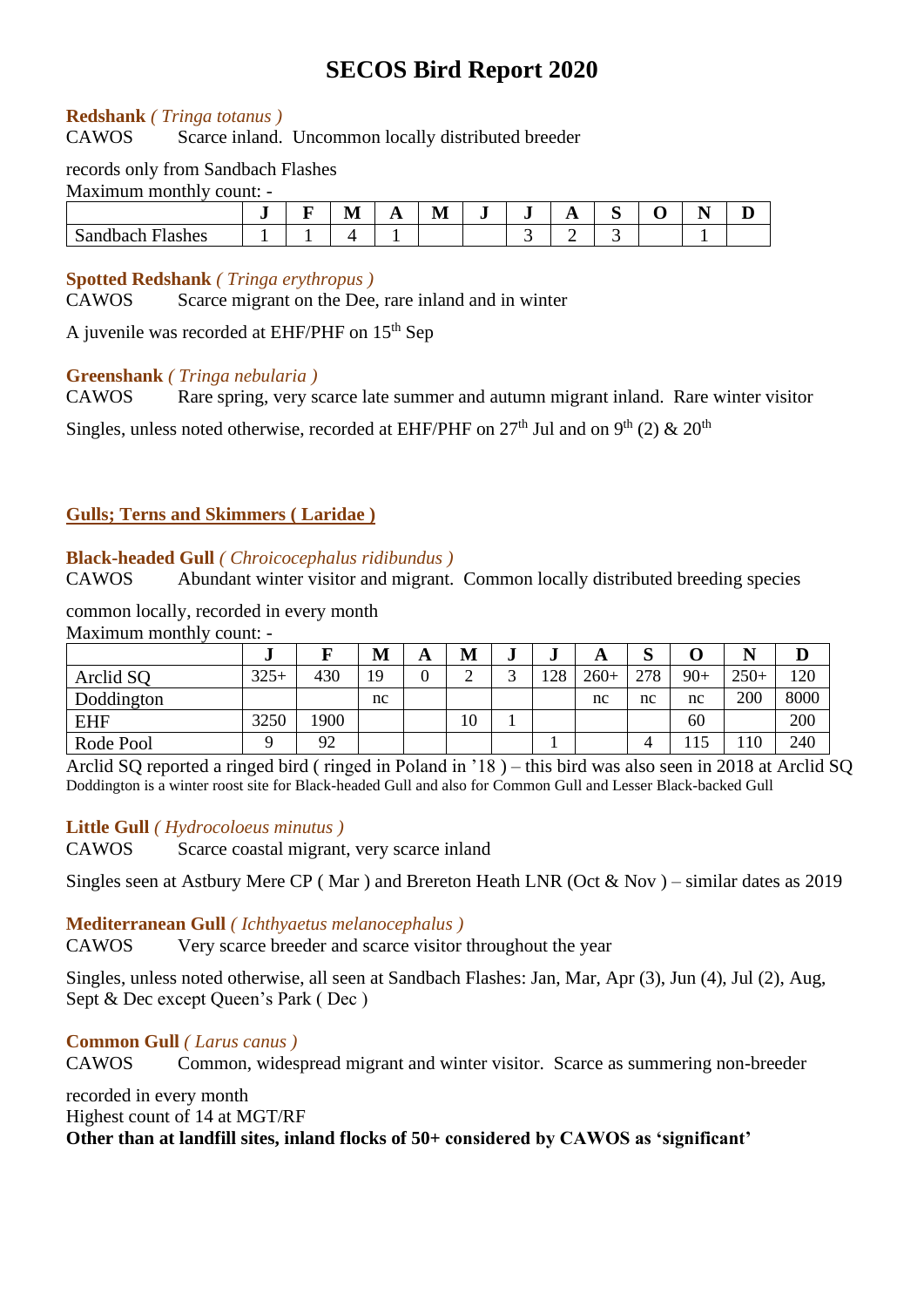#### **Great Black-backed Gull** *( Larus marinus )*

CAWOS Fairly common winter visitor on estuaries and uncommon resident. Has bred

common locally, recorded in every month

Highest count of 75 at MGT/RF

**Other than at landfill sites, inland flocks of 10+ considered by CAWOS as 'significant'**

**Iceland Gull** *( Larus glaucoides )*

CAWOS Very scarce winter visitor and irregular spring migrant

The closure of the local landfill has meant fewer sightings of 'white-wingers': 1 record - 8<sup>th</sup> Jan at MGT/RF

**Kumlien's Gull** *( Larus glaucoides kumlieni )* **County Rarity** CAWOS Very scarce winter visitor and irregular spring migrant

Singles reported at EHF/PHF and MGT/RF in Feb; EHF/PHF in Mar. Rarity Forms were submitted for the Feb sighting

#### **Herring Gull** *( Larus argentatus )*

CAWOS Very common, widespread migrant and winter visitor, uncommon breeder

common locally, recorded in every month Highest count of 500 at MGT/RF

breeds on Crewe Industrial Estate

First recorded in 2012 but from the size of the colony it must have existed before then, a Seabird Count of the nesting sites on some of the roofs on Weston Road Industrial Estate has been monitored since then. Colin Lythgoe's report for 2019 is on the SECOS website

**Other than at landfill sites, inland flocks of 50+ considered by CAWOS as 'significant'**

**Caspian Gull** *( Larus cachinnans )* **County Rarity**

CAWOS Rare non-breeding visitor

Singles recorded:  $25<sup>th</sup>$  Feb;  $6<sup>th</sup>$  Mar;  $27<sup>th</sup>$  &  $29<sup>th</sup>$  Jul - all at EHF/PHF *\*\*\* known to hybridise – if completing a Rarity Form, care is needed to eliminate doubt* None of the sightings were submitted to CAWOS

**Yellow-legged Gull** *( Larus michahellis )*

CAWOS Scarce non-breeding visitor

recorded in every month except Mar Seen at Arclid SQ and Sandbach Flashes Highest count of 7 at EHF/PHF

#### **Lesser Black-backed Gull** *( Larus fuscus )*

CAWOS Common widespread migrant and winter visitor, uncommon breeder

common locally, recorded in every month

Breeds on Crewe Industrial Estate

Maximum monthly count: -

|                        | IJ          |    | M  | A             | M     | J  | w      | A      | $\sim$<br>៶ |     | N   | ┻    |
|------------------------|-------------|----|----|---------------|-------|----|--------|--------|-------------|-----|-----|------|
| Arclid SQ              | 49          | 36 | 26 | $\gamma$<br>ت | $62+$ | 38 | $280+$ | $315+$ | 373         | 626 | 518 | 28   |
| <b>Astbury Mere CP</b> | $\sim$<br>∸ | ◡  |    |               |       |    |        | 18     |             |     | nc  | nc   |
| Doddington             |             |    |    |               |       |    |        | nc     |             | nc  | 10  | 2400 |

**Other than at landfill sites, inland flocks of 50+ considered by CAWOS as 'significant'**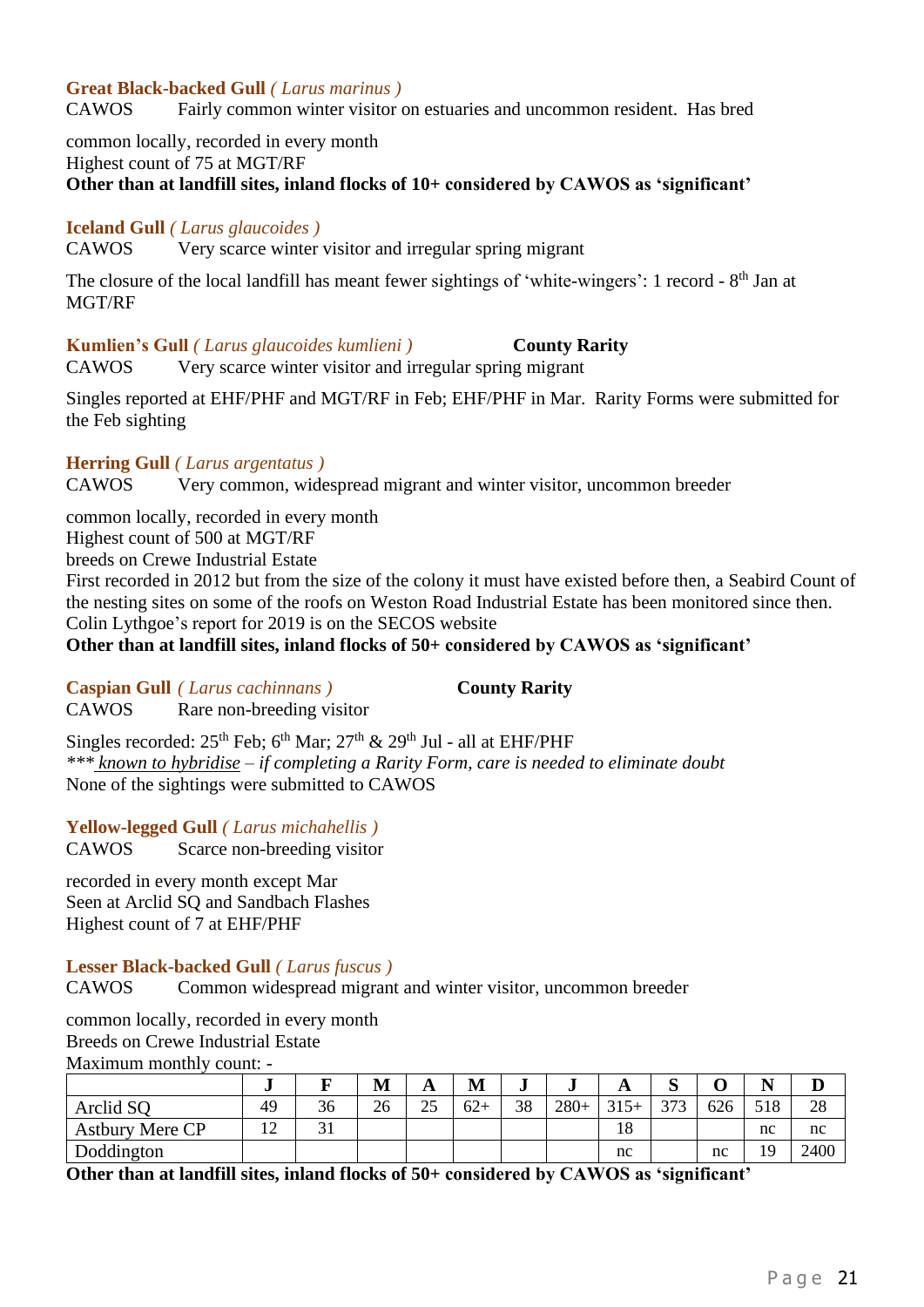#### **Little Tern** *( Sternula albifrons )*

CAWOS Uncommon coastal migrant and non-breeding summer visitor, rare inland

1 recorded at EHF/PHF on 25 th Apr

**Common Tern** *( Sterna hirundo )* CAWOS Scarce inland. Rare breeder

Reported at Arclid SQ, Astbury Mere CP, Doddington and Sandbach Flashes Highest count of 5 at EHF/PHF Although copulation was observed, no juvs were noted

#### **Gannet** *( Morus bassanus )*

CAWOS Uncommon but regular coastal visitor

1 was seen at the back pool at EHF on  $6<sup>th</sup>$  & 7<sup>th</sup> Jul but died and 2 juvs were recorded flying over Arclid SO on 18<sup>th</sup> Sep

#### **Cormorant** *( Phalacrocorax carbo )*

CAWOS Common visitor and uncommon breeder

recorded in every month Seen at Arclid SQ, Astbury Mere CP, Barthomley, Doddington, Lea Forge, Meremoor Moss, Queens Park, Rode Pool, Wallhill and Wybunbury Moss Highest count of 20 at Sandbach Flashes 1 with features of the continental subspecies [ *P.c. sinensis* ] were reported at Arclid SQ

#### **Shag** *(Phalacrocorax aristotelis )* **County Rarity**

CAWOS Very scarce coastal visitor, vagrant elsewhere. County Rarity inland

1 bird was noted in Astbury on 24<sup>th</sup> Aug. Probably the same bird lingered at Astbury Mere CP from 29<sup>th</sup> Aug to  $11<sup>th</sup>$  Sep and described as a juv

### **Herons; Bitterns ( Ardeidae )**

**Grey Heron** *( Ardea alba )*

CAWOS Scarce visitor on Dee estuary, rare elsewhere

common locally and recorded in every month 'best estimates' of nests in heronries: - Doddington 17 and Rode Pool 56

**Great White Egret** *(Ardea alba)* **County rarity** (away from the coast) CAWOS Scarce visitor on Dee estuary, rare elsewhere

recorded during all the months of the year except Apr-Jun Singles, unless noted otherwise, seen at Arclid SQ, Bosley Res, Brereton and Sandbach Flashes Highest count of 2 at Sandbach Flashes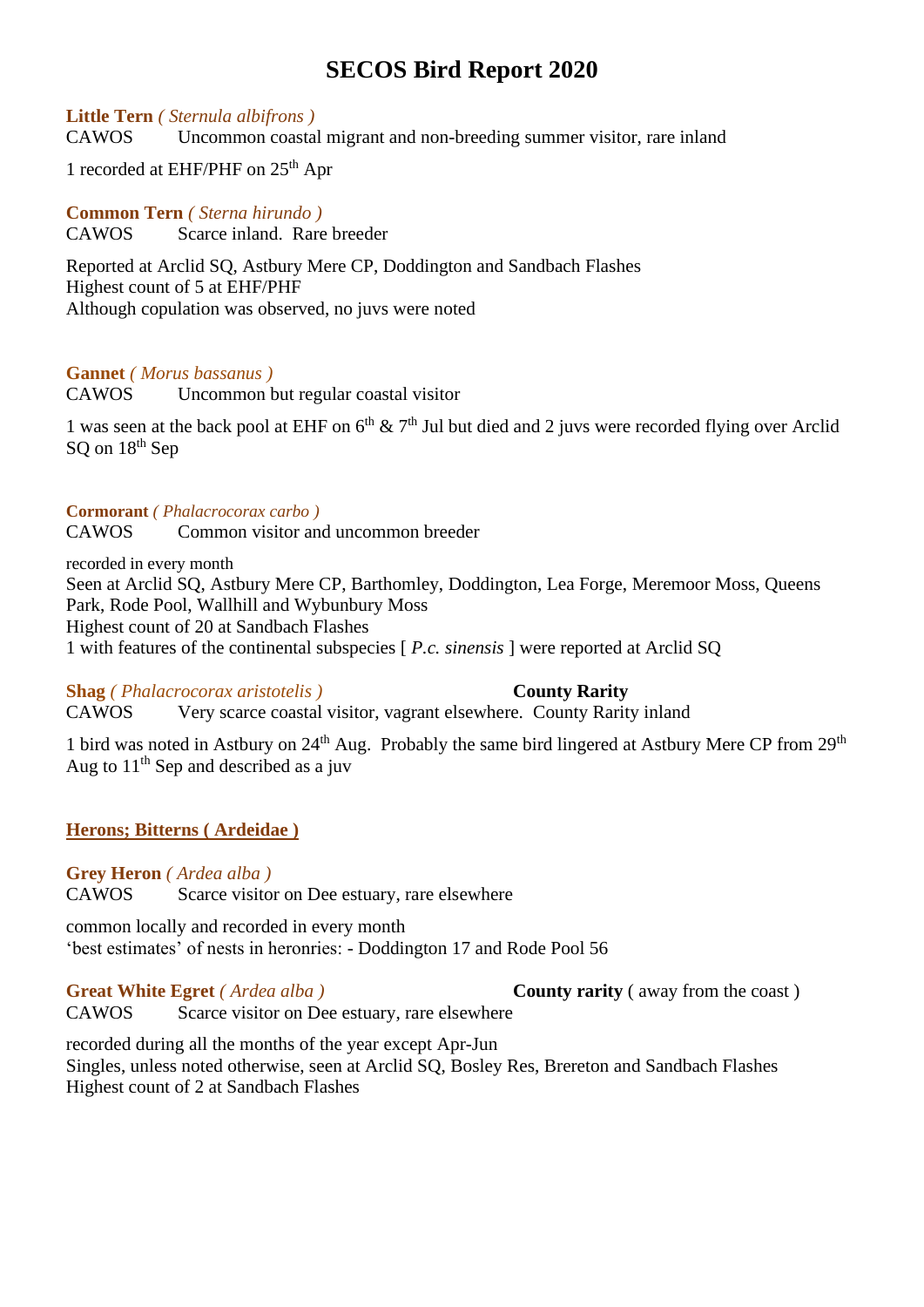#### **Little Egret** *( Egretta garzetta )*

CAWOS Locally common resident and scarce breeder on the estuaries, scarce elsewhere

recorded in every month except Jun Singles, unless noted otherwise, seen at Arclid SQ, Bosley, Brereton, Doddington, Joey the Swan, Middlewich, North Rode (2), Rode Heath (5) & Rode Pool, Sandbach Flashes [3], Scholar Green and Wheelock, plus flyovers at other locations Highest count of 5 at Rode Pool

**Osprey** *( Pandion haliaetus )*

CAWOS Scarce migrant

Singles reported over Middlewich (25<sup>th</sup> Mar), EHF/PHF (23<sup>rd</sup> Aug), Astbury Mere CP and Arclid SQ ( both  $6<sup>th</sup>$  Sep )

#### **Kites; Hawks and Eagles ( Accipitridae )**

**Honey Buzzard** *( Pernis apivorus )* **County Rarity** CAWOS Vagrant

A bird described as an adult male was reported over Buglawton, Congleton on  $7<sup>th</sup>$  May. Note - "*any description to the County Rarity Team does need to highlight both shape and plumage to eliminate Common Buzzard*." CAWOS Bird News No. 116, March 2021

#### **Sparrowhawk** *( Accipiter nisus )*

CAWOS Fairly common, widespread resident

common locally; recorded in every month Highest count of 2 at 8 sites Breeding confirmed at Winterley

#### **Marsh Harrier** *( Circus aeruginosus )*

CAWOS Scarce migrant and winter visitor, rare breeder

Singles recorded at MGT/RF on  $10^{th}$  May &  $26^{th}$  Aug, at EHF/PHF  $26^{th}$  Aug, at Meremoor Farm  $9^{th}$  Aug and at Taxmere on 21st Sep

**Red Kite** *( Milvus milvus )* CAWOS Scarce visitor

recorded between Mar-Sep ( none suggest bird was perched or on the ground ) Singles seen at numerous sites, 2 recorded at Arclid SQ, Alsager, Marton, Mow Cop and Wybunbury

#### **Rough-legged Buzzard** *( Buteo lagopus )* **County Rarity**

CAWOS Vagrant

A bird showing features consistent with this species was noted over Congleton on  $25<sup>th</sup>$  Feb

### **Buzzard** *( Buteo buteo )*

CAWOS Common, widespread resident

common locally, recorded in every month Highest count of 12 at EHF/PHF & Mow Cop Displaying birds seen at Mow Cop, Meremoor Moss and Roe Park Breeding confirmed at Arclid SQ, Barthomley, Rode Heath and Wistaston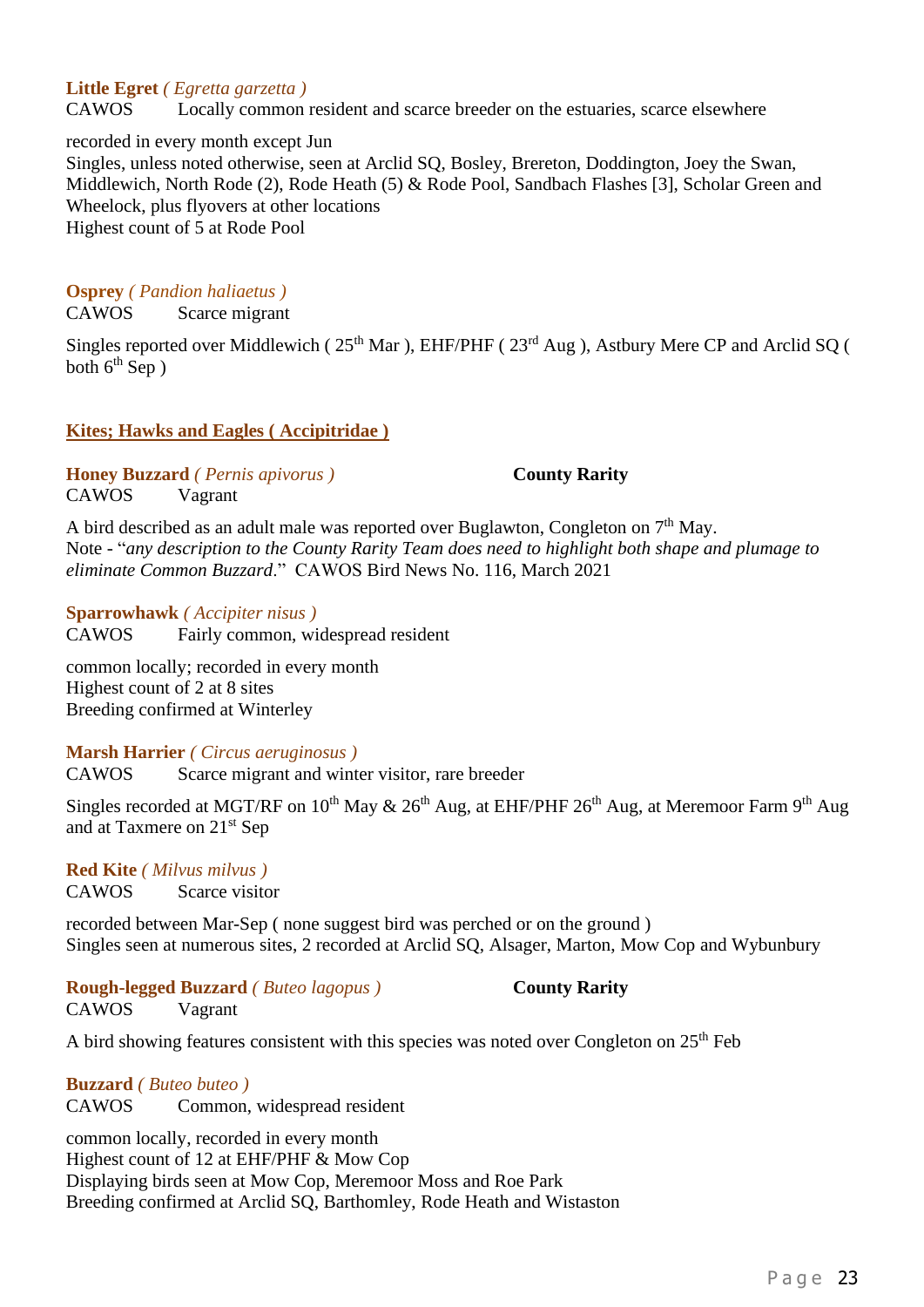**Barn Owl** *( Tyto alba )* **\*\*\* a Schedule One bird** CAWOS Uncommon local resident

recorded in every month 45 records from various locations Breeding confirmed at many sites, some not disclosed I am grateful to David Bromont, of the South Cheshire Barn Owl Group, for the report that can be found towards the end of this document

#### **Owls ( Strigidae )**

**Little Owl** *( Athene noctua )* CAWOS Uncommon thinly distributed resident

recorded in every month except Jan, Sep or Dec singles, unless noted otherwise, seen at Balterley (2), Bradwall (2), Doddington (2), Marton, Mow Cop, Queens Park (2), Sandbach Flashes and Smethwick Breeding confirmed/ juvs seen at Balterley, Bradwall, Mow Cop and Queens Park

#### **Long-eared Owl** *( Asio otus )*

CAWOS Very scarce localised resident

The winter roost on MGT was a cause for concern in previous years, **with some visitors ignoring the welfare of this locally scarce species by wanting to get closer views / photographs!** The absence of reports in this year suggest the 'damage has been done'! Adults were seen in flight and juvs heard begging at a withheld location - *see page 3, point 9*

#### **Short-eared Owl** *( Asio flammeus )*

CAWOS Scarce winter visitor and migrant, has bred

Favouring the Eastern Hills where there were reports in Mar, May & Jun, single birds were also seen at Astbury, Coppenhall, Doddington and Sandbach Flashes

#### **Tawny Owl** *( Strix aluco )*

CAWOS Fairly common thinly distributed resident

recorded in every month

singles, unless noted otherwise, seen at Alsager, Astbury Mere CP, Borrow Pit Meadows, Congleton (2), Doddington, Eaton Hall SQ, Haslington (2), Marton (2), Moston (2), Quakers Coppice (4), The Cloud (2), Rode Heath, Sandbach Flashes, Scholar Green, Taxmere, Wallhill and Winterley (2) Breeding confirmed at Doddington and Quakers Coppice

**Hoopoe** *( Upupa epops )* **County Rarity** CAWOS Vagrant

A bird was reported at Wistaston on BirdGuides® on 12th Oct

#### **Kingfisher** *( Alcedo atthis )* **\*\*\* a Schedule One bird**

common locally, recorded in every month - from 26 sites Highest count of 3 at Arclid SQ, EHF/PHF & Lawton Lake in Jul/Aug - probably breeding nearby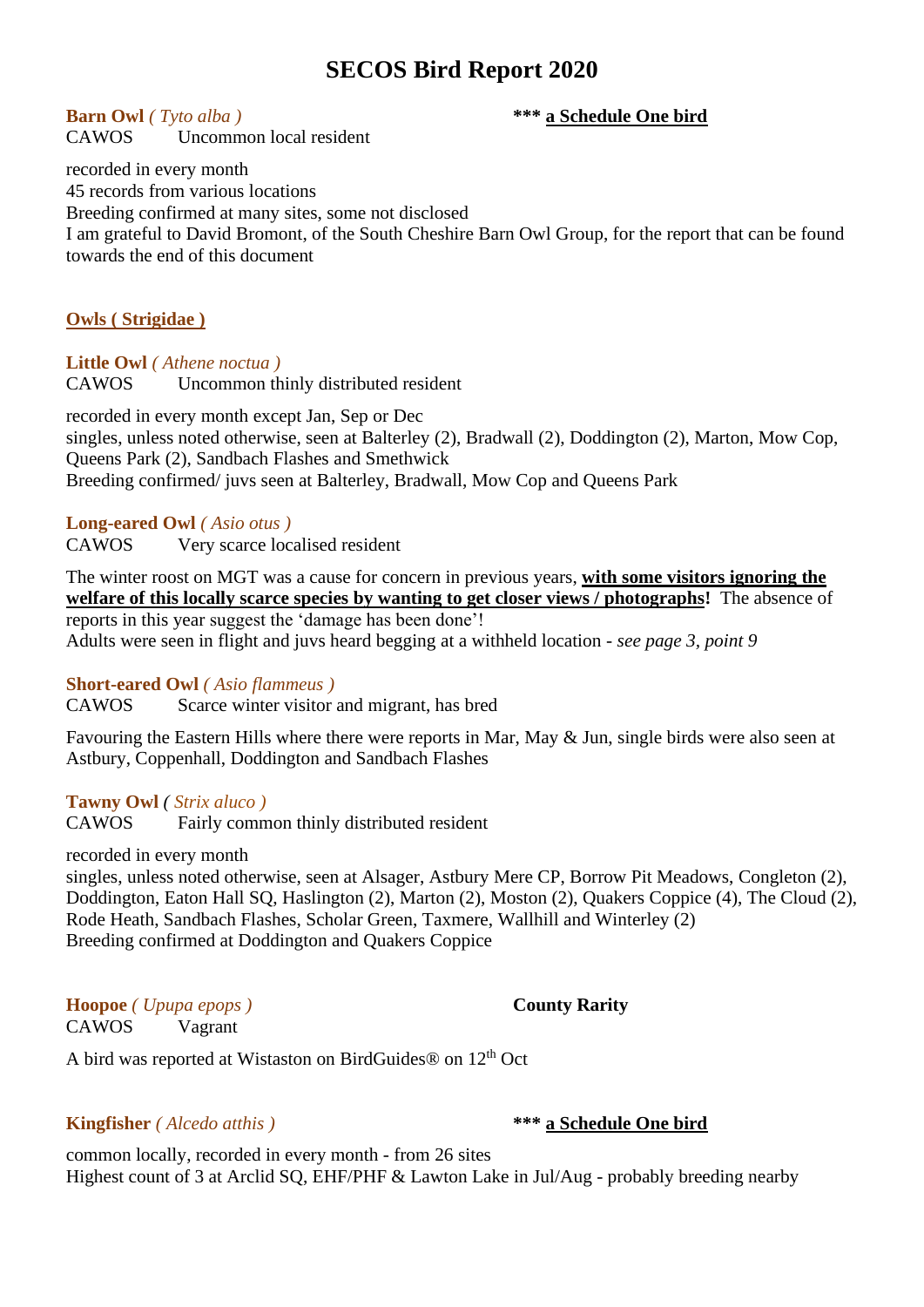#### **Woodpeckers ( Picidae )**

#### **Lesser Spotted Woodpecker** *( Dryobates minor )* CAWOS Scarce resident thinly distributed

1 heard at Wistaston

**Great Spotted Woodpecker** *( Dendrocopos major )* CAWOS Common resident, widely distributed

common locally, recorded in every month Highest count of 4 at Arclid SQ & Fodens Wood Breeding confirmed at Doddington, Middlewich, Quakers Coppice, Queens Park and Wybunbury Moss

#### **Green Woodpecker** *( Picus viridis )*

CAWOS Uncommon resident, thinly distributed

recorded in every month except Jan & Dec Singles, unless noted otherwise, recorded at Alsager (2), Arclid SQ, Astbury, Bradwall, The Cloud, Crewe GC, Mow Cop, Rode Pool, Sandbach Flashes ( MGT/RF ), Scholar Green (2), Smallwood, Smethwick and Wychwood Park Highest count of 4 at Rode Heath

#### **Caracaras; Falcons ( Falconidae )**

**Kestrel** *( Falco tinnunculus )* CAWOS Common, widespread resident and migrant

common locally; recorded in every month Highest count of 4 ( a pair with 2 juvs ) Meremoor Moss Breeding confirmed at Arclid SQ, Little Moreton Hall and Meremoor Moss

#### **Merlin** *( Falco columbarius )*

CAWOS Very scarce winter visitor, rare resident

Singles seen at Danebower Hollow and 3 sites within Sandbach Flashes

**Hobby** *( Falco subbuteo )* **\*\*\* a Schedule One bird** CAWOS Scarce migrant, summer visitor and breeder

53 records from 35 locations

Highest count of 2 at 7 locations

*The Rare Breeding Birds Panel guidelines suggest sightings within 2km of one another are counted as a single site.* Disregarding both early and late season sightings, if I calculate 2km from the centre of a cluster of sightings, I estimate there to be 8 breeding territories.

#### **Peregrine** *( Falco peregrinus )* **\*\*\* a Schedule One bird**

CAWOS Very scarce breeding species, scarce migrant and winter visitor

recorded in every month

Seen at 18 locations plus 2 within Sandbach Flashes – a handful of reports of 2 birds together A pair in immature plumage, showing normal breeding behaviour, were closely monitored ( but from a distance ) during the Spring but no evidence of successful breeding in that same area.

A bird with jesses was noted at Church Lawton

A juv was seen at Arclid SQ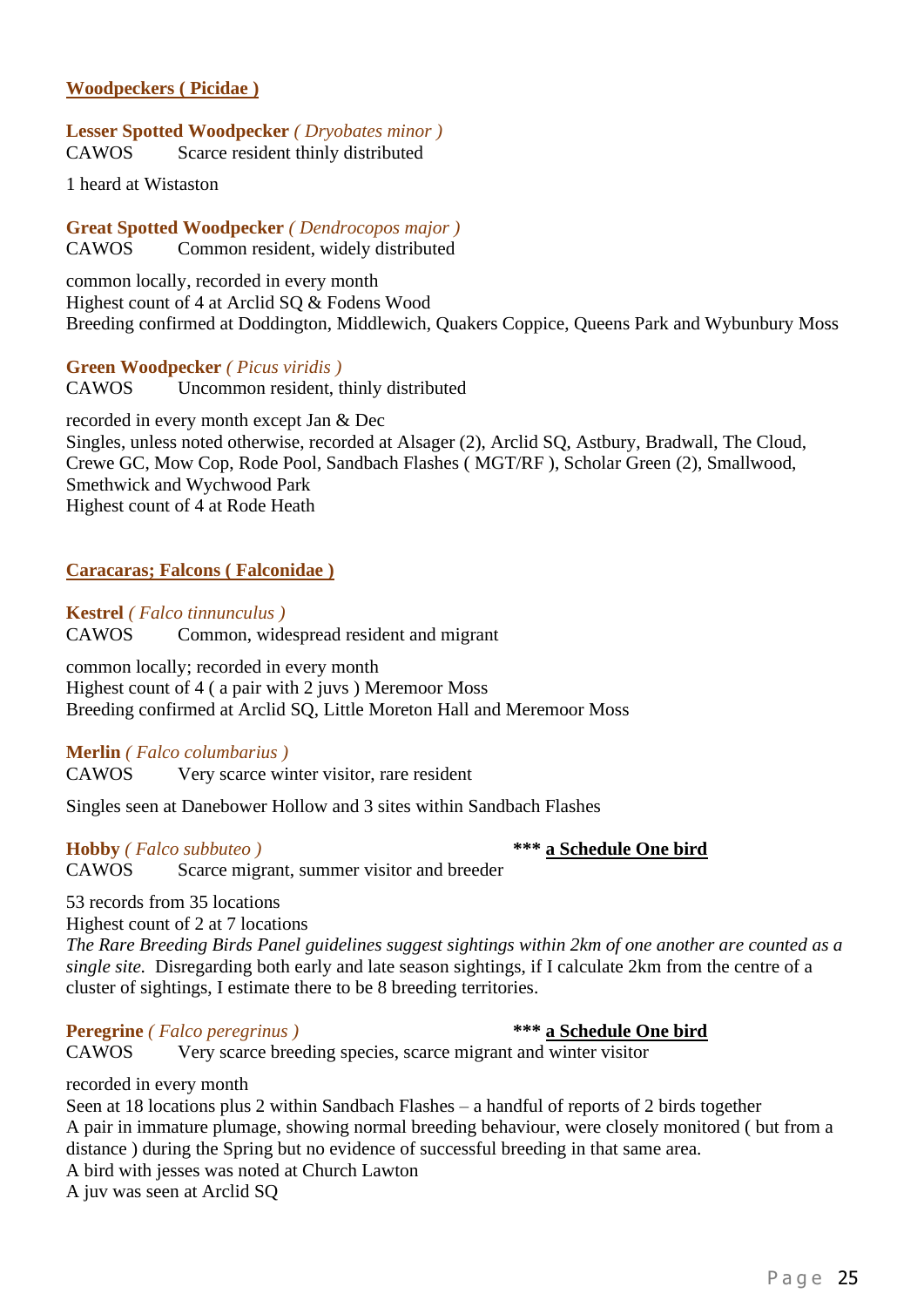#### **Ring-necked Parakeet** *( Psittacula krameria )*

CAWOS Scarce visitor

3 records of birds flying over gardens: in Crewe and twice in a week in Alsager

#### **Golden Oriole** *( Oriolus oriolus )* **County Rarity** CAWOS Vagrant

A  $1<sup>st</sup>$  summer male was reported at Marton Hall on  $13<sup>th</sup>$  May. A Rarity Form was submitted. On the18th May, the 'brief song' was heard at nearby Astbury. Had this bird lingered?

#### **Crows; Jays ( Corvidae )**

**Jay** *( Garrulus glandarius )* CAWOS Common widespread resident

common locally, recorded in every month Highest count of 7 at Little Taxmere

**Magpie** *( Pica pica )* Very common widespread resident

common locally, recorded in every month Highest count of 76 at EHF/PHF

**Chough** *( Pyrrhocorax pyrrhocorax )* **County Rarity** CAWOS Rare visitor

A 'second-hand' report of 1 flying over Shavington on 2nd Jul

**Jackdaw** *( Coloeus monedula )*

CAWOS Very common widespread resident and winter visitor

common locally, recorded in every month Highest count of 350 at Sandbach Flashes [ MGT ] **Flocks of 50+ ( not tips ) considered by CAWOS as 'significant'** Other 50+ flocks recorded at Alsager, Chorlton, Fodens Wood, Brereton Heath LNR, Rode Hall and Holmes Chapel Breeding confirmed at Barthomley, Borrow Pit Meadows, Doddington, Holmes Chapel, Quakers Coppice and Wistaston

**Rook** *( Corvus frugilegus )* CAWOS Common resident thinly distributed

recorded in every month Highest count of 132 at Winterley **Flocks of 50+ ( not tips ) considered by CAWOS as 'significant'** Other 50+ flocks recorded at Alsager and Arclid Hollow Breeding confirmed at Arclid Hollow and Wistaston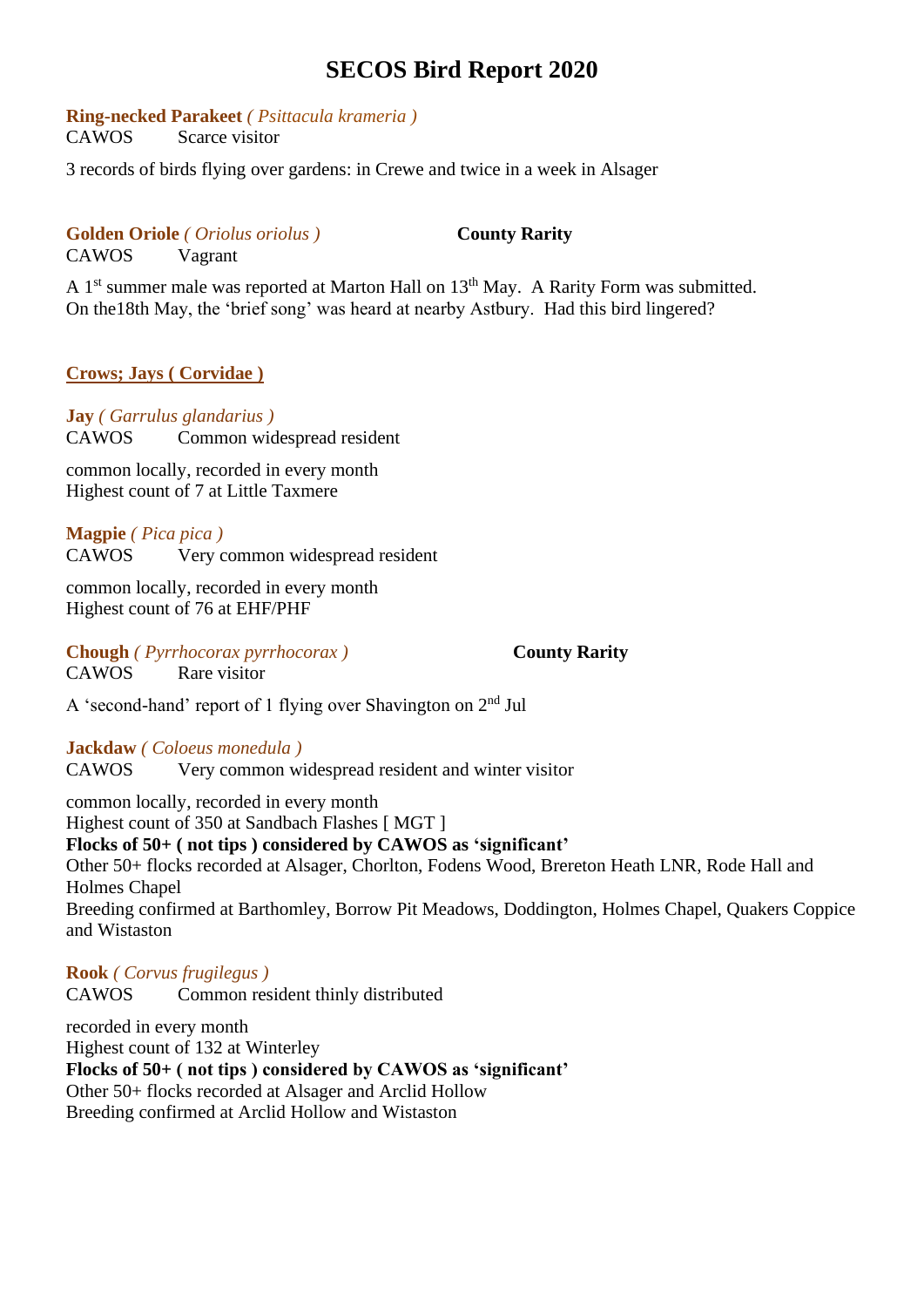### **Carrion Crow** *( Corvus corone )*

CAWOS Very common widespread resident

common locally, recorded in every month Highest count of 150 at Holmes Chapel during SWaBBS **Flocks of 50+ ( not tips ) considered by CAWOS as 'significant'** Other 50+ flocks recorded at Borrow Pit Meadows, Goostrey and MGT/RF

# **Raven** *( Corvus corax )*

CAWOS Scarce resident

recorded in every month Highest count of a flock 15 at The Cloud Breeding confirmed at Arclid Hollow and Rode Hall, nest building at Eaton Hall SQ and display birds noted at Roe Park and Swettenham

#### **Tits; Chickadees ( Paridae )**

**Coal Tit** *( Periparus ater )* CAWOS Common resident widely distributed

fairly common locally, recorded in every month Highest count of 6 at Meremoor Moss and Roe Park during SWaBBS Breeding confirmed at Macon Meadows, Meremoor Moss and Swettenham during SWaBBS and The **Ouinta** 

**Marsh Tit** *( Poecile palustris )* **County Rarity** CAWOS Scarce resident, locally distributed ( away from proven breeding sites )

2 recorded at Wybunbury Moss

**Willow Tit** *( Poecile montanus )* **County Rarity** CAWOS Scarce resident, locally distributed ( away from proven breeding sites )

recorded at Rode Heath and Merelake Way

**Blue Tit** *( Cyanistes caeruleus )* CAWOS Abundant widespread resident

common locally, recorded in every month Breeding confirmed at a number of sites

#### **Great Tit** *( Parus major )*

CAWOS Abundant widespread resident

common locally, recorded in every month Breeding confirmed at a number of sites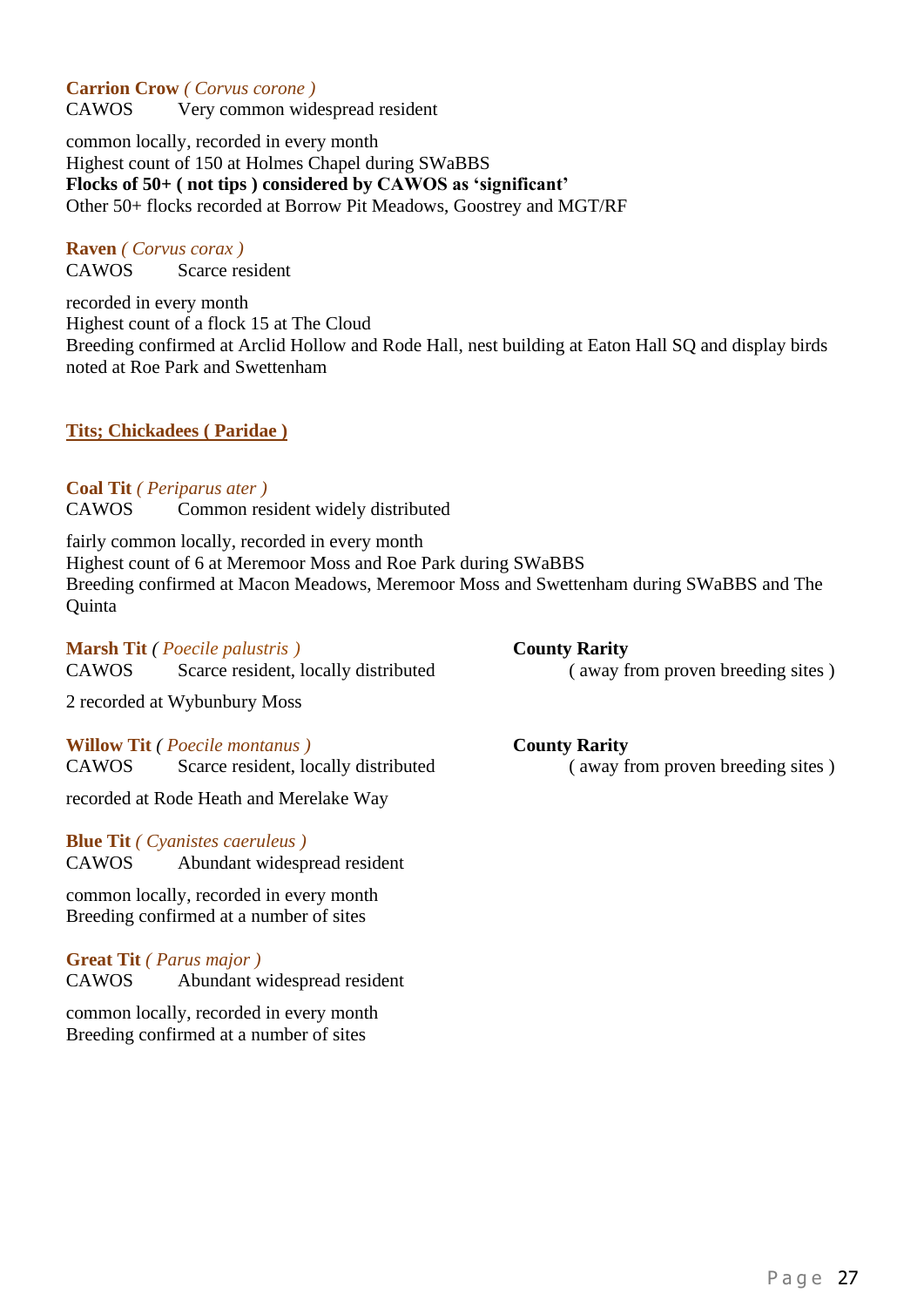**Skylark** *( Alauda arvensis )* CAWOS Common thinly distributed resident, migrant and winter visitor

recorded in every month Seen at Alsager, Arclid SQ, Astbury, Barthomley, Bradwall\*, Checkley\*, Chorlton, Cranage, Doddington, Lea Forge, Marton, Meremoor Moss, Middlewich Lime Beds, Mow Cop, Sandbach Flashes\*, Scholar Green, Smethwick, Swettenham, Wallhill\*, Weston, Winterley, Wrinehill and Wybunbury Moss **Flocks of 10+ considered by CAWOS as 'significant'**

Highest count of c120 at Alsager Other flocks of 10+ marked above with '\*' Bird(s) displaying at Doddington and Meremoor Moss

### **Swallows; Martins ( Hirundinidae )**

**Sand Martin** *( Riparia riparia )* CAWOS Common summer visitor, thinly distributed

common locally **Flocks of 50+ considered by CAWOS as 'significant'** Highest count of c250 at Arclid SQ Other flocks 50+ at Astbury Mere CP, Doddington, Sandbach Flashes ( WLF ) and Wallhill Breeding confirmed: Arclid SQ

**Swallow** *( Hirundo rustica )* CAWOS Very common widespread summer visitor

common locally **Flocks of 50+ considered by CAWOS as 'significant'** Highest count of c50 at Basford Breeding confirmed at Arclid SQ, Holmes Chapel, Wheelock & Malkins Bank and Wybunbury Moss

**House Martin** *( Delichon urbicum )* CAWOS Common widespread summer visitor

common locally **Flocks of 50+ considered by CAWOS as 'significant'** Highest count of c90 at Sandbach Flashes at EHF/PHF Other flocks of 50+ at Doddington and Sandbach Flashes at MGT/RF Breeding confirmed at Arclid SQ, Borrow Pit Meadows, Hassall and Wheelock/Malkins Bank

**Cetti's Warbler** *( Cettia cetti )* **\*\*\* a Schedule One bird**

CAWOS Scarce resident

recorded in all months except Jan & Jun-Jul Originally only noted within Sandbach Flashes, but now recorded at Astbury Mere CP, Bagmere and Wrinehill

Highest count of 3 at MGT/RF

Initially, reports were withheld to allow the birds to establish territories *- see page 3, point 9.* This local policy appears to have been successful as they are expanding their range.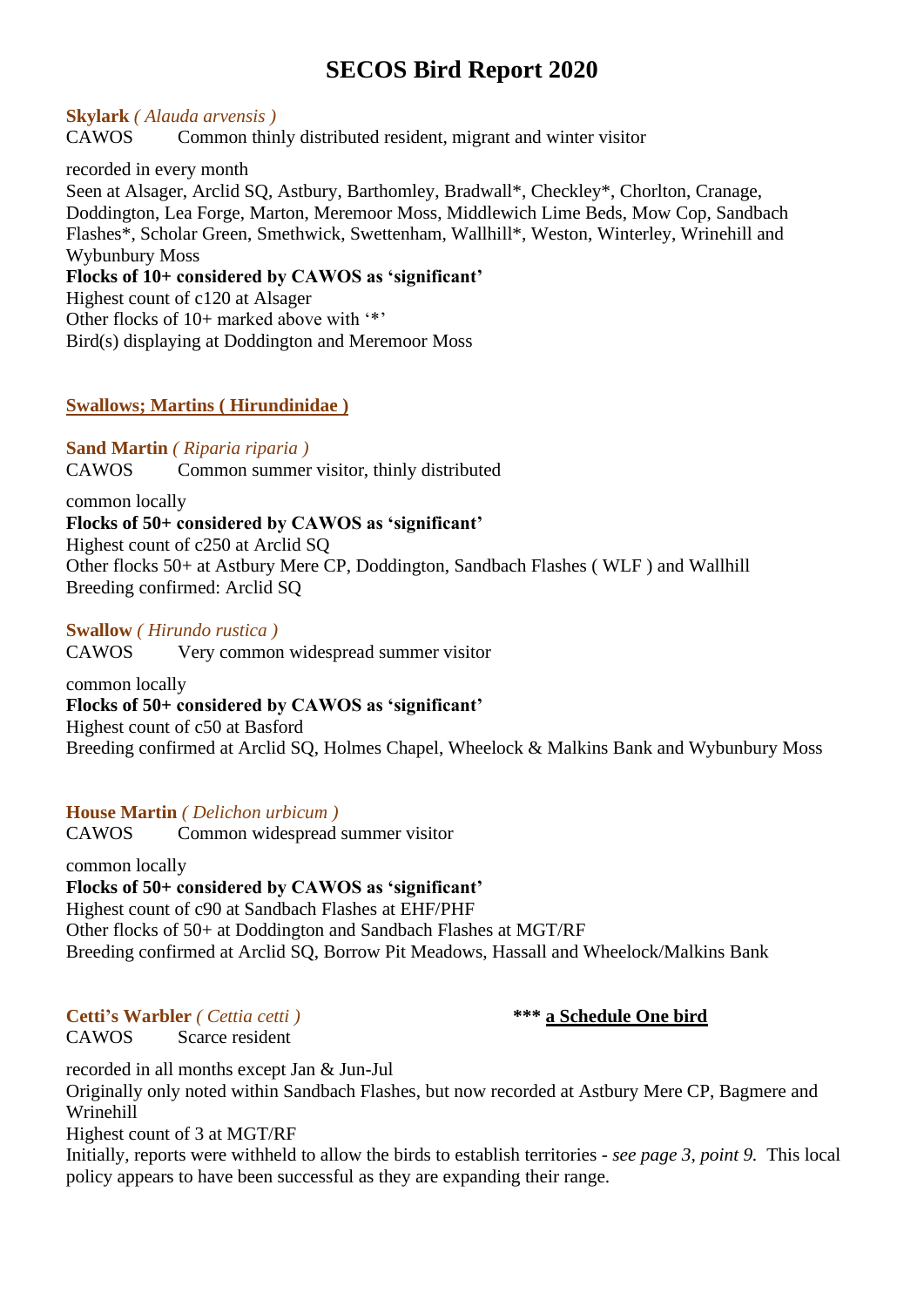# **Long-tailed Tit** *( Aegithalos caudatus )*

CAWOS Abundant widespread resident

common locally, recorded in every month Highest count of 20 at Swettenham during SWaBBS Breeding confirmed at Arclid SQ, Eaton Hall SQ, Holmes Chapel, Macon Meadows, Meremoor Moss, and Swettenham

#### **Leaf warblers and allies ( Phylloscopidae )**

**Yellow-browed Warbler** *( Phylloscopus inornatus )* **County Rarity** CAWOS Rare migrant

1 was reported in Middlewich ( BirdTrack® ) on 4th Oct. The following day 1 was noted in Congleton – a Rarity Form has been submitted for the latter record

**Dusky Warbler** *( Phylloscopus fuscatus )* **County Rarity**

CAWOS Vagrant

First noted on 20<sup>th</sup> Dec at Astbury Mere CP, the bird lingered into the New Year, although elusive and not recorded every day. A Rarity Form has been submitted

**Willow Warbler** *( Phylloscopus trochilus )* CAWOS Common summer visitor, widely distributed

common locally Highest count of 12 at Astbury

**Chiffchaff** *( Phylloscopus collybita )* CAWOS Very common summer visitor widely distributed. Scarce winter visitor

common locally, recorded in every month except Feb Highest count of c25 at Sandbach Flashes [ MGT/RF ] Courtship noted at Swettenham Breeding confirmed at Arclid SQ, Holmes Chapel, Meremoor Moss and Salt Line

#### **Reed warblers and allies ( Acrocephalidae )**

**Sedge Warbler** *( Acrocephalus schoenobaenus )* CAWOS Common summer visitor, thinly distributed

common locally Highest count of 6 ( singing  $\delta$  ) at Sandbach Flashes [MGT ] Probable breeding at Alsager, Meremoor Moss, Sandbach Flashes and Weston

**Reed Warbler** *( Acrocephalus scirpaceus )* CAWOS Common summer visitor, thinly distributed

common locally Highest count of 8 at Doddington Breeding confirmed at Arclid SQ, Doddington, Rode Pool and Sandbach Flashes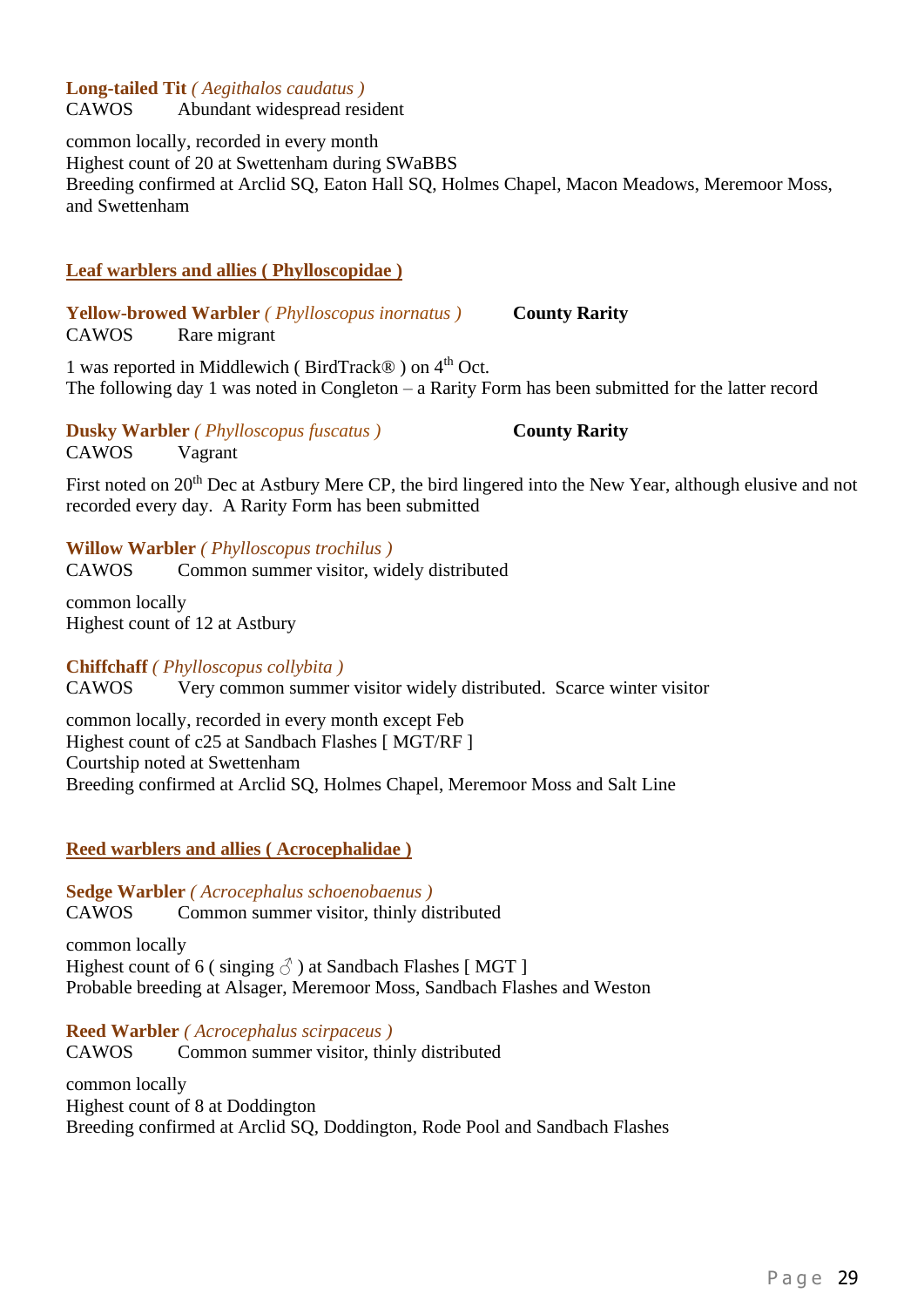#### **Grasshopper Warbler** *( Locustella naevia )*

CAWOS Uncommon summer visitor, thinly distributed

Singles recorded at Joey the Swan ( Apr ), Great Moreton Hall ( May ), Sandbach Flashes [ MGT/RF ] ( Jun ) and Congleton ( Aug )

#### **Sylviid Babblers ( Sylviidae )**

**Blackcap** *( Sylvia atricapilla )* CAWOS Very common summer visitor, widely distributed. Uncommon winter visitor

common locally, recorded in every month Highest count of 21 at Arclid SQ Breeding confirmed at Arclid SQ, Barthomley, Congleton Park and Macon Meadows; with courtship noted at Swettenham

#### **Garden Warbler** *( Sylvia borin )*

CAWOS Common summer visitor, thinly distributed

Highest count of 3 at Mow Cop

#### **Lesser Whitethroat** *( Curruca curruca )*

CAWOS Common summer visitor, thinly distributed

Highest count of 4 at Meremoor Moss

**Whitethroat** *( Curruca communis )*

CAWOS Very common summer visitor, widely distributed

Highest count of 8 at Sandbach Flashes [ MGT/RF ] Breeding confirmed at Borrow Pit Meadows, Meremoor Moss, Swettenham and Weston

**Goldcrest** *( Regulus regulus )*

CAWOS Common resident and winter visitor, widely distributed

common locally, recorded in every month Highest count of 6 at Wybunbury Moss, Astbury Mere CP and Swettenham Breeding confirmed at Meremoor Moss, Rode Heath Rise, Rode Pool and Wybunbury Moss

**Wren** *( Troglodytes troglodytes )* CAWOS Abundant widespread resident

common locally, recorded in every month Highest count of 16 at Salt Line Breeding confirmed at Arclid SQ, Macon Meadows, Meremoor Moss, Holmes Chapel and Wistaston

**Nuthatch** *( Sitta europaea )* CAWOS Very common widespread resident

common locally, recorded in every month Highest count of 5 at Roe Park, Swettenham and Wybunbury Moss Breeding confirmed at Macon Meadows, Meremoor Moss, Quakers Coppice and Wistaston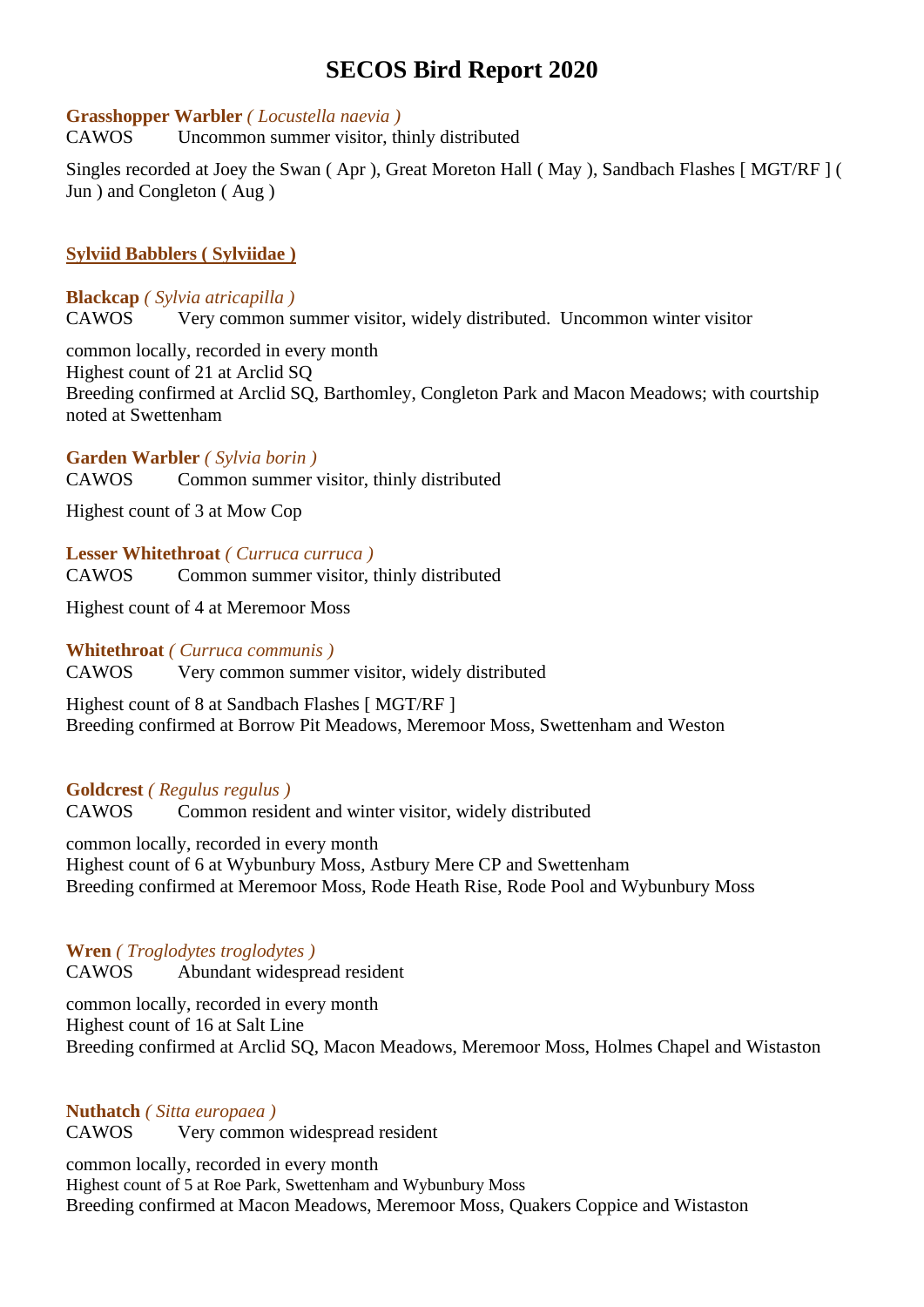#### **Treecreeper** *( Certhia familiaris )*

CAWOS Common widespread resident

common locally, recorded in every month Highest count of 3 at Brereton Heath LNR, The Cloud, Rode Pool and Swettenham Breeding confirmed at Barthomley, Congleton Park and Macon Meadows

#### **Starling** *( Sturnus vulgaris )*

CAWOS Very common widespread resident and abundant winter visitor common locally,

recorded in every month

#### **Flocks of 500+ considered by CAWOS as 'significant'**

A high count of c6,000 at Bagmere – a site used as an evening roost with occasional murmurations Breeding confirmed at Holmes Chapel, Wheelock & Malkin's Bank and Wistaston Murmurations recorded at Bagmere SSSI

#### **Thrushes ( Turdidae )**

#### **Ring Ouzel** *( Turdus torquatus )*

CAWOS Rare summer visitor to the Eastern Hills, scarce passage migrant

recorded at Cat & Fiddle, Cut-thorn Hill, Danebower and Mow Cop

#### **Blackbird** *( Turdus merula )*

CAWOS Abundant widespread resident augmented in winter

common locally, recorded in every month Highest count of 34 at Astbury Mere CP Breeding confirmed at Arclid SQ, Holmes Chapel, Roe Park, Macon Meadows, Meremoor Moss, Salt Line, Swettenham and Wybunbury Moss

#### **Fieldfare** *( Turdus pilaris )*

CAWOS Very common widespread winter visitor and migrant

common locally, recorded in Jan-Apr & Oct-Dec **Flocks of 50+ considered by CAWOS as 'significant'** Highest count of 130 at Fanny's Croft Other 50+ flocks at Arclid SQ, Basford, Chorlton, Doddington, Goostrey, Holmes Chapel, Sandbach Flashes, Swettenham, Wheelock and Winterley

#### **Redwing** *( Turdus iliacus )*

CAWOS Very common widespread winter visitor and migrant

common locally, recorded in Jan-Apr & Sep-Dec **Flocks of 50+ considered by CAWOS as 'significant'** Highest count of c200 at Fanny's Croft Other 50+ flocks at Arclid SQ, Chorlton, Doddington, Holmes Chapel, Lawton Woods, Meremoor Moss, Sandbach Flashes, Wallhill and Winterley

**Song Thrush** *( Turdus philomelos )* CAWOS Very common widespread resident and winter visitor

common locally, recorded in every month Highest count of 10 at Swettenham Breeding confirmed at Arclid SQ, Meremoor Moss, Weston and Wistaston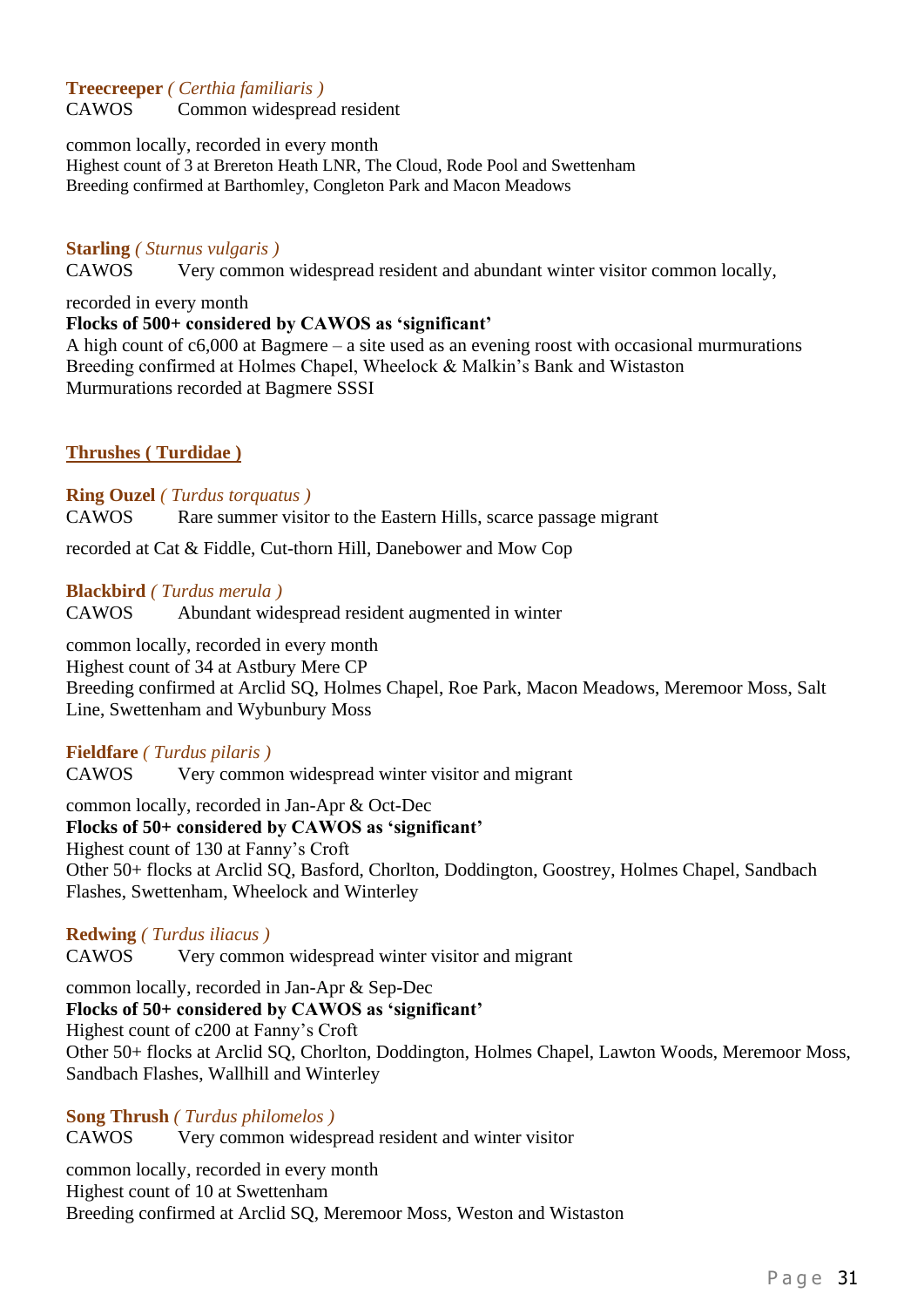#### **Mistle Thrush** *( Turdus viscivorus )*

CAWOS Common widespread resident

common locally, recorded in every month Highest count of 30 at Doddington Breeding confirmed at Arclid SQ and Eaton Hall SQ

### **Chats; Old World Flycatchers ( Muscicapidae )**

### **Spotted Flycatcher** *( Muscicapa striata )*

CAWOS Uncommon, thinly distributed summer visitor

Seen during the breeding season at Arclid SQ, Astbury Mere CP, The Cloud, Congleton, Lawton Woods, Rode Pool, Roe Park, Swettenham/The Quinta and Wybunbury. Also, presumably on passage, at Astbury, Brereton Heath LNR, Lea Forge, Macon Meadows, Marton, Quakers Coppice, Sandbach Flashes Highest count of 3 at Congleton Park Breeding confirmed at The Quinta and Wybunbury

#### **Robin** *( Erithacus rubecula )*

CAWOS Abundant widespread resident and winter visitor

common locally, recorded in every month Highest count of 22 at Wybunbury Moss Breeding confirmed at seven locations

### **Pied Flycatcher** *( Ficedula hypoleuca )*

CAWOS Scarce summer visitor and migrant

Seen at The Cloud ( May ), Lawton Woods ( May ), Middlewich ( Apr ) and Sandbach Flashes ( Apr ) Breeding confirmed *- see page 3, point 9*

**Black Redstart** *( Phoenicurus ochruros )* **County Rarity** ( inland ) CAWOS Rare winter visitor and migrant. Has bred **\*\*\* a Schedule One bird**

recorded at Alsager ( Nov ), Astbury ( Nov ) and Sandbach ( Mar ). The finders at the latter two completed a CAWOS Rarity Form

**Redstart** *( Phoenicurus phoenicurus )*

CAWOS Scarce summer visitor and migrant

Seen at Alsager ( Aug ), The Cloud ( May ), Marton ( Apr ) and Mow Cop ( Apr )

**Whinchat** *( Saxicola rubetra )*

CAWOS Scarce summer migrant, has bred

Seen at Alsager (Apr), Arclid SQ (Apr), Derbyshire Bridge (May), Fields Farm [Sandbach ] (Aug), Lea Forge ( Sep ) and Sandbach Flashes [ MGT ] ( Aug & Sep )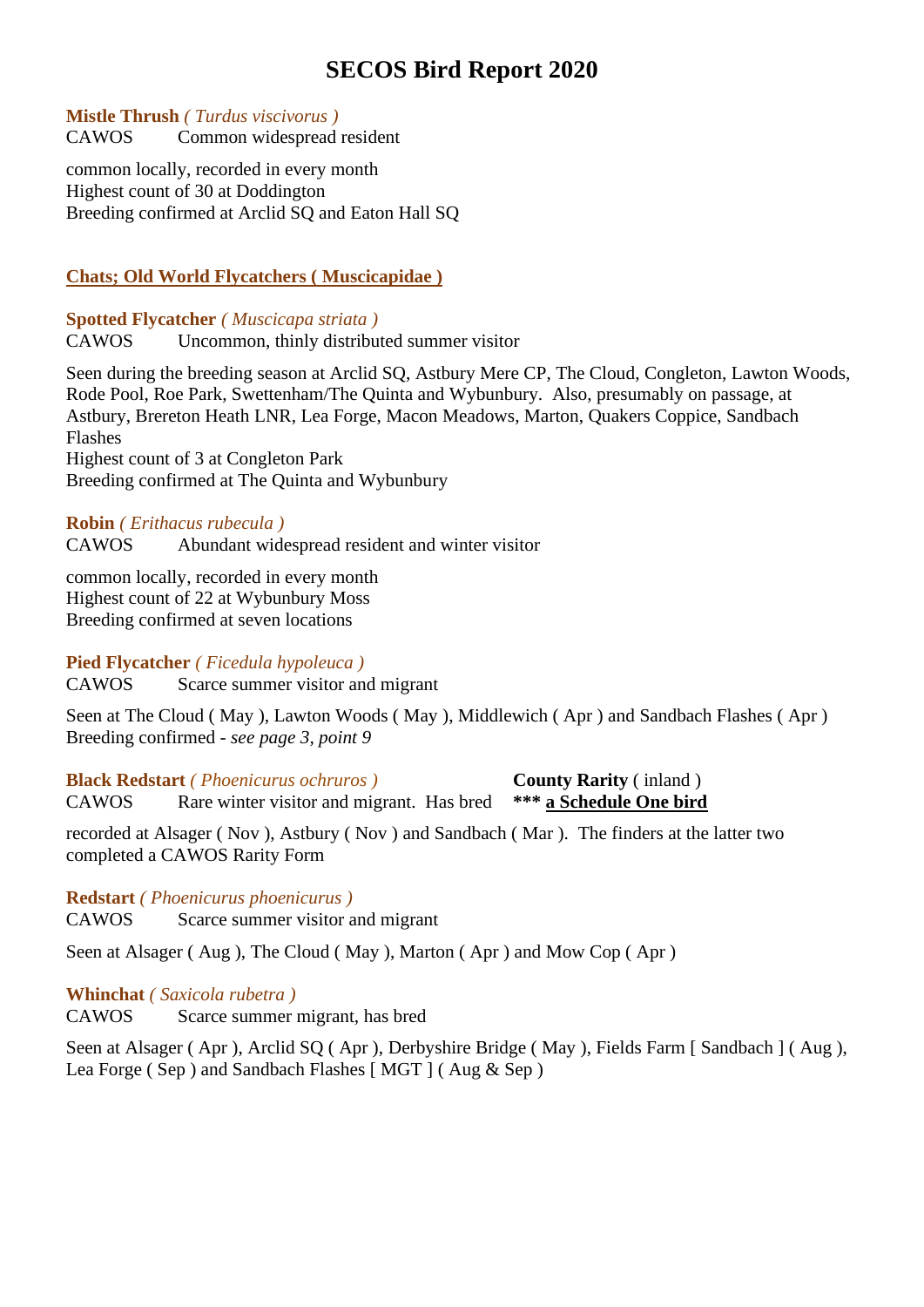#### **Stonechat** *( Saxicola rubicola )*

CAWOS Scarce resident and migrant

recorded in every month Seen at Alsager, Arclid SQ, The Cloud, Danebower area, Doddington, Lea Forge, Meremoor Moss, Mow Cop, Sandbach Flashes, Rode Heath, Scholar Green, Winterley, Wrinehill and Wychwood Park Highest count of 8 at Mow Cop Breeding confirmed at The Cloud & Mow Cop

#### **Wheatear** *( Oenanthe oenanthe )*

CAWOS Uncommon migrant. Scarce summer visitor to the eastern hills

Seen at Alsager, Arclid SQ, Astbury, Betchton, Danebower area, Church Lawton, Doddington, Lea Forge, Malkins Bank, Mow Cop, Sandbach Flashes, Scholar Green and Weston Highest count of 6 at Arclid SQ

A Greenland Wheatear *( O.o. leucorhoa )* was photographed at Mow Cop in Sep

#### **Dipper** *( Cinclus cinclus )*

CAWOS Scarce resident in the eastern hills

recorded in every month

favours the faster, clear rivers and streams; historically only usually recorded in 4 or 5 sites in Congleton area plus records from Bosley Locks, Church Lawton, Lawton Lake and Macon Meadows Breeding confirmed on the R Dane at Congleton and Lawton Lake Courtship observed at Dane-in-Shaw

#### **Old World Sparrows; Snowfinches ( Passeridae )**

#### **House Sparrow** *( Passer domesticus )*

CAWOS Abundant widespread resident

common locally, recorded in every month Highest count of 35 at Wheelock & Malkin's Bank

# **Tree Sparrow** *( Passer montanus )*

CAWOS Uncommon thinly spread resident

recorded in every month

Highest count of c25 at Arclid SQ

Also seen at Alsager, Arclid SQ, Astbury, Bagmere, Bradwall, Brereton Heath LNR, Fields Farm ( Sandbach ), Joey the Swan, Marton, Sandbach Flashes, Smethwick and Wallhill Breeding confirmed at Arclid SQ

**We are grateful to our sponsor HJ Lea Oakes Ltd, who provides feed for some of the local feeding stations**

#### **Dunnock** *( Prunella modularis )*

CAWOS Abundant widespread resident

common locally, recorded in every month Highest count of 11 at Wybunbury Moss Breeding confirmed at Holmes Chapel, Rode Pool, Macon Meadows and Weston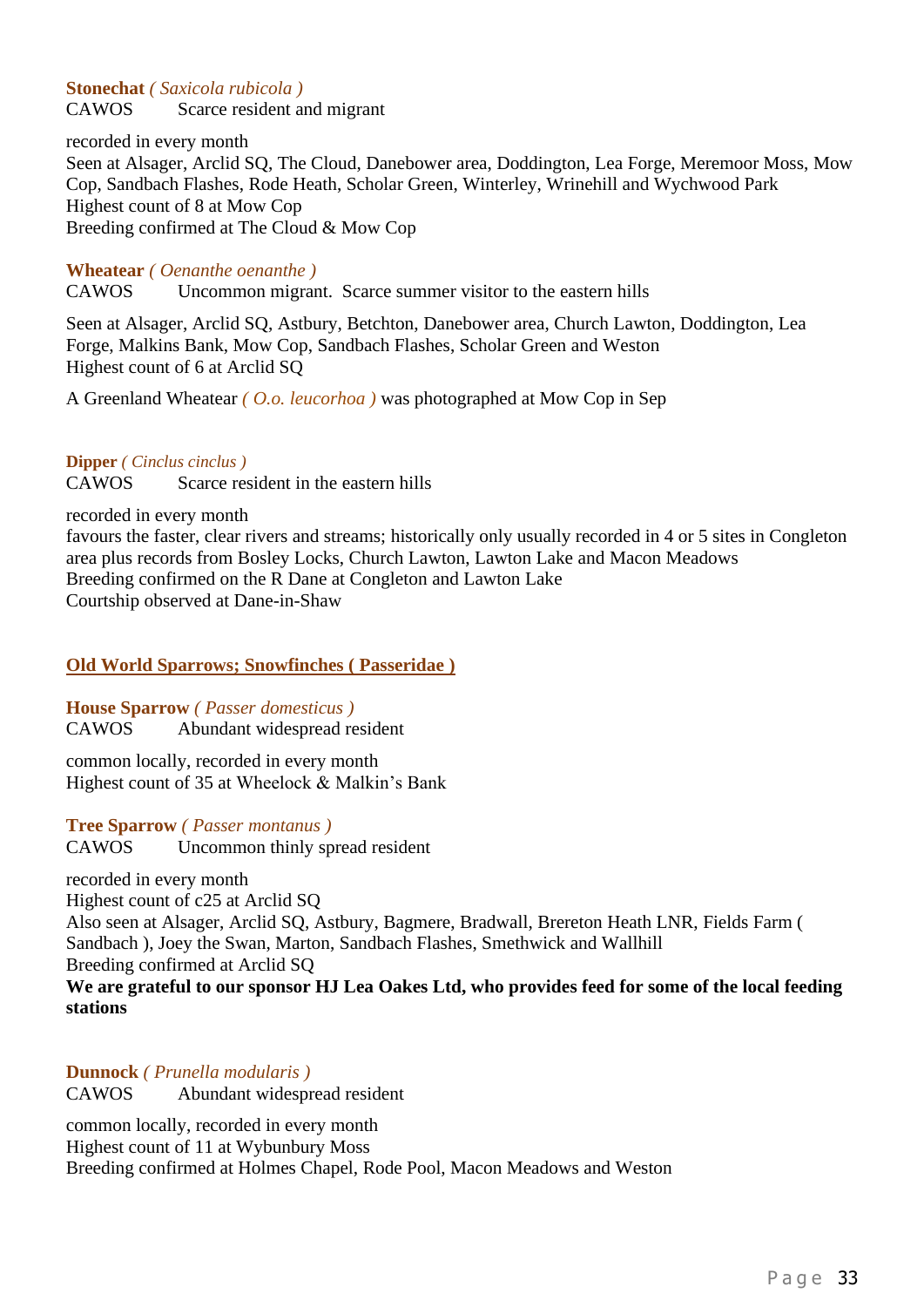#### **Wagtails; Pipits ( Motacillidae )**

#### **Western Yellow Wagtail** *( Motacilla flava )*

CAWOS Uncommon and thinly distributed summer visitor and migrant

Seen at Alsager, Arclid SQ, Astbury, Church Lawton, Cranage, Doddington, Elworth, Fields Farm, ( Sandbach ), Hassall, Marton, Sandbach Flashes, Sandbach Heath and Wallhill Highest count of 4 at Doddington and Smethwick Breeding confirmed at Fields Farm ( Sandbach ), Hassall and Smethwick

A Grey-headed Wagtail of unidentified sub-species was noted at Bathvale. A Rarity Form was submitted

**Grey Wagtail** *( Motacilla cinerea )* CAWOS Fairly common resident and migrant

recorded in every month of the year Seen at over 30 locations Highest count of 15 roosted at Arclid SQ Breeding confirmed at Arclid SQ, Congleton Park/R Dane, Doddington, Macon Meadows, and Wistaston

### **White Wagtail** *( Motacilla alba )*

CAWOS Uncommon migrant

Seen at Arclid SQ, Bradwall, Doddington, Marton, Sandbach Flashes and Wistaston

**Pied Wagtail** *( Motacilla alba yarrellii )* CAWOS Very common widespread resident

subspecies – common locally, recorded in every month **Flocks of 50+ considered by CAWOS as 'significant'** Highest count of 150 at Congleton Breeding confirmed at Arclid SQ, Doddington, Meremoor Moss, Rode Pool and Sandbach Flashes

**Richard's Pipit** *( Anthus richardi )* **County Rarity** CAWOS Vagrant

1 was reported on BirdGuides® flying over Crewe on 22nd Oct

**Meadow Pipit** *( Anthus pratensis )*

CAWOS Common thinly distributed resident and migrant

recorded in every month

**Flocks of 10+ considered by CAWOS as 'significant'**

10+ flocks seen at Alsager, Arclid SQ, Astbury, Borrow Pit Meadows, The Cloud, Fields Farm ( Sandbach ), Holmes Chapel, Lea Forge, Mow Cop, Sandbach Flashes, Scholar Green, Winterley and Wrinehill

Highest count of 212 at Sandbach Flashes [ MGT ] during a vismig

#### **Tree Pipit** *( Anthus trivialis )*

CAWOS Very scarce local summer visitor and migrant

Seen at Alsager, The Cloud, Mow Cop and Scholar Green Highest count of 3 at The Cloud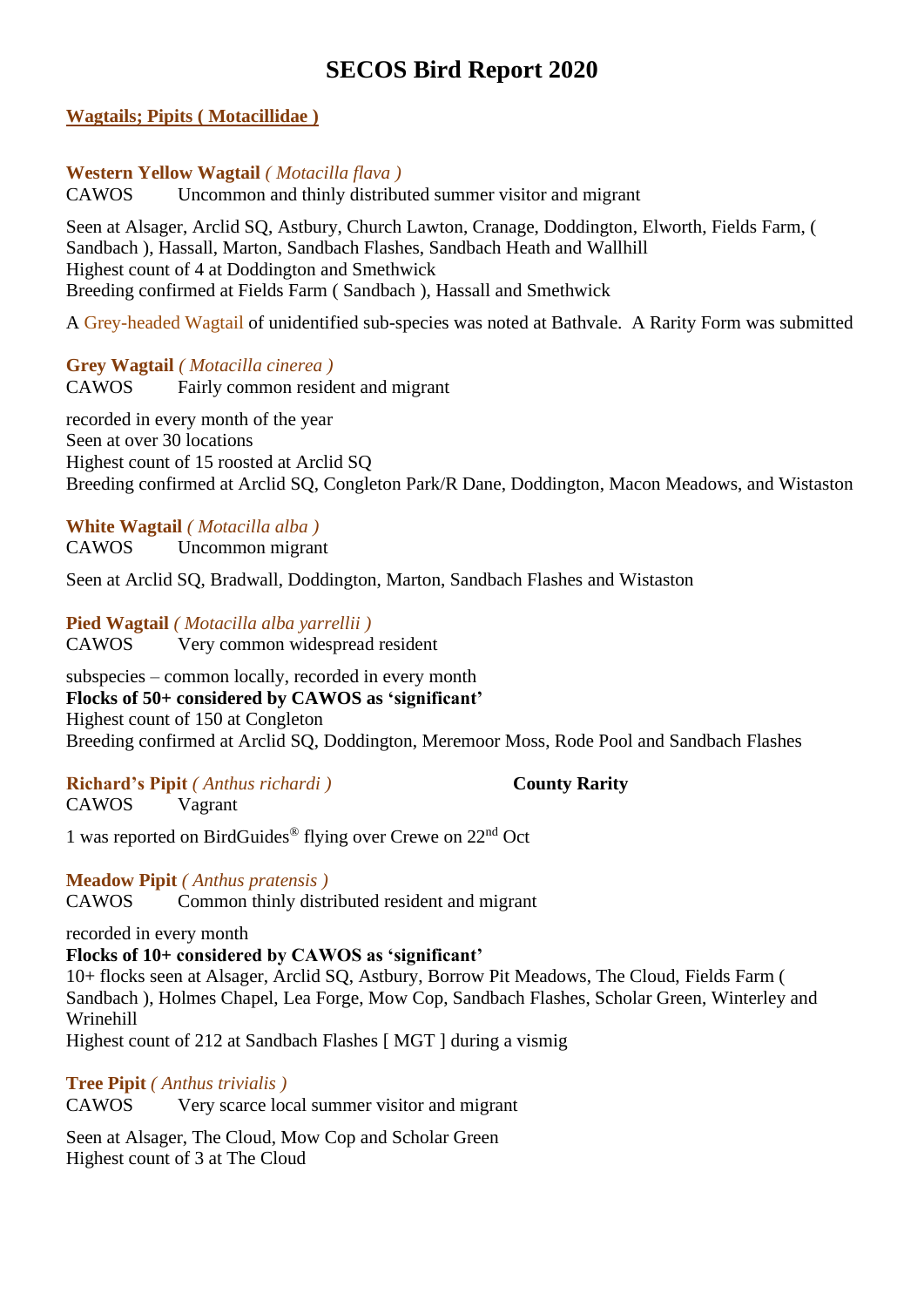#### **Finches ( Fringillidae )**

**Chaffinch** *( Fringilla coelebs )* CAWOS Abundant widespread resident and winter visitor

common locally, recorded in every month **Flocks of 50+ considered by CAWOS as 'significant'** Highest count of 200 at Alsager Breeding confirmed at Holmes Chapel

**Brambling** *( Fringilla montifringilla )* CAWOS Uncommon winter visitor

recorded in Jan-Mar & Oct-Dec Seen at Alsager, Astbury Mere CP, Church Lawton, Doddington, Sandbach Flashes, Smethwick and Wybunbury Moss **Flocks of 10+ considered by CAWOS as 'significant'** Highest count of 3 at Alsager

**Bullfinch** *( Pyrrhula pyrrhula )* CAWOS Common widespread resident

fairly common locally, recorded in every month Breeding confirmed at Quakers Coppice **Flocks of 10+ considered by CAWOS as 'significant'** Highest count of 6 at Meremoor Moss

**Greenfinch** *( Chloris chloris )*

CAWOS Very common widespread resident

fairly common locally but affected by *Trichomonosis*, recorded in every month **Flocks of 50+ considered by CAWOS as 'significant'** Highest count of c94 at Sandbach Breeding confirmed at Borrow Pit/Salt Line, Weston and Winterley

**Linnet** *( Linaria cannabina )* CAWOS Common widespread resident and migrant

recorded in every month **Flocks of 10+ considered by CAWOS as 'significant'** Highest count of 250 at Sandbach Flashes [ Fields Farm set-aside ] Flocks of 10+: - Alsager, Arclid SQ, Basford, Doddington, Goostrey, Holmes Chapel, Marton, Rode Hall, Sandbach Flashes, Scholar Green, Weston and Winterley

**Lesser Redpoll** *( Acanthis cabaret )* CAWOS Scarce resident and fairly common winter visitor, thinly distributed

recorded in all months except Apr, Jun & Jul Seen at Alsager, Astbury Mere CP, The Cloud, Doddington, Elworth, Mow Cop, Salt Line/Borrow Pit Meadows, Sandbach Flashes, Scholar Green, Shavington, Swettenham, Taxmere & Wybunbury Moss **Flocks of 10+ considered by CAWOS as 'significant'** Highest count of 16 at Astbury Mere CP

**Red Crossbill** *( Loxia curvirostra )*

CAWOS Irruptive, rare irregular breeding species, otherwise scarce

All records are of birds heard and/or in flight: recorded at Brereton, The Cloud, Elworth, Mow Cop, Sandbach Flashes and Scholar Green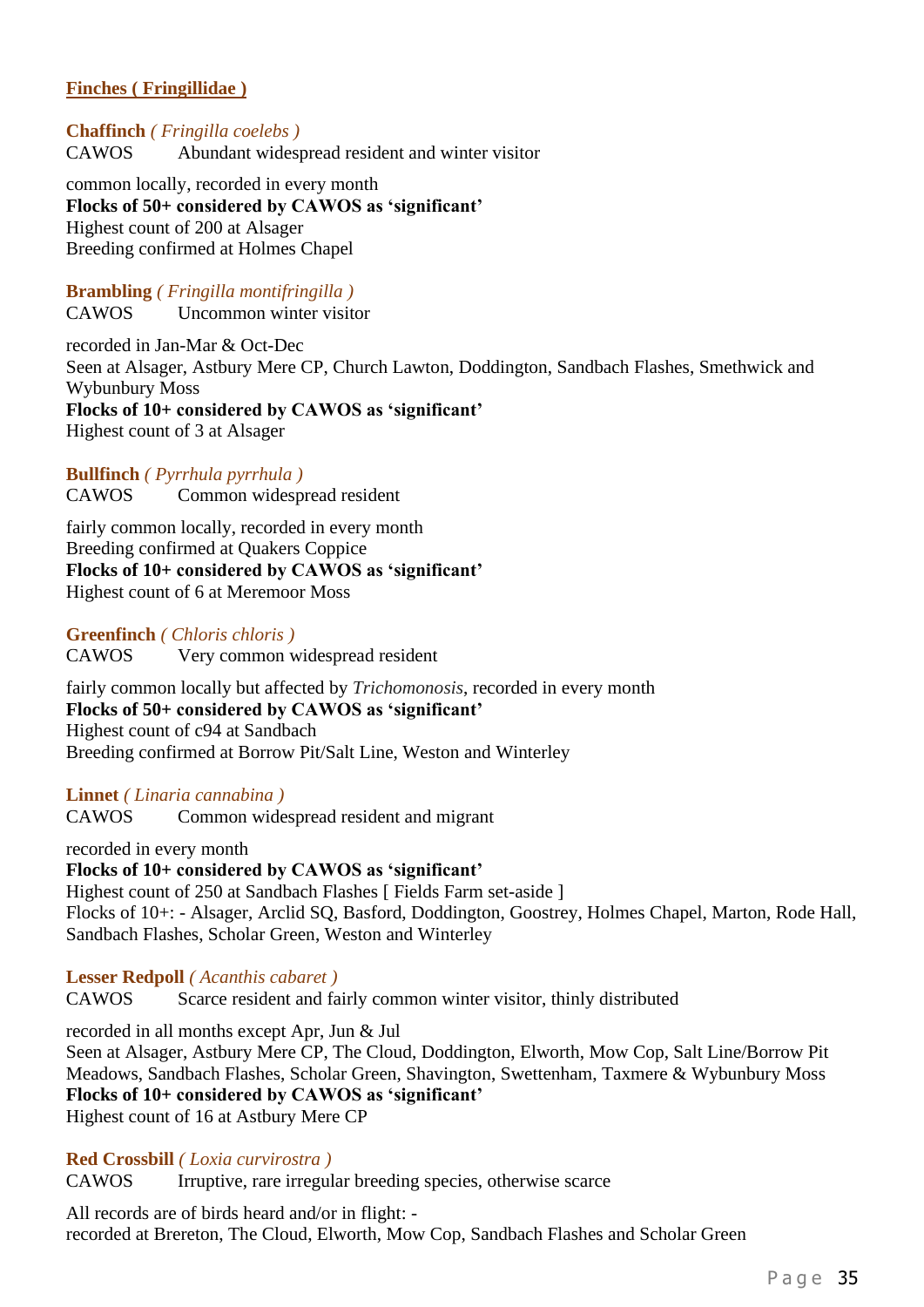#### **Goldfinch** *( Carduelis carduelis )*

CAWOS Abundant widespread resident

common locally, recorded in every month **Flocks of 50+ considered by CAWOS as 'significant'** Highest count of c125 at Arclid SQ Breeding confirmed at Macon Meadows, Swettenham, Winterley and Wybunbury Moss

**Siskin** *( Spinus spinus )* CAWOS Common winter visitor and migrant, Very scarce breeder

recorded in every month **Flocks of 10+ considered by CAWOS as 'significant'** Highest count of c40 at Buglawton Other 10+ flocks at Lea Forge and Rode Pool

### **Buntings ( Emberizidae )**

**Corn Bunting** *( Emberiza calandra )* CAWOS Rare resident

1 bird was first reported at Fanny's Croft on 24th May. It was last reported on 14th Jul

**Yellowhammer** *( Emberiza citronella )*

CAWOS Fairly common widespread resident

recorded in every month

Seen at Albion Lock, Arclid SQ, Astbury, Balterley Green, Bradwall\*, Brereton/Heath LNR, Chorlton\*, Fanny's Croft\*, Goostrey, Holmes Chapel\*, Lea Forge, L Moreton Hall, Malkins Bank, Middlewich, Sandbach Flashes, Scholar Green\*, Smethwick, Twemlow, Wallhill/Brownlow\*, Wheelock and **Winterley** 

**Flocks of 5+ considered by CAWOS as 'significant'** Highest count of 15 at Fanny's Croft Flocks of 10+: - \* indicates locations above Breeding confirmed at Fanny's Croft and Scholar Green

**Reed Bunting** *( Emberiza schoeniclus )* CAWOS Common widespread resident

fairly common locally, recorded in every month **Flocks of 10+ considered by CAWOS as 'significant'** Highest count of 15 at Bradwall Flocks of 10+ at Arclid SQ, Bradwall and Sandbach Flashes [ MGT ] Breeding confirmed at Arclid SQ and Meremoor Moss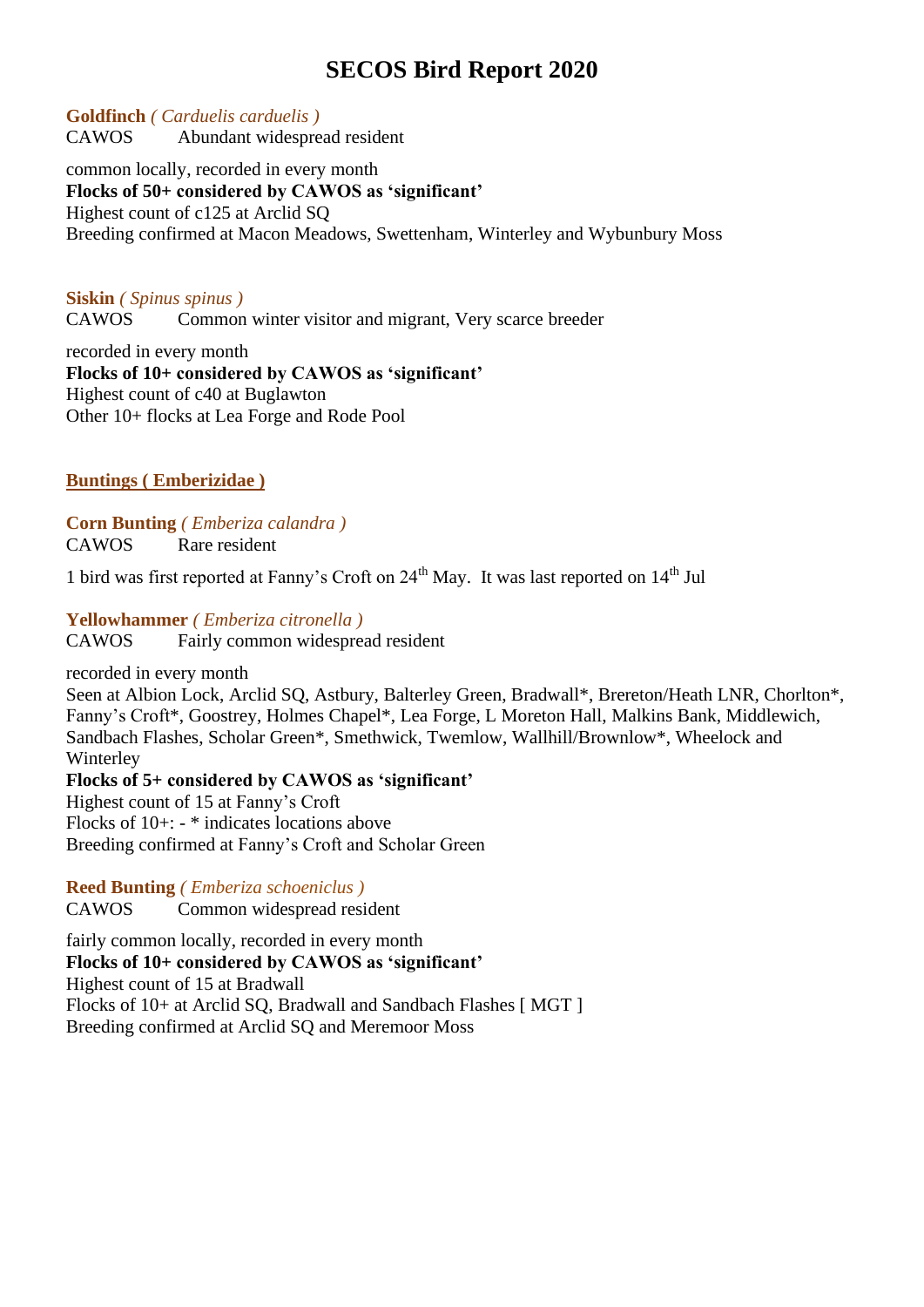### <span id="page-36-0"></span>**Local Rarities**

If you find a rarity, I urge you to consider completing a Rarity Form. When I took on the role, I had some negative feedback about forms submitted in the past to the county and/or national rarity panels that rejected forms as not proven.

The forms now being used are standardised. They ask: -

- if the bird has been photographed and/or videoed if possible send an image with the form
- your previous experience with the species

With plenty of room to add your account and description with a prompt to include: -

- circumstances of finding the bird
- plumage, bare parts etc and call
- the 'jizz'

On the form I've drafted for SECOS rarities, I've included comments: -

- submissions are often declined if the observer(s) has not included sufficient information on the form
- if the species looks similar to others, it is important that you are aware of the differences and document that you have seen them ( also where hybridisation is known, e.g. Hooded Crow or Caspian Gull )
- If you give the panel a reason to doubt the description, they often err on the side of caution

If, when preparing to fill in the Rarity Form, you consider all the points above and include all the relevant information, you will increase the probability of your form being accepted - i.e., leave no room for doubt.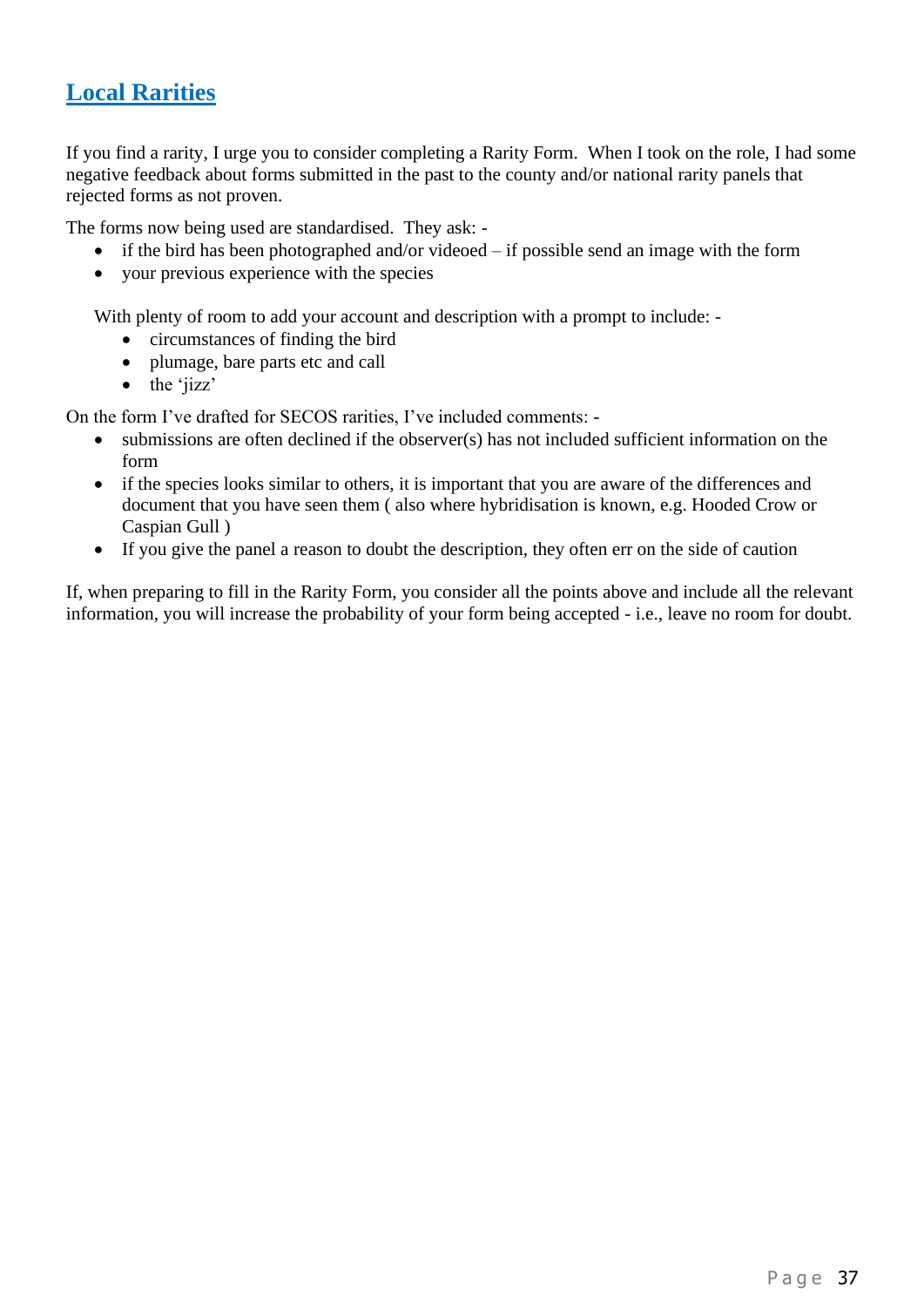# <span id="page-37-0"></span>**Early and late dates for summer visitors**

The table below has been sorted in date order for the '10-year average' arrival dates for the SECOS Recording Area. I have used the 15 species listed in earlier local bird reports but added 2 new species ( in red ) that are also considered as locally breeding summer visitors.

| <b>Species</b>              |             | 10-year                           | <b>Earliest</b> |             |
|-----------------------------|-------------|-----------------------------------|-----------------|-------------|
|                             | <b>Date</b> | <b>Location</b>                   | average         | <b>Date</b> |
| <b>Sand Martin</b>          | 9-Mar       | <b>EHF/PHF</b>                    | 14-Mar          | 1-Mar       |
| <b>Little Ringed Plover</b> | 23-Mar      | Astbury and EHF/PHF               | 22-Mar          | 5-Mar       |
| Swallow                     | 23-Mar      | Holmes Chapel                     | 27-Mar          | 10-Feb      |
| <b>Willow Warbler</b>       | 25-Mar      | Sandbach Heath / Arclid (tbc)     | $2-Apr$         | 21-Mar      |
| <b>House Martin</b>         | 6-Apr       | Middlewich Canal                  | 4-Apr           | 25-Mar      |
| <b>Yellow Wagtail</b>       | $10-Apr$    | <b>EHF/PHF</b>                    | 6-Apr           | $1-Apr$     |
| <b>Reed Warbler</b>         | $12-Apr$    | MGT/RF and WLF                    | 11-Apr          | 16-Mar      |
| <b>Lesser Whitethroat</b>   | $17-Apr$    | MGT/RF and Railway embankment/FFF | 16-Apr          | $14$ -Apr   |
| Sedge Warbler               | 18-Apr      | <b>WLF</b>                        | 16-Apr          | $4-Apr$     |
| Whitethroat                 | $17-Apr$    | Railway embankment/FFF            | $17-Apr$        | $11-Apr$    |
| Grasshopper Warbler         | $14-Apr$    | Joey the Swan                     | 20-Apr          | $14$ -Apr   |
| <b>Common Tern</b>          | $26$ -Apr   | <b>EHF/PHF</b>                    | 22-Apr          | $1-Apr$     |
| Hobby                       | $23-Apr$    | Mow Cop                           | 22-Apr          | $7-Apr$     |
| Garden Warbler              | $14-Apr$    | Weston                            | 23-Apr          | $14$ -Apr   |
| Swift                       | 19-Apr      | Arclid SQ                         | $25-Apr$        | $17-Apr$    |
| Cuckoo                      | $24-Apr$    | Astbury                           | $29-Apr$        | 16-Apr      |
| <b>Spotted Flycatcher</b>   | $24-Apr$    | Astbury                           | 3-May           | $17-Apr$    |

NB - dates in bold indicate that 2020 'improved/bettered' existing earliest records for that species

I am happy to consider any other species.

NB – I have been unable to find ( for each year ) probable first sightings for species Common Tern, Cuckoo, Grasshopper Warbler and Spotted Flycatcher, so to avoid skewing the average date, I have left some years blank. If you have records of these 4 species around the 10-year average for that bird, I'd be grateful if you'd let me have them so a more accurate average can be calculated.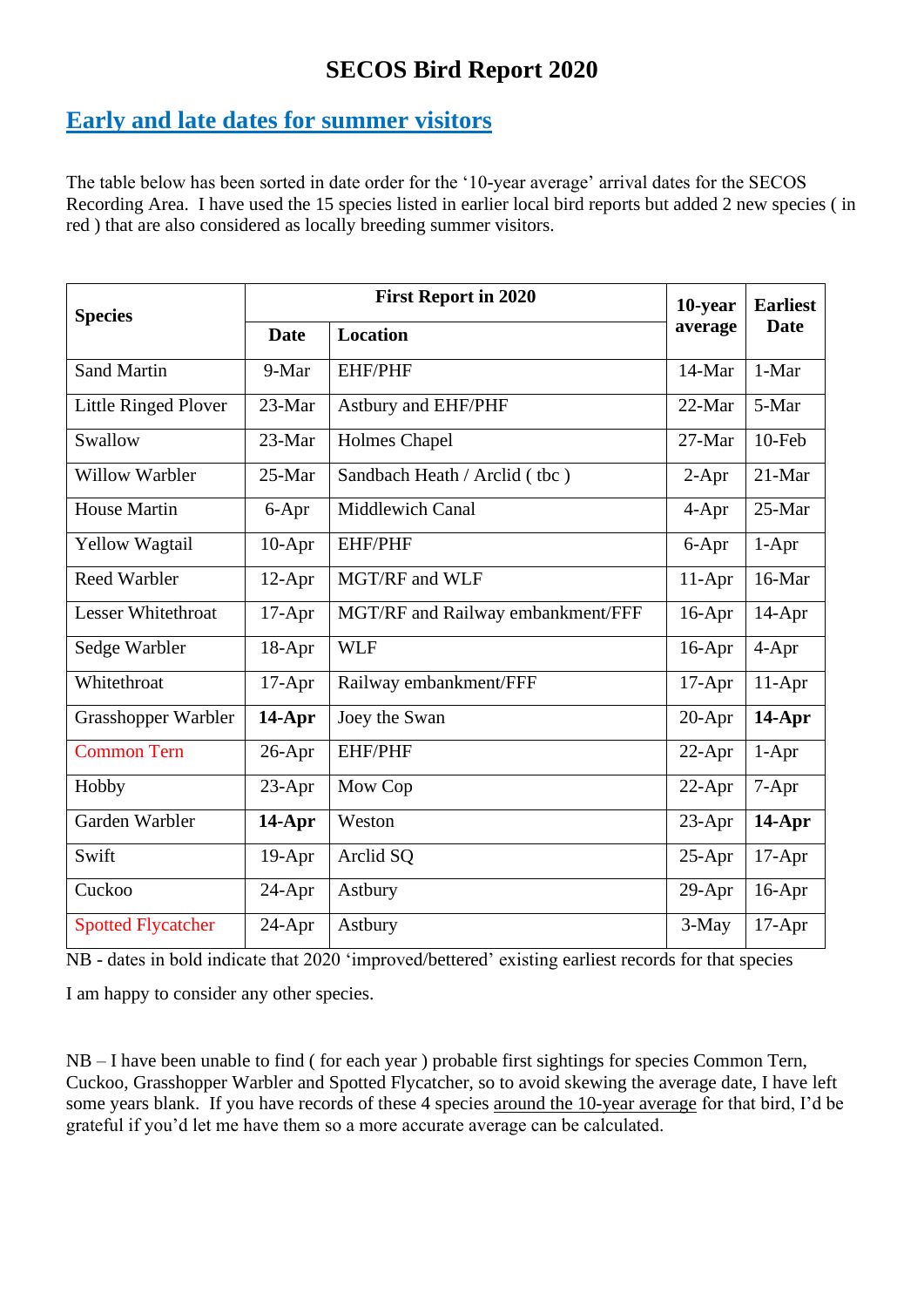### **South Cheshire Barn Owl Report 2020**

<span id="page-38-0"></span>The year started well with the group members erecting several new boxes and repairing others, some of the boxes had been up since 2000 when the group started, we even changed some boxes completely, this came to a halt due to Covid 19 lockdown. We were told that with being a volunteering group we could carry on with self-distancing, but the decision was made we would stop all together. In May some of the other groups started to check boxes. Finding some owls on eggs, we decided still not to check boxes until at least June.

Starting to check boxes on  $8<sup>th</sup>$  June we travelled in different cars to check the boxes on Wychwood Park and the boxes close to and around Wychwood, finding 3 pairs, one on eggs and 2 with 2 chicks each, another box had 2 adult barn owls in, after checking the female it had a brood patch, we thought it was either ready to lay or had a brood close to the box they were in. We carried on throughout the next weeks and months checking over 300 boxes around our area, we try to split the area up into blocks, so we cut down on travelling, this sometimes backfires when you forget one or two and you must double back on yourself. After finding several more pairs some with large chicks I arrange for a ringer to come and ring the chicks. The first ringing was on  $22<sup>nd</sup>$  June we rung 27chicks and 3 adult females, ringing again  $17<sup>th</sup>$ July and 22nd July we rung another 29 chicks and 3 adults, the final ringing session on 21st August saw us ringing a total of 74 chick and 7 adults, we missed several chicks that we went to ring because they had flown before we could get to them, one in particular I went to check a box the day before the ringer was coming and found 4 big chicks in a box at Wardle, the next day the chicks had flown, disappointing but can't be helped.

In total as I mentioned before, 74 chicks and 7 adults were ringed, there were another 45 chicks identified but not rung, either missed or owners not wanting them rung, one of these that was not rung was a chick with a deformed wing, I sent a photo of this chick to Colin Shawyer (expert on barn owls) who thought the wing was broken when the chick was young and had grown deformed.

This year was the same as the last few years when we see clusters of breeding barn owls, some areas have clusters that are within a kilometre of each other, then there's areas where there are none within 10 or 15 kilometres, around the flashes there are 7 pairs within 3 kilometres of Elton flash. Other clusters 6 pairs at Wrenbury, 4 pairs towards Burland, 5 pair in Wychwood park area, 6 pairs between Buerton and Audlem, 3 pairs in Smallwood.

There were 55 known pairs of Barn owls in the South Cheshire area which is a record for us, there will be some more we do not know about and probably never know about.

Most before was in 2018 when we had 49 pairs.



Figure 1 - Looking so shy



Figure 3 - Buff breasted female



Figure 2 Only a mother could love it. Ugly turns into beautiful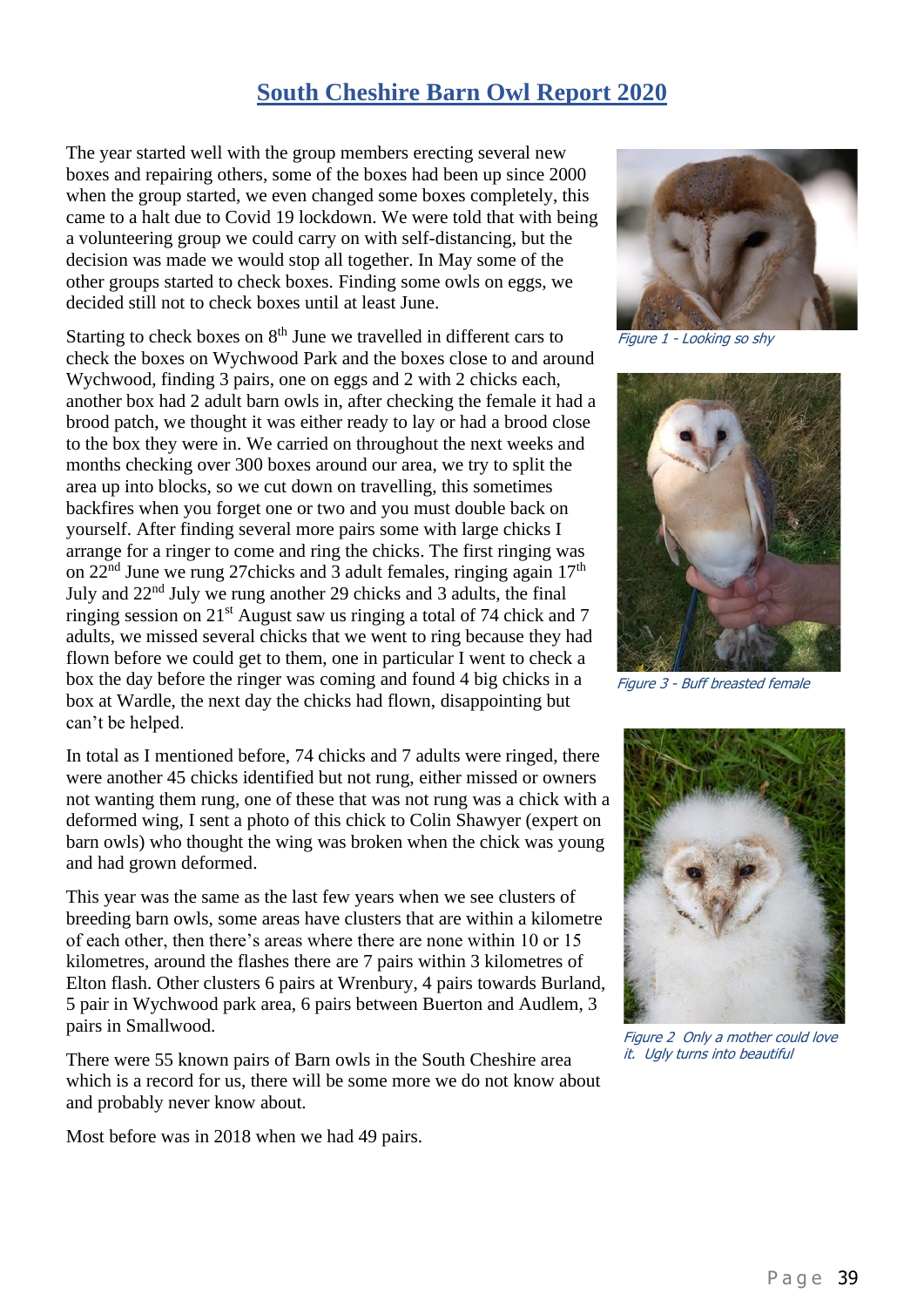119 chicks from 55 site = 2.16 average, some pairs had 4 chicks where others only had 1.

Other birds of note in boxes were 8 mandarin, 125 Jackdaws, 48 Stockdove, 1 Tawny owl, 1 kestrel, 1 little owl, also 4 boxes had squirrels.

3 pairs of barn owls nested in tree holes this year, one in a tree next to a box where a jackdaw had nested.

David Bromont

on behalf of South Cheshire Barn Owl Group

Figure 4 Spotty female

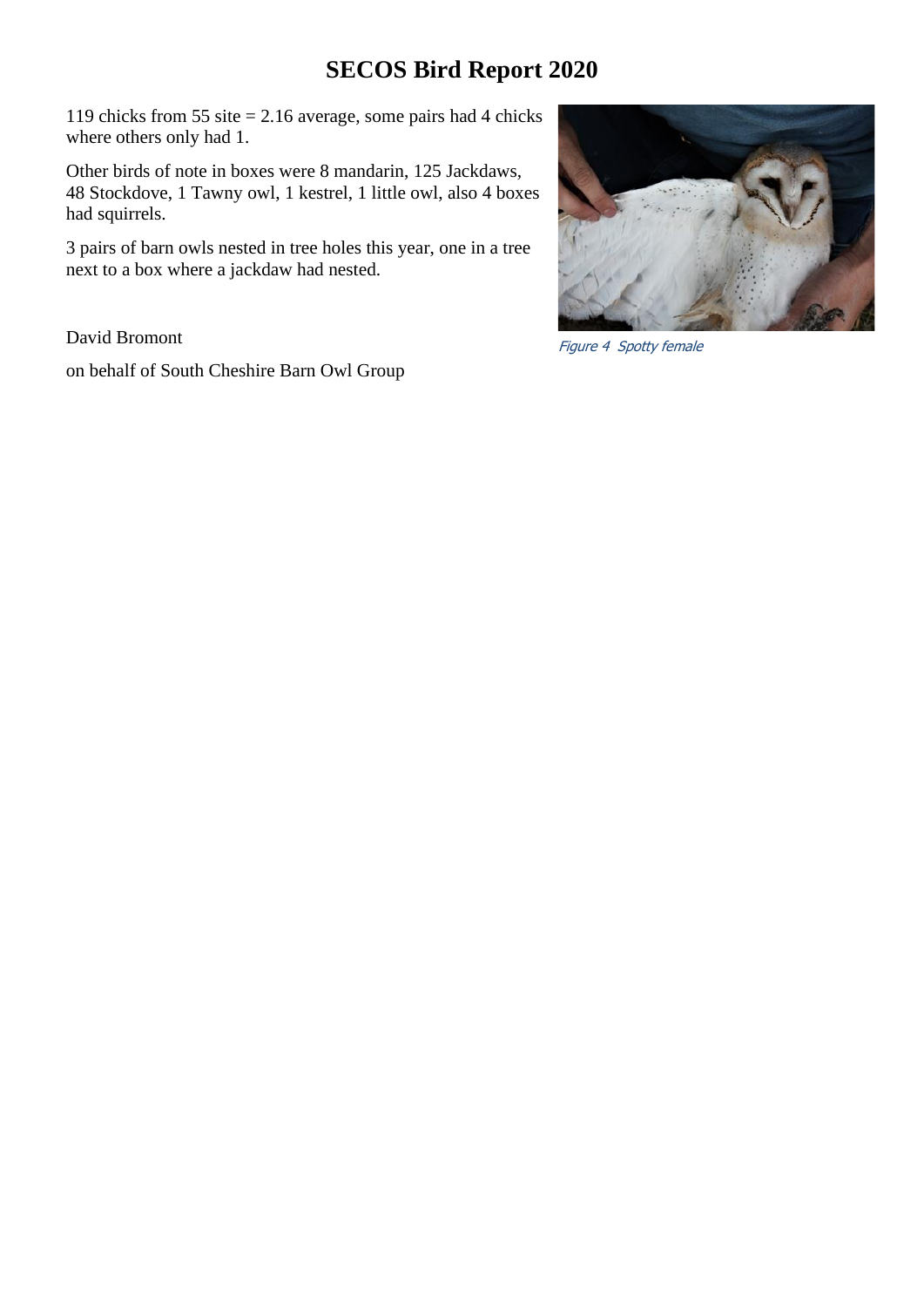### <span id="page-40-0"></span>**Garden Bird Survey**

A Stay-Safe-at-Home / Lockdown order came into force from the end of March and Trevor offered / agreed to run a summer survey. This was an ideal way for members to engage with Nature from the comfort of our homes during the pandemic.

"This first summer survey, perhaps unsurprisingly, shows that the same species are the most common visitors as in winter and that the ranking order remains substantially the same, with only slight variations. The only bird which significantly changed in the rankings is the chaffinch, normally a top ten bird, but now way down at seventeen. The wood pigeon phenomenon which has seen their rise to top spot over recent years has been perpetuated and would seem to be upheld throughout the year. Song thrush and great-spotted woodpecker records were proportionately greater when the reduced size of the survey is considered. Wood pigeon, robin, magpie and blackbird were recorded in every garden of the survey, with only one garden not seeing a blue tit or goldfinch. Fifteen members recorded a highest or joint highest count for one or more species with member 2055 again having a highest count for three species."

"Bullfinch and stock dove occupied the top table positions ( *in the respective tables* ), which has been the case for numerous recent winter surveys, now perpetuated in this first summer survey."

Trevor Clowes, Organiser

| Rank           |       | <b>Species</b>       | Number of<br><b>Bird/Week</b> |                    | <b>Visited</b> | <b>Number of Gardens</b> | <b>Highest Single</b><br>Count |        |
|----------------|-------|----------------------|-------------------------------|--------------------|----------------|--------------------------|--------------------------------|--------|
|                |       |                      |                               | <b>Records</b>     |                | Out of 44<br>$[47]$      |                                |        |
|                |       |                      |                               | Out of 1087 [1183] |                |                          |                                |        |
| $\mathbf{1}$   | $[1]$ | Wood Pigeon          | 1016                          | [1131]             | 44             | $[47]$                   | 39                             | $[15]$ |
| $\overline{2}$ | $[4]$ | <b>Blue Tit</b>      | 1028                          | [1068]             | 44             | $[47]$                   | 14                             | $[15]$ |
| 3              | $[3]$ | Robin                | 1020                          | [1075]             | 44             | $[47]$                   | 9                              | [8]    |
| $\overline{4}$ | $[2]$ | Blackbird            | 995                           | [1100]             | 44             | $[47]$                   | 12                             | $[15]$ |
| 5              | $[5]$ | Dunnock              | 867                           | [893]              | 43             | $[43]$                   | 14                             | $[9]$  |
| 6              | $[7]$ | <b>Great Tit</b>     | 824                           | $[776]$            | 43             | $[45]$                   | 11                             | $[14]$ |
| $\tau$         | [9]   | Goldfinch            | 750                           | $[721]$            | 42             | $[39]$                   | 50                             | $[54]$ |
| 8              | [8]   | <b>House Sparrow</b> | 710                           | $[760]$            | 40             | [41]                     | 25                             | $[28]$ |
| 9              | [6]   | Magpie               | 697                           | $[786]$            | 42             | $[45]$                   | 14                             | $[13]$ |
| 10             | [10]  | Chaffinch            | 576                           | [609]              | 41             | $[40]$                   | 18                             | $[16]$ |

#### *Table 3 – 'Ranking of Listed Species' ( Report for Autumn-winter 2019 – 2020 )*

Brackets thus [ ], denotes figures corresponding to the previous [2018/19] survey for comparison.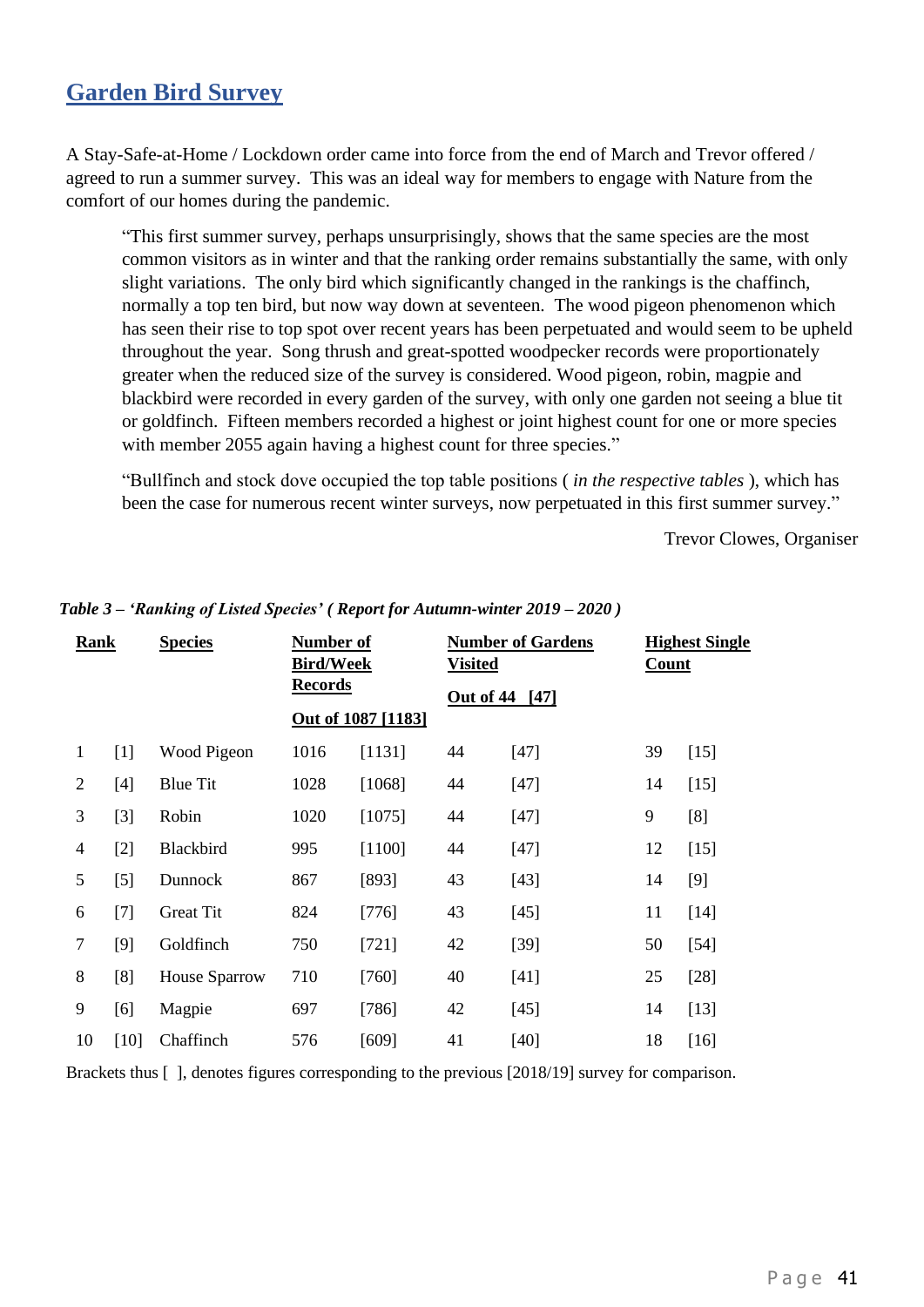### <span id="page-41-0"></span>**Acknowledgements**

Apart from records from local or visiting birders, some of the data I have been given access to includes WeBS, BBS, and I append their relevant acknowledgements and terms and conditions for use: -

Data were provided by WeBS, a Partnership jointly funded by the British Trust for Ornithology, Royal Society for the Protection of Birds and Joint Nature Conservation Committee, in association with The Wildfowl & Wetlands Trust, with fieldwork conducted by volunteers. Although WeBS data are presented within this report, in some cases the figures may not have been fully checked and validated. Therefore, for any detailed analyses of WeBS data, enquiries should be directed to the WeBS team at the British Trust for Ornithology, The Nunnery, Thetford, IP24 2PU [\(webs@bto.org\)](mailto:webs@bto.org)

The BTO/JNCC/RSPB Breeding Bird Survey is a partnership jointly funded by the British Trust for Ornithology (BTO), Royal Society for the Protection of Birds (RSPB) and the Joint Nature Conservation Committee (JNCC), with fieldwork conducted by volunteers.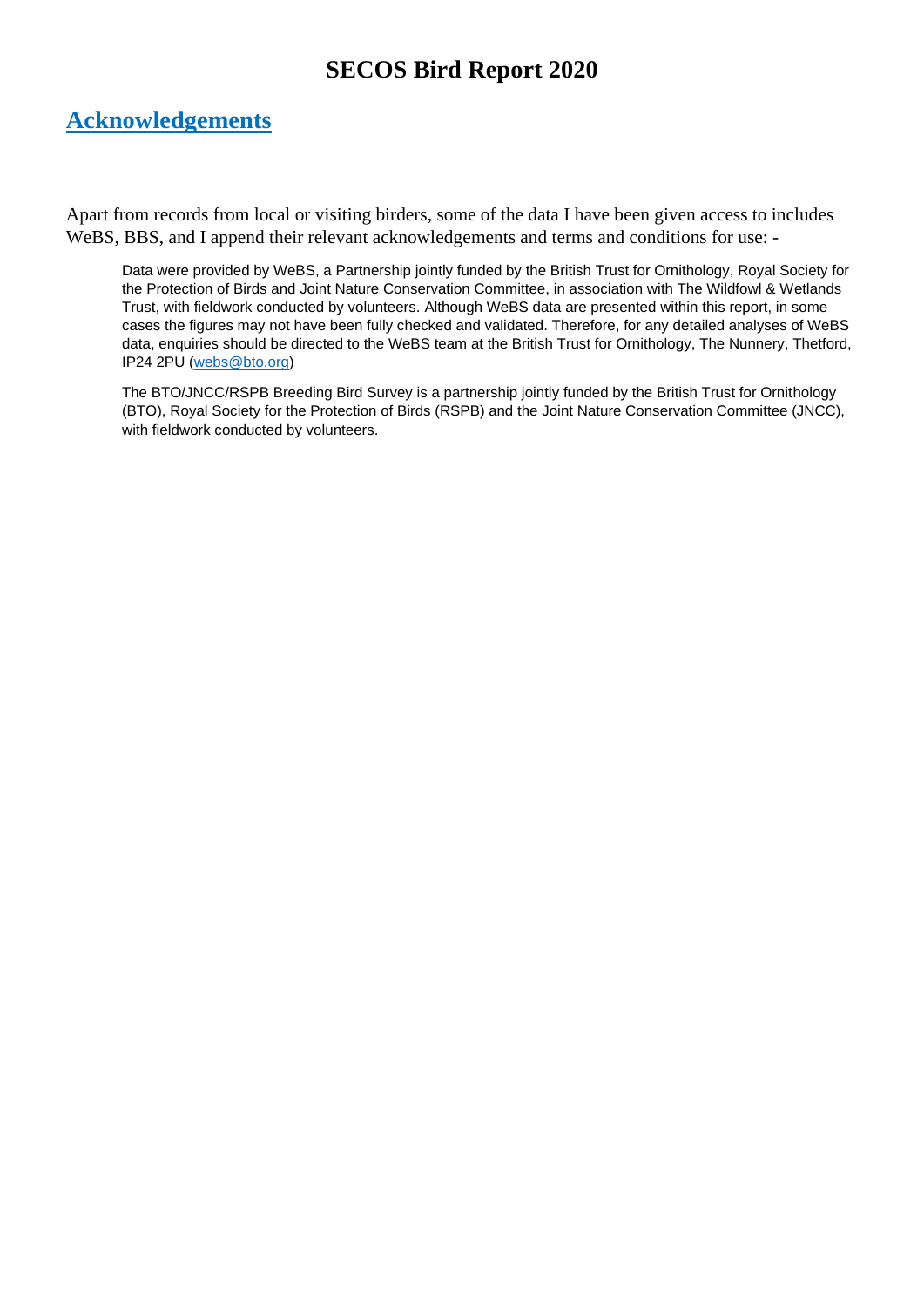### <span id="page-42-0"></span>**Appendix**

# <span id="page-42-1"></span>**Birds of Conservation Concern**

#### **BoCC4 Red list**

*BoCC4 is Birds of Conservation Concern and lists the population status of birds in the UK The red list is species of most concern, needing urgent action The amber list is species of concern needing monitoring closely*

| White-fronted goose <b>g</b> | Ringed plover a           | Golden oriole       | Nightingale <b>a</b> |
|------------------------------|---------------------------|---------------------|----------------------|
| Pochard a                    | Dotterel a                | Red-backed shrike   | Pied flycatcher a    |
| Scaup                        | Whimbrel                  | Willow tit          | Black redstart a     |
| Long-tailed duck <b>g</b>    | Curlew a                  | Marsh tit           | Whinchat a           |
| Common scoter                | Black-tailed godwit       | Skylark             | House sparrow        |
| Velvet scoter a              | Ruff                      | Wood warbler        | Tree sparrow         |
| Black grouse                 | Red-necked phalarope      | Grasshopper warbler | Yellow wagtail       |
| Capercaillie                 | Woodcock a                | Savi's warbler      | Grey wagtail a       |
| Grey partridge               | Arctic skua               | Aquatic warbler     | Tree pipit           |
| Balearic shearwater          | Puffin a                  | Marsh warbler       | Hawfinch             |
| Shag a                       | Roseate tern              | <b>Starling</b>     | Linnet               |
| Red-necked grebe a           | Kittiwake <b>a</b>        | Ring ouzel          | Twite                |
| Slavonian grebe a            | Herring gull              | Fieldfare           | Lesser redpoll       |
| White-tailed eagle           | Turtle dove               | Song thrush         | Yellowhammer         |
| Hen harrier                  | Cuckoo                    | Redwing             | Cirl bunting         |
| Corncrake                    | Lesser spotted woodpecker | Mistle thrush a     | Corn bunting         |
| Lapwing                      | Merlin a                  | Spotted flycatcher  |                      |

KEY:  $a$  – species on the Amber list previously,  $g$  – species on the Green list previously

#### **BoCC4 Amber list**

| Mute swan <b>g</b>   | Manx shearwater       | Common sandpiper         | Stock dove             |
|----------------------|-----------------------|--------------------------|------------------------|
| Bewick's swan        | European storm petrel | Green sandpiper          | Tawny owl <b>g</b>     |
| Whooper swan         | Leach's petrel        | Spotted redshank         | Short-eared owl        |
| Bean goose           | Gannet                | Greenshank <b>g</b>      | Nightjar r             |
| Pink-footed goose    | Bittern r             | Wood sandpiper           | Swift                  |
| Greylag goose        | Spoonbill             | Redshank                 | Kingfisher             |
| Barnacle goose       | Black-necked grebe    | Snipe                    | Kestrel                |
| Brent goose          | Honey buzzard         | Great skua               | <b>Shorelark</b>       |
| Shelduck             | Marsh harrier         | Black guillemot          | House martin           |
| Wigeon               | Montagu's harrier     | Razorbill                | Willow warbler         |
| Gadwall              | Osprey                | Guillemot                | Dartford warbler       |
| Teal                 | Spotted crake         | Little tern              | Short-toed treecreeper |
| Mallard              | Crane                 | Sandwich tern            | Dipper g               |
| Pintail              | Stone-curlew          | Common tern              | Common redstart        |
| Garganey             | Avocet                | Arctic tern              | Dunnock                |
| Shoveler             | Oystercatcher         | Black-headed gull        | Meadow pipit           |
| Eider                | Grey plover           | Mediterranean gull       | Water pipit            |
| Goldeneye            | Bar-tailed godwit     | Common gull              | <b>Bullfinch</b>       |
| Smew                 | Turnstone             | Lesser black-backed gull | Mealy redpoll g        |
| Quail                | Knot                  | Yellow-legged gull       | Scottish crossbill     |
| Red grouse           | Curlew sandpiper g    | Caspian gull na          | Parrot crossbill       |
| Black-throated diver | Sanderling g          | Iceland gull             | Snow bunting           |
| Great northern diver | Dunlin $r$            | Glaucous gull            | Lapland bunting        |
| Fulmar               | Purple sandpiper      | Great black-backed gull  | Reed bunting           |

KEY:  $r$  – species on the Red list previously,  $g$  – species on the Green list previously, na – not assessed previously